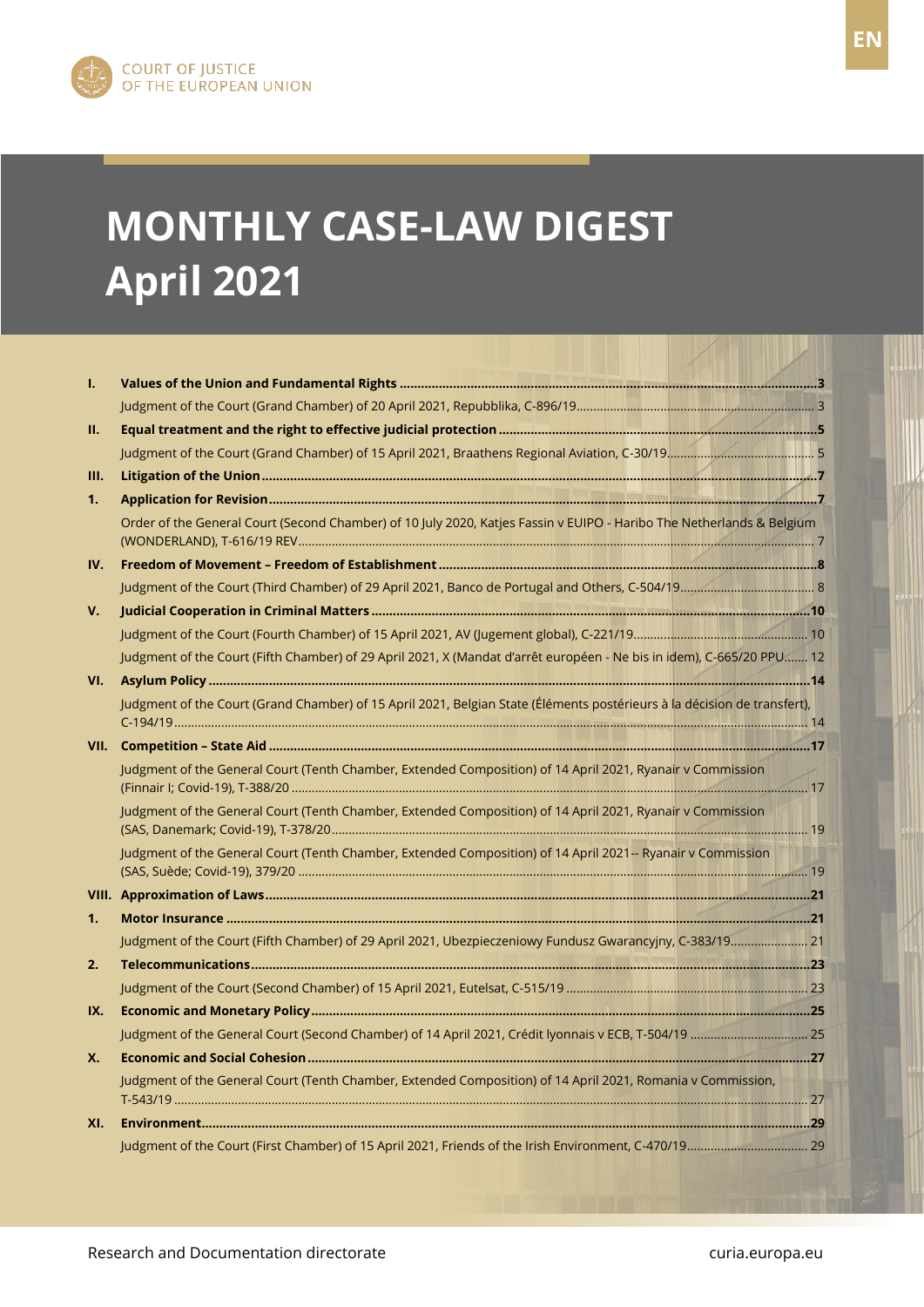| XII.           |                                                                                                                  |  |
|----------------|------------------------------------------------------------------------------------------------------------------|--|
| 1 <sub>1</sub> |                                                                                                                  |  |
|                | Judgment of the General Court (Sixth Chamber, Extended Composition) of 21 April 2021, Hasbro v EUIPO - Kreativni |  |
| 2.             |                                                                                                                  |  |
|                | Judgment of the General Court (Fifth Chamber) of 21 April 2021, Bibita Group v EUIPO - Benkomers                 |  |
|                |                                                                                                                  |  |
|                |                                                                                                                  |  |
|                |                                                                                                                  |  |
|                | Judgment of the General Court (First Chamber) of 21 April 2021, Intering and Others v Commission, T-525/19  38   |  |
| XV.            |                                                                                                                  |  |
|                |                                                                                                                  |  |
|                |                                                                                                                  |  |
|                |                                                                                                                  |  |
|                |                                                                                                                  |  |

⊖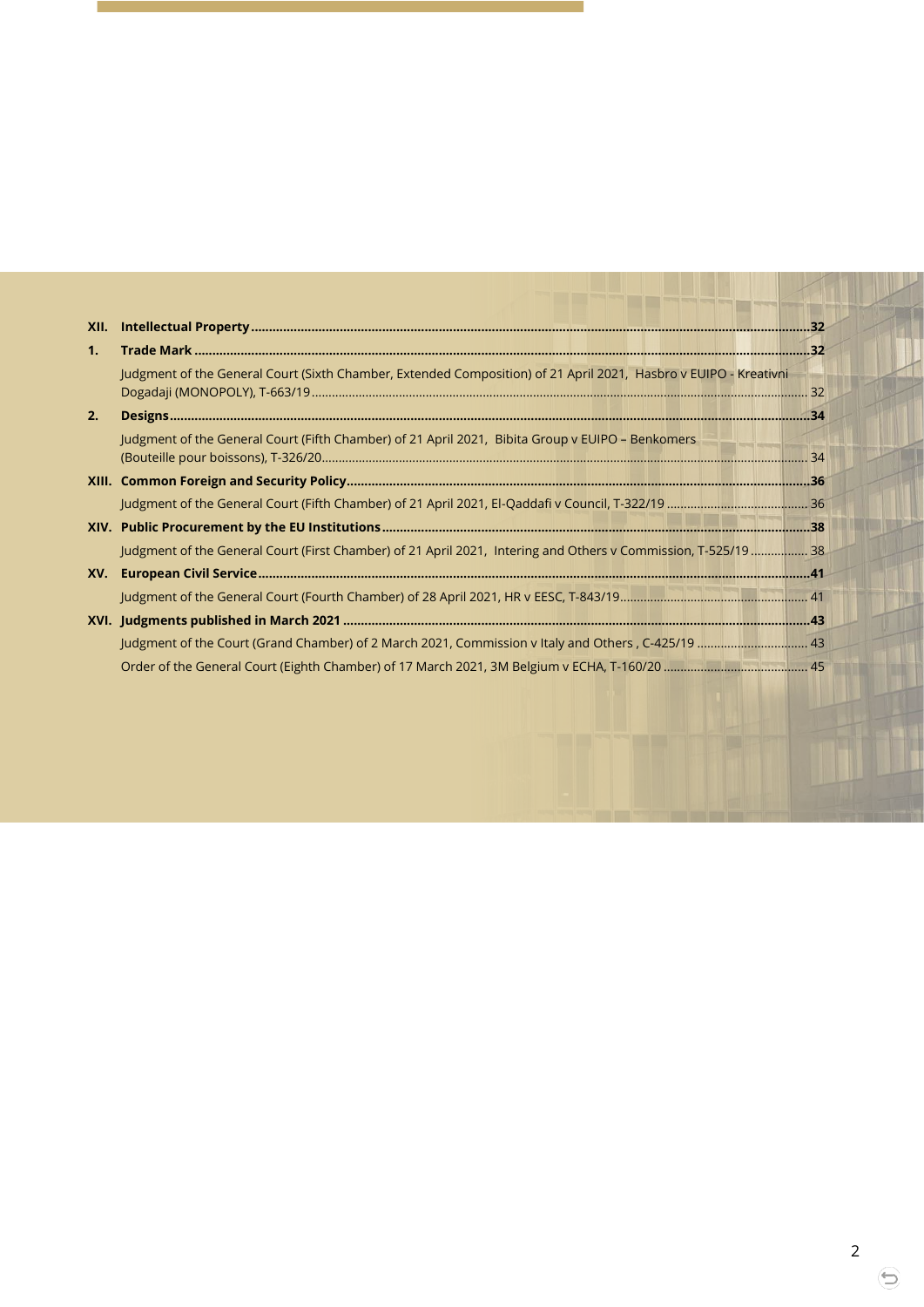# <span id="page-2-1"></span><span id="page-2-0"></span>**I. VALUES OF THE UNION AND FUNDAMENTAL RIGHTS**

## **Judgment of the Court (Grand Chamber) of 20 April 2021, Repubblika, C-896/19**

#### [Link to the complete text of the judgment](https://curia.europa.eu/juris/document/document.jsf?text=&docid=240084&pageIndex=0&doclang=EN&mode=lst&dir=&occ=first&part=1&cid=4549897)

Reference for a preliminary ruling – Article 2 TEU – Values of the European Union – Rule of law – Article 49 TEU – Accession to the European Union – No reduction in the level of protection of the values of the European Union – Effective judicial protection – Article 19 TEU – Article 47 of the Charter of Fundamental Rights of the European Union – Scope – Independence of the members of the judiciary of a Member State – Appointments procedure – Power of the Prime Minister – Involvement of a judicial appointments committee

Repubblika is an association whose purpose is to promote the protection of justice and the rule of law in Malta. Following the appointment, in April 2019, of new members of the judiciary, that association brought an *actio popularis* before the Prim'Awla tal-Qorti Ċivili – Ġurisdizzjoni Kostituzzjonali (First Hall of the Civil Court, sitting as a Constitutional Court, Malta), with a view, in particular, to challenging the procedure for the appointment of members of the Maltese judiciary, as governed by the Constitution. <sup>1</sup> The constitutional provisions concerned, which had remained unchanged from the time of their adoption in 1964 until a reform in 2016, confer on Il-Prim Ministru (Prime Minister, Malta) the power to submit to the President of the Republic the appointment of a candidate to such office. In practice, the Prime Minister thus has a decisive power in the appointment of members of the Maltese judiciary, which, according to Repubblika, raises doubts as to the independence of those judges and magistrates. Nevertheless, the candidates must satisfy certain conditions, also laid down by the Constitution, and, since the 2016 reform, a Judicial Appointments Committee has been established, which is charged with assessing candidates and providing an opinion to the Prime Minister.

In that context, the referring court decided to refer questions to the Court of Justice on the conformity of the Maltese system for appointing members of the judiciary with EU law and, more specifically, with the second subparagraph of Article 19(1) TEU and with Article 47 of the Charter of Fundamental Rights of the European Union ('the Charter'). The second subparagraph of Article 19(1) TEU, it should be noted, requires the Member States to provide sufficient remedies in order to ensure effective judicial protection in the fields covered by EU law, while Article 47 of the Charter sets out the right to an effective remedy for any litigant relying, in a given case, on a right that he or she derives from EU law.

The Court, sitting as the Grand Chamber, holds that EU law does not preclude national constitutional provisions such as the provisions of Maltese law relating to the appointment of members of the judiciary. It does not appear that those provisions might lead to those members of the judiciary not being seen to be independent or impartial, the consequence of which would be to undermine the trust which justice in a democratic society governed by the rule of law must inspire in individuals.

#### *Findings of the Court*

 $\overline{a}$ 

First, the Court states that the second subparagraph of Article 19(1) TEU is intended to apply in the present case, since the action seeks to challenge the conformity with EU law of national-law provisions governing the procedure for the appointment of members of the judiciary called upon to rule on questions relating to the application or interpretation of EU law, and which it is alleged are liable to affect their independence. In so far as Article 47 of the Charter is concerned, the Court states

<sup>1</sup> Articles 96, 96A and 100 of the Maltese Constitution.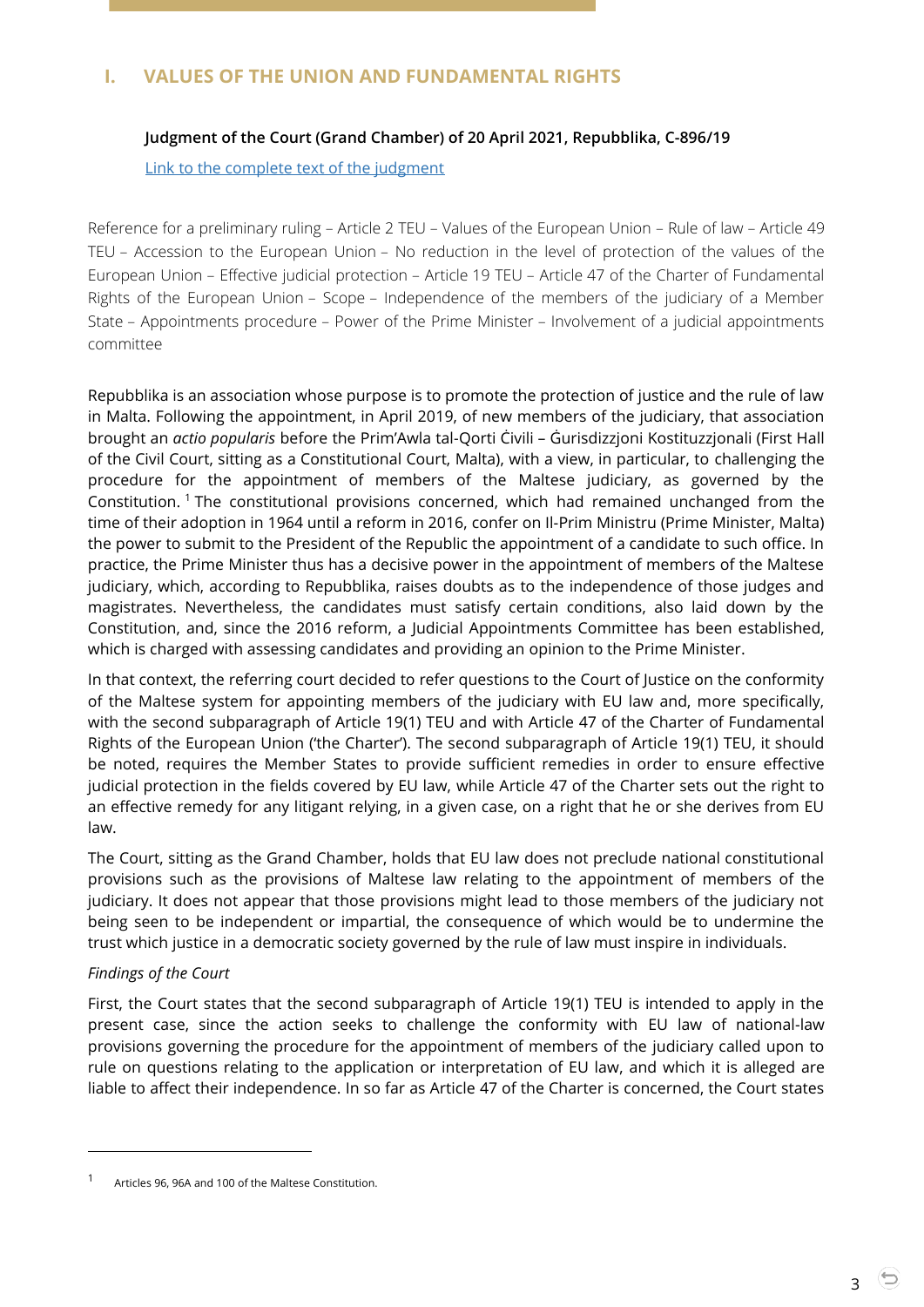that, although it is not applicable as such  $^2$  inasmuch as Repubblika does not rely on a subjective right that it derives from EU law, it must nonetheless be taken into consideration for the purposes of interpreting the second subparagraph of Article 19(1) TEU.

Second, the Court holds that the second subparagraph of Article 19(1) TEU does not preclude national provisions which confer on a Prime Minister a decisive power in the process for appointing members of the judiciary, while providing for the involvement, in that process, of an independent body tasked, in particular, with assessing candidates for judicial office and providing an opinion to that Prime Minister.

In order to reach that conclusion, the Court first points out, generally, that, amongst the requirements of effective judicial protection which must be satisfied by national courts which are liable to rule on the application or interpretation of EU law, the independence of the judiciary is of fundamental importance, in particular for the EU legal order, in a number of respects. It is essential to the proper working of the preliminary-ruling procedure, laid down in Article 267 TFEU, which may be activated only by an independent court or tribunal. Furthermore, it forms part of the essence of the fundamental right to effective judicial protection and to a fair trial provided for in Article 47 of the Charter.

Next, the Court recalls its recent case-law,  $3$  in which it clarified the guarantees of judicial independence and impartiality, required under EU law. Those guarantees presuppose, inter alia, the existence of rules that are such as to dispel any reasonable doubt in the minds of individuals as to the imperviousness of members of the judiciary to external factors, in particular to direct or indirect influence from the legislature or the executive, and as to their neutrality with respect to the interests before them.

Lastly, the Court points out that, under Article 49 TEU, the European Union is composed of States which have freely and voluntarily committed themselves to the common values referred to in Article 2 TEU, such as the rule of law, which respect those values and undertake to promote them. A Member State cannot therefore amend its legislation, particularly in regard to the organisation of justice, in such a way as to bring about a reduction in the protection of the value of the rule of law, a value which is given concrete expression by, inter alia, Article 19 TEU. Against that backdrop, the Member States are required to refrain from adopting rules which would undermine the independence of the judiciary.

Having clarified those points, the Court holds, first, that the creation, in 2016, of the Judicial Appointments Committee serves, on the contrary, to reinforce the guarantee of judicial independence in Malta in comparison with the situation arising from the constitutional provisions which were in force when Malta acceded to the European Union. In that connection, the Court states that, in principle, the involvement of such a body may be such as to contribute to rendering more objective the process for appointing members of the judiciary, by circumscribing the leeway available to the Prime Minister in the exercise of the power conferred on him or her in that regard, provided that that body is sufficiently independent. In the present case, the Court finds that there is a series of rules which appear to be such as to guarantee that independence.

Second, the Court points out that, although the Prime Minister has a certain power in the appointment of members of the judiciary, the exercise of that power is circumscribed by the requirements of professional experience, laid down in the Constitution, which must be satisfied by candidates for judicial office. Moreover, although the Prime Minister may decide to submit to the President of the Republic the appointment of a candidate not put forward by the Judicial Appointments Committee, the Prime Minister is then required to communicate his or her reasons to,

<sup>2</sup> In accordance with Article 51(1) of the Charter.

<sup>3</sup> See judgments of 19 November 2019, A.K. and Others (Independence of the Disciplinary Chamber of the Supreme Court), [C-585/18,](http://curia.europa.eu/juris/documents.jsf?num=C-585/18)  [C-624/18 and C-625/18,](http://curia.europa.eu/juris/documents.jsf?num=C-585/18) and of 2 March 2021, A.B. and Others (Appointment of judges to the Supreme Court – Actions)[, C-824/18.](http://curia.europa.eu/juris/documents.jsf?num=C-824/18)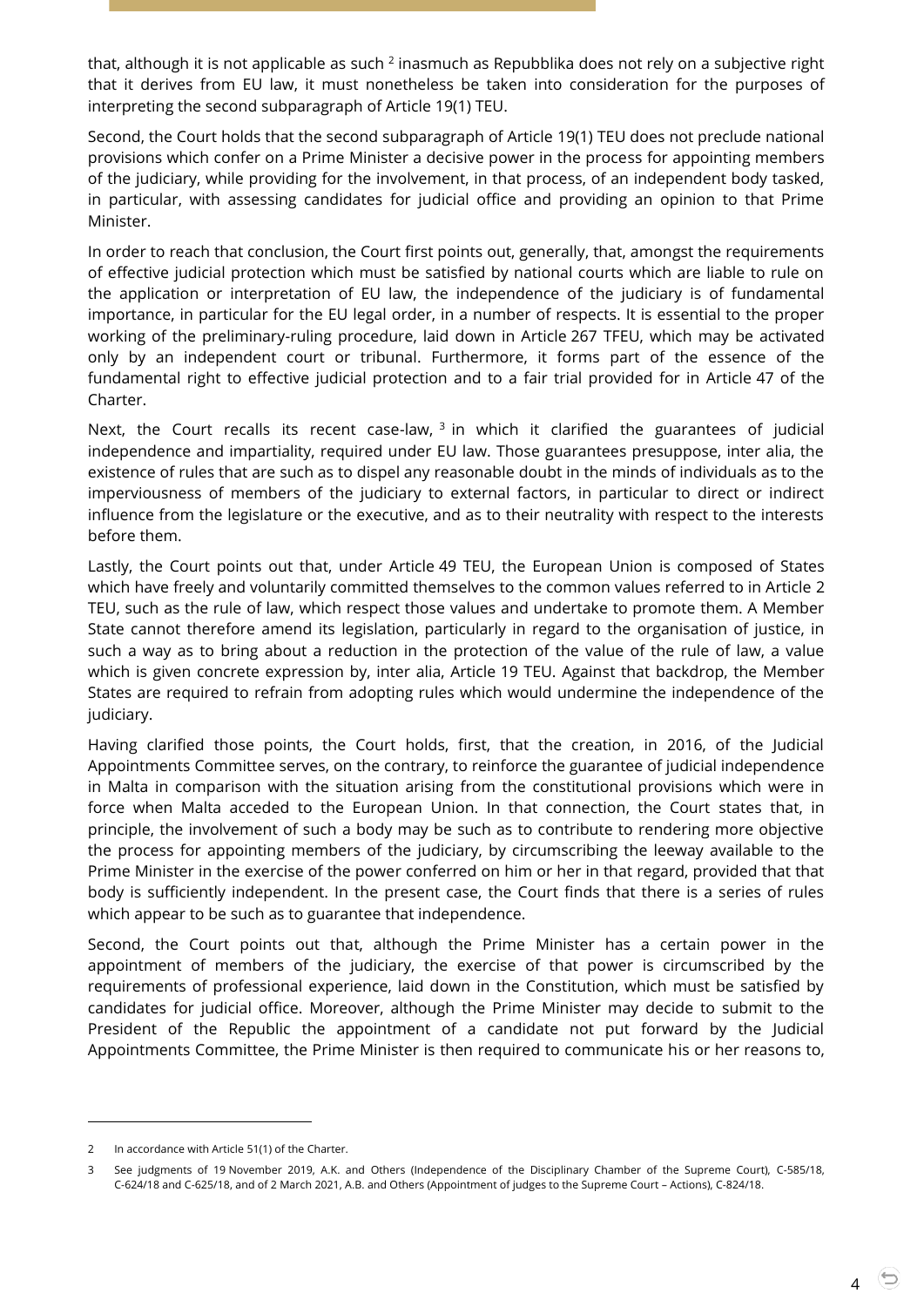in particular, the legislature. According to the Court, provided that the Prime Minister exercises that power only in exceptional circumstances and adheres to strict and effective compliance with the obligation to state reasons, that power is not such as to give rise to legitimate doubts concerning the independence of the candidates selected.

# <span id="page-4-1"></span><span id="page-4-0"></span>**II. EQUAL TREATMENT AND THE RIGHT TO EFFECTIVE JUDICIAL PROTECTION**

# **Judgment of the Court (Grand Chamber) of 15 April 2021, Braathens Regional Aviation, C-30/19**

[Link to the complete text of the judgment](https://curia.europa.eu/juris/document/document.jsf?text=&docid=239882&pageIndex=0&doclang=EN&mode=lst&dir=&occ=first&part=1&cid=4559003)

-

Reference for a preliminary ruling – Equal treatment between persons irrespective of racial or ethnic origin – Directive 2000/43/EC – Article 7 – Protection of rights – Article 15 – Sanctions – Action for compensation based on an allegation of discrimination – Defendant acquiescing to a claim for compensation without recognition on its part of the discrimination alleged – Connection between the compensation paid and the discrimination alleged – Article 47 of the Charter of Fundamental Rights of the European Union – Right to effective judicial protection – National procedural rules preventing the court seised from ruling on whether there was discrimination as alleged, despite the express request of the claimant

In 2015, the captain on board an internal Swedish flight operated by the airline Braathens Regional Aviation AB ('Braathens') decided to subject a passenger of Chilean origin resident in Stockholm (Sweden) to an additional security check.

Acting on behalf of the passenger, who considered that he had been the subject of discrimination for reasons connected with his physical appearance and ethnicity, the Diskrimineringsombudsmannen (Equality Ombudsman) asked the Stockholms tingsrätt (District Court, Stockholm, Sweden) to order Braathens to pay that passenger compensation for discrimination.

Braathens agreed to pay the sum claimed without however recognising the existence of any discrimination. The first instance court therefore ordered the payment of that sum but declared inadmissible the Equality Ombudsman's claims seeking a declaratory judgment making a finding of the existence of discrimination. That court considered that, under Swedish procedural law, it was bound by Braathens' acquiescence and was thus required to dispose of the litigation without examining whether there had been any discrimination. After having unsuccessfully appealed against the judgment of the first instance court, the Equality Ombudsman brought an appeal before the referring court, the Högsta domstolen (Supreme Court, Sweden).

Having doubts as to whether the Swedish legislation complies with the requirements of Directive 2000/43 <sup>4</sup> implementing the principle of equal treatment between persons irrespective of racial or ethnic origin, read in the light of Article 47 of the Charter of Fundamental Rights of the European Union ('the Charter'), which guarantees every person the right to an effective judicial remedy, the Supreme Court decided to refer a question to the Court of Justice as to whether, where a defendant

<sup>4</sup> Council Directive 2000/43/EC of 29 June 2000 implementing the principle of equal treatment between persons irrespective of racial or ethnic origin (OJ 2000 L 180, p. 22).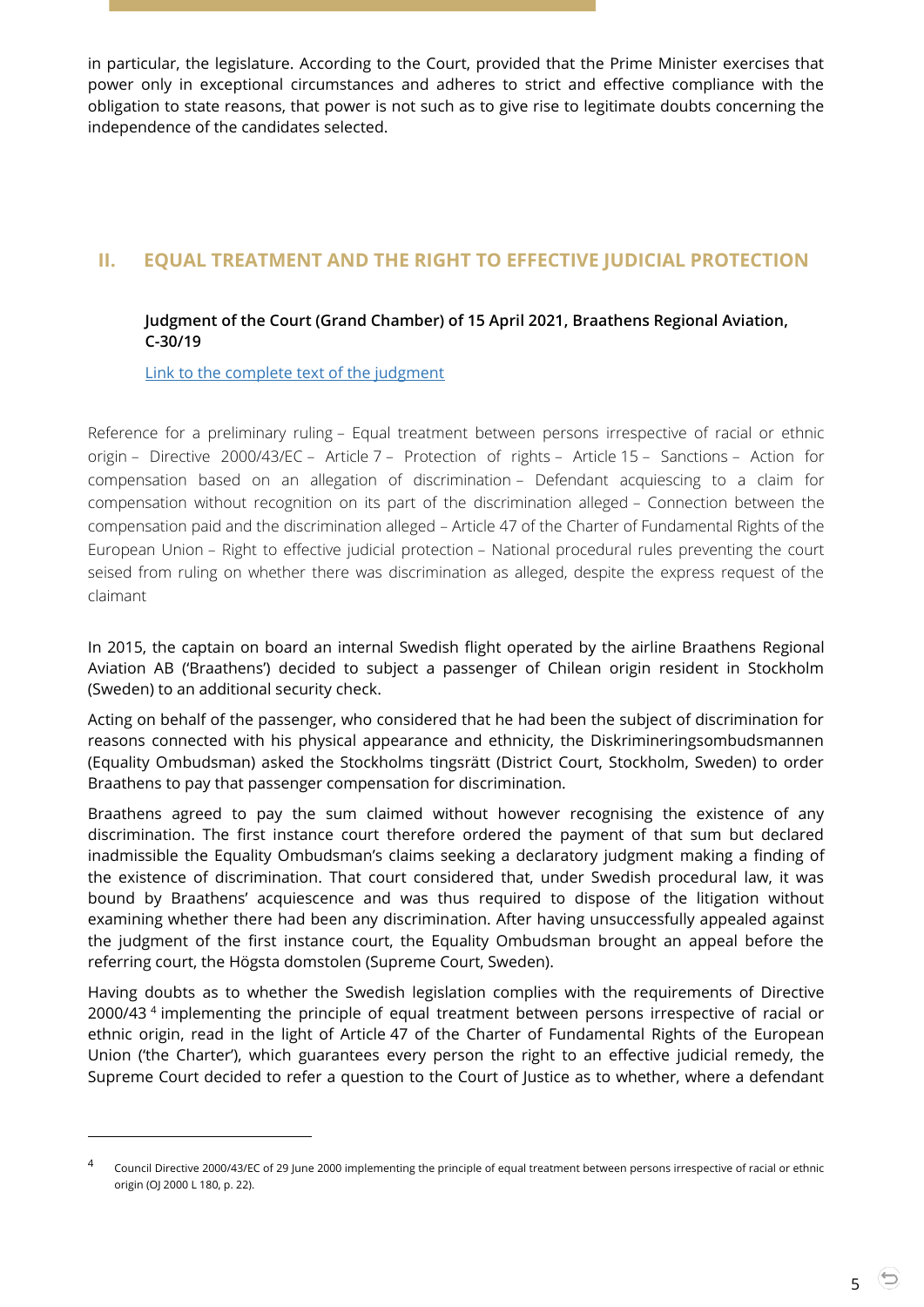acquiesces to a claimant's claim for compensation, the court seised must nevertheless be able to examine the question of the existence of discrimination upon the request of the party who considers that he or she was subject to it.

#### *Findings of the Court*

At the outset, the Court recalls that the purpose of Directive 2000/43 is to lay down a framework for combating discrimination on the grounds of racial or ethnic origin, with a view to putting into effect in the Member States the principle of equal treatment. Compliance with that principle requires the effective judicial protection of the right to equal treatment of persons who consider themselves victims of such discrimination, whether those persons act directly or through the intermediary of an association, organisation or other legal entity. In addition, the sanctions put in place in order to transpose that directive into the national legal order of a Member State must ensure real and effective judicial protection of the rights that are derived from it. The severity of the sanctions must be commensurate to the seriousness of the breaches for which they are imposed, in particular by ensuring a genuinely dissuasive effect, while complying with the general principle of proportionality.

In that regard, the Court holds that Articles 7 and 15 of Directive 2000/43, read in the light of Article 47 of the Charter, precludes a national law which prevents a court that is seised of an action for compensation based on an allegation of discrimination prohibited by that directive from examining the claim seeking a declaration of the existence of that discrimination where the defendant agrees to pay the compensation claimed without however recognising the existence of that discrimination.

In the first place, it follows from Article 7 of Directive 2000/43 that any person who considers himself or herself to have been the victim of discrimination based on racial or ethnic origin must be able, in the context of proceedings to assert rights derived from the principle of equal treatment, to obtain a ruling from the court on the possible breach of those rights, if the defendant does not recognise the discrimination alleged. Therefore, the payment of the monetary amount alone is not capable of ensuring effective judicial protection for a person who seeks to obtain a ruling of the existence of such a breach.

In the second place, such a national law is contrary to both the compensatory function and the dissuasive function required of the sanctions laid down by the Member States in accordance with Article 15 of Directive 2000/43. The payment of a sum of money is insufficient to meet the claims of a person who seeks primarily to obtain recognition, by way of compensation for the non-material damage suffered, of the fact that he or she has been the victim of discrimination. Similarly, the requirement to pay a sum of money cannot ensure a truly deterrent effect as regards the author of the discrimination where, as in the present case, the defendant contests the existence of any discrimination but considers it more advantageous, in terms of cost and reputation, to pay the compensation claimed by the claimant. The Court also states that the option of bringing criminal proceedings does not make it possible, due to the specific purposes that such proceedings pursue and the constraints inherent therein, to remedy the failure of civil law remedies to comply with the requirements of that directive.

In the third place, the Court emphasises that that interpretation is not called into question by procedural law principles or considerations, such as the principle that the subject matter of an action is defined by the parties, the principle of procedural economy, and the concern to promote the amicable settlement of disputes. First, a national law such as that at issue in the main proceedings has the effect of transferring the control of the dispute to the defendant, since the claimant may no longer, where the defendant acquiesces to pay the compensation claimed, obtain from the court hearing the case a ruling on the cause on which the claim is based, nor may the claimant prevent the termination of the case brought on his or her initiative. Second, a national court would not in any way infringe the principle that the subject matter of an action is defined by the parties if, despite the defendant's acquiescence to pay the compensation claimed by the claimant, it examined the existence or otherwise of the discrimination alleged by the latter, since that examination would consider the cause on which the claimant's claim for compensation is based, which is the subject matter of the dispute.

Finally, in the fourth place, the Court recalls that EU law does not as a general rule require Member States to create before their national courts remedies to ensure the protection of rights that parties derive from EU law other than those established by national law. However, it observes that, in the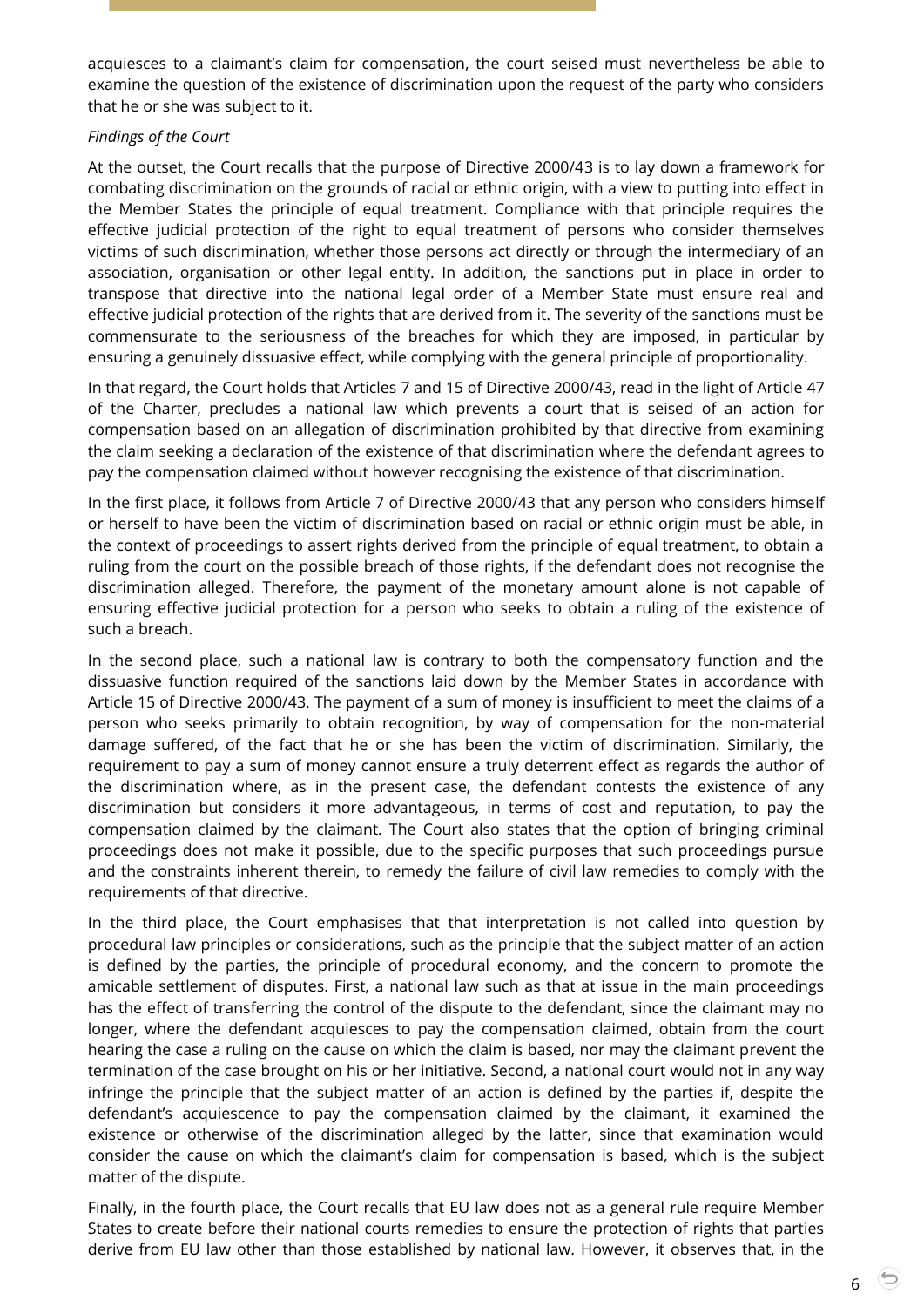present case, compliance with EU law does not require the creation of a new right of action, but merely that the referring court refuse to apply a procedural rule which prevents it from ruling on the existence of the discrimination alleged; and that this is so owing to the incompatibility of that rule not only with Articles 7 and 15 of Directive 2000/43 but also with Article 47 of the Charter. Those articles of the directive merely give specific expression to the right to effective judicial protection, as guaranteed by Article 47 of the Charter, which is sufficient in itself to confer on individuals a right which they may rely on as such in a dispute between private persons.

# <span id="page-6-1"></span><span id="page-6-0"></span>**III. LITIGATION OF THE UNION**

# **1. APPLICATION FOR REVISION**

## <span id="page-6-2"></span>**Order of the General Court (Second Chamber) of 10 July 2020, Katjes Fassin v EUIPO - Haribo The Netherlands & Belgium (WONDERLAND), T-616/19 REV**

Procedure – Application for revision – EU trade mark – Opposition proceedings – Action against a decision of EUIPO partially refusing to register a mark – Withdrawal of the opposition before service of the order dismissing the action – Fact unknown to the applicant and to the General Court – Time limit for the application – Interest in initiating the revision procedure – Admissibility

On 18 January 2017, the applicant for revision, Katjes Fassin GmbH & Co. KG, sought to register the word mark WONDERLAND with the European Union Intellectual Property Office (EUIPO). Haribo The Netherlands & Belgium BV filed a notice of opposition on the basis of its earlier Benelux word mark WONDERMIX. By decision of 8 July 2019, the Fourth Board of Appeal of EUIPO partially annulled the decision of the Opposition Division upholding the opposition in its entirety and concluded that there was a likelihood of confusion in respect of part of the goods covered by the application for registration.

The action brought by Katjes Fassin against that decision was dismissed by the Court by order of 10 July 2020. <sup>5</sup> After having become aware that the opponent had withdrawn its opposition to the registration of the mark WONDERLAND before the Court had made its order, Katjes Fassin made an application for revision by which it requested that the Court resume the proceedings in the case at hand and amend its order.

The Court declares the application for revision admissible and decides to continue the proceedings in relation to the substance.

#### *Findings of the Court*

 $\overline{a}$ 

As a preliminary point, the Court notes that an application for revision of its decision may be made only on discovery of a fact which is of such a nature as to be a decisive factor and which, when the judgment was delivered or the order served, was unknown to the General Court and to the party claiming revision. <sup>6</sup> Furthermore, it states that revision is an exceptional review procedure that allows

<sup>5</sup> Order of 10 July 2020, *Katjes Fassin* <sup>v</sup>*EUIPO – Haribo The Netherlands & Belgium (WONDERLAND)* (T-616/19, not published, EU:T:2020:334).

<sup>6</sup> Article 169(1) of the Rules of Procedure of the General Court.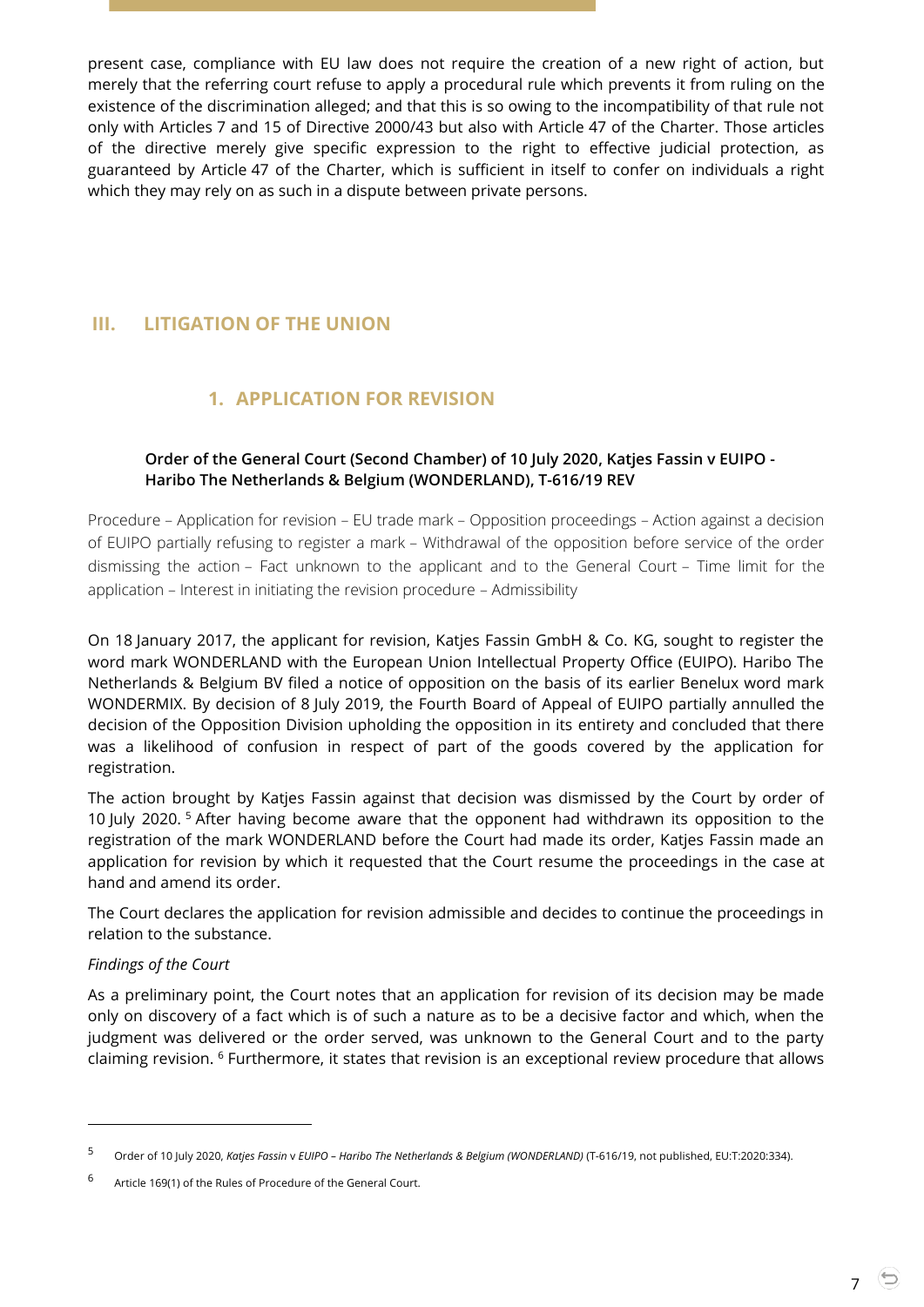the force of *res judicata* attaching to a final judicial decision to be called into question on the basis of the findings of fact relied upon by the court.

Having made those observations, the Court examines, in the first place, whether the application for revision satisfies the conditions governing admissibility. In that regard, it observes that, although the opponent informed EUIPO of the withdrawal of the opposition, EUIPO did not make that information available to the applicant for revision. Consequently, as it had not been informed of the actual withdrawal of the opposition before service of the order of 10 July 2020, the applicant for revision was not in a position to know that fact on the date of service of that order. The Court adds that, when it made that order, it did not have any information on the withdrawal of the opposition, either, as no such information had been communicated to it either by EUIPO or by the opponent.

Furthermore, the Court notes that the withdrawal of the opposition is a fact which is of such a nature as to be of decisive influence. Where the opposition is withdrawn in the course of proceedings before the EU judicature for a ruling on an appeal to EUIPO against the decision on opposition, there is no longer any basis for the proceedings and they become devoid of purpose. It states that, had the withdrawal of the opposition been known to it before the order of 10 July 2020 was made, it cannot be excluded that it would have been led not to adopt that order.

In the second place, the Court rules on the applicant for revision's interest in initiating the revision procedure. It notes that, in the case at hand, the existence of that interest cannot be ruled out despite the fact that the action for annulment became devoid of purpose following the withdrawal of the opposition. After having noted the specific purpose of revision, namely to call into question the force of *res judicata* of a judicial decision, the Court finds that calling into question the force of *res judicata* of the order of 10 July 2020, which contains factual and legal considerations unfavourable to the applicant for revision, procures for the latter an advantage justifying its interest in initiating the revision procedure. In addition, it observes that the revision of that order could also procure for the applicant for revision an advantage as regards the allocation of the costs that it had been ordered to pay.

Consequently, the Court concludes that the admissibility criteria for the application for revision are fulfilled and that Katjes Fassin has an interest in seeking revision of the order of 10 July 2020.

# <span id="page-7-1"></span><span id="page-7-0"></span>**IV. FREEDOM OF MOVEMENT – FREEDOM OF ESTABLISHMENT**

#### **Judgment of the Court (Third Chamber) of 29 April 2021, Banco de Portugal and Others, C-504/19**

[Link to the complete text of the judgment](https://curia.europa.eu/juris/document/document.jsf?text=&docid=240542&pageIndex=0&doclang=EN&mode=lst&dir=&occ=first&part=1&cid=4568838)

Reference for a preliminary ruling – Banking supervision – Reorganisation and winding up of credit institutions – Directive 2001/24/EC – Reorganisation measure adopted by an administrative authority in the home Member State of a credit institution – Transfer of rights, assets or liabilities to a 'bridge institution' – Transfer back to the credit institution subject to the reorganisation measure – Article 3(2) – *Lex concursus* – Effect of a reorganisation measure in other Member States – Mutual recognition – Article 32 – Effects of a reorganisation measure on a pending lawsuit – Exception to the application of the *lex concursus* – Article 47, first paragraph of the Charter of Fundamental Rights of the European Union – Effective judicial protection – Principle of legal certainty

In 2008, VR, a natural person, concluded a contract with Banco Espírito Santo, Sucursal en España ('BES Spain'), the Spanish branch of the Portuguese bank Banco Espírito Santo ('BES'), by which she purchased preferential shares in an Icelandic credit institution. In view of the serious financial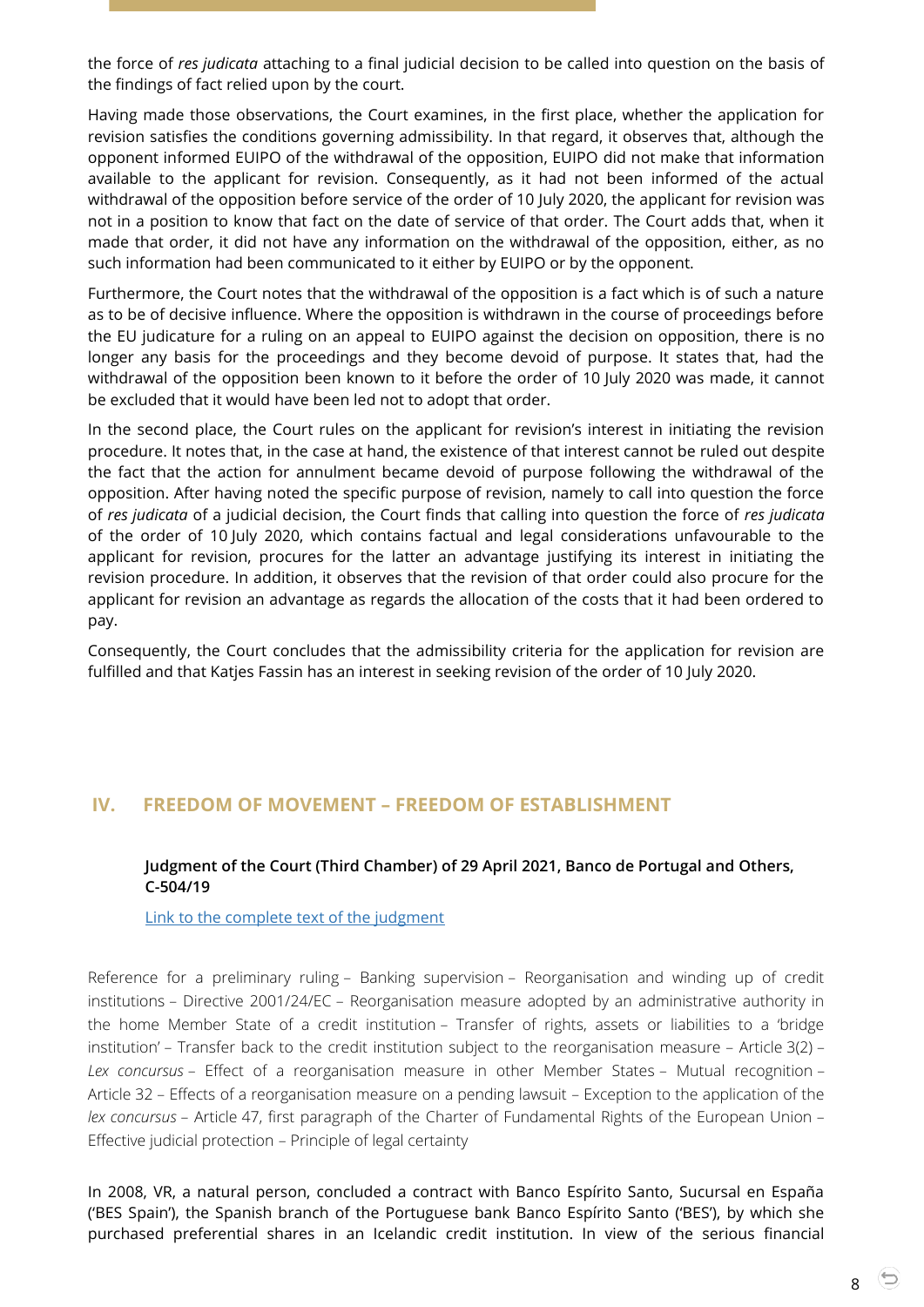difficulties faced by BES, by a decision adopted in August 2014, Banco de Portugal decided to create a 'bridge bank', called Novo Banco SA, to which the assets, liabilities and other off-balance sheet items of BES were transferred. However, certain liabilities were excluded from the transfer to Novo Banco. Following that transfer, Novo Banco SA, Sucursal en España ('Novo Banco Spain') maintained the commercial relationship which VR had established with BES Spain.

On 4 February 2015, VR brought an action before the Juzgado de Primera Instancia de Vitoria (Court of First Instance, Vitoria, Spain) against Novo Banco Spain seeking, primarily, a declaration that the contract was null and void or, in the alternative, its termination. Novo Banco Spain claimed that it could not be sued because, pursuant to the decision of August 2014, the alleged liability was a liability that had not been transferred to it.

As the Court of First Instance Vitoria upheld VR's application, Novo Banco Spain brought an appeal before the Audiencia Provincial de Álava (Provincial Court, Álava, Spain). In the course of the proceedings, it lodged two decisions adopted by Banco de Portugal on 29 December 2015. Those decisions modified the August 2014 decision, stating inter alia that 'as of today, the following liabilities of BES have not been transferred to Novo Banco: … any liability subject to one of the procedures described in Annex I', which included the action brought by VR. In addition, they provided that, to the extent that assets, liabilities or off-balance sheet items should have remained part of BES' assets and liabilities but had, in fact, been transferred to Novo Banco, they were transferred back from Novo Banco to BES, with effect from 3 August 2014.

As the Provincial Court of Álava dismissed Novo Banco Spain's appeal, Novo Banco Spain brought an action before the referring court, the Tribunal Supremo (Supreme Court, Spain). Novo Banco Spain takes the view that, under Directive 2001/24 on the reorganisation and winding up of credit institutions,<sup>7</sup> the decisions of 29 December 2015 are effective in all Member States without any further formalities. The Supreme Court, taking the view that those decisions modified the decision of August 2014 with retroactive effect, referred the matter to the Court of Justice in order to ascertain whether such substantive changes should be recognised in the ongoing judicial proceedings.

#### *Findings of the Court*

-

The Court observes that, under Article 3(2) of Directive 2001/24, reorganisation measures are, in principle, applied in accordance with the law of the home Member State and are to take effect in accordance with the legislation of that State throughout the European Union without further formalities. However, as an exception to that principle, Article 32 of Directive 2001/24 provides that effects of reorganisation measures on a pending lawsuit concerning an asset or a right of which the credit institution has been divested are governed solely by the law of the Member State in which the lawsuit is pending.

In the first place, the Court points out that the application of Article 32 requires three cumulative conditions to be fulfilled, all of which are satisfied in the dispute in the main proceedings. First, there must be reorganisation measures within the meaning of Article 2 of Directive 2001/24, which is applicable in the present case, since the decisions of 29 December 2015 are intended to preserve or restore the financial situation of a credit institution.

Secondly, there must be a pending lawsuit, a concept which covers only proceedings on the substance of the case. In the present case, first, the main proceedings must be regarded as substantive proceedings and, second, the decisions of 29 December 2015 were adopted at a time when the proceedings initiated by VR on 4 February 2015 were already pending.

Thirdly, the pending lawsuit must concern 'an asset or a right of which the credit institution has been divested'. In view of the disparities between the language versions of Article 32 of Directive 2001/24,

9

<sup>7</sup> Directive 2001/24/EC of the European Parliament and of the Council of 4 April 2001 on the reorganisation and winding-up of credit institutions (OJ 2001 L 125, p. 15).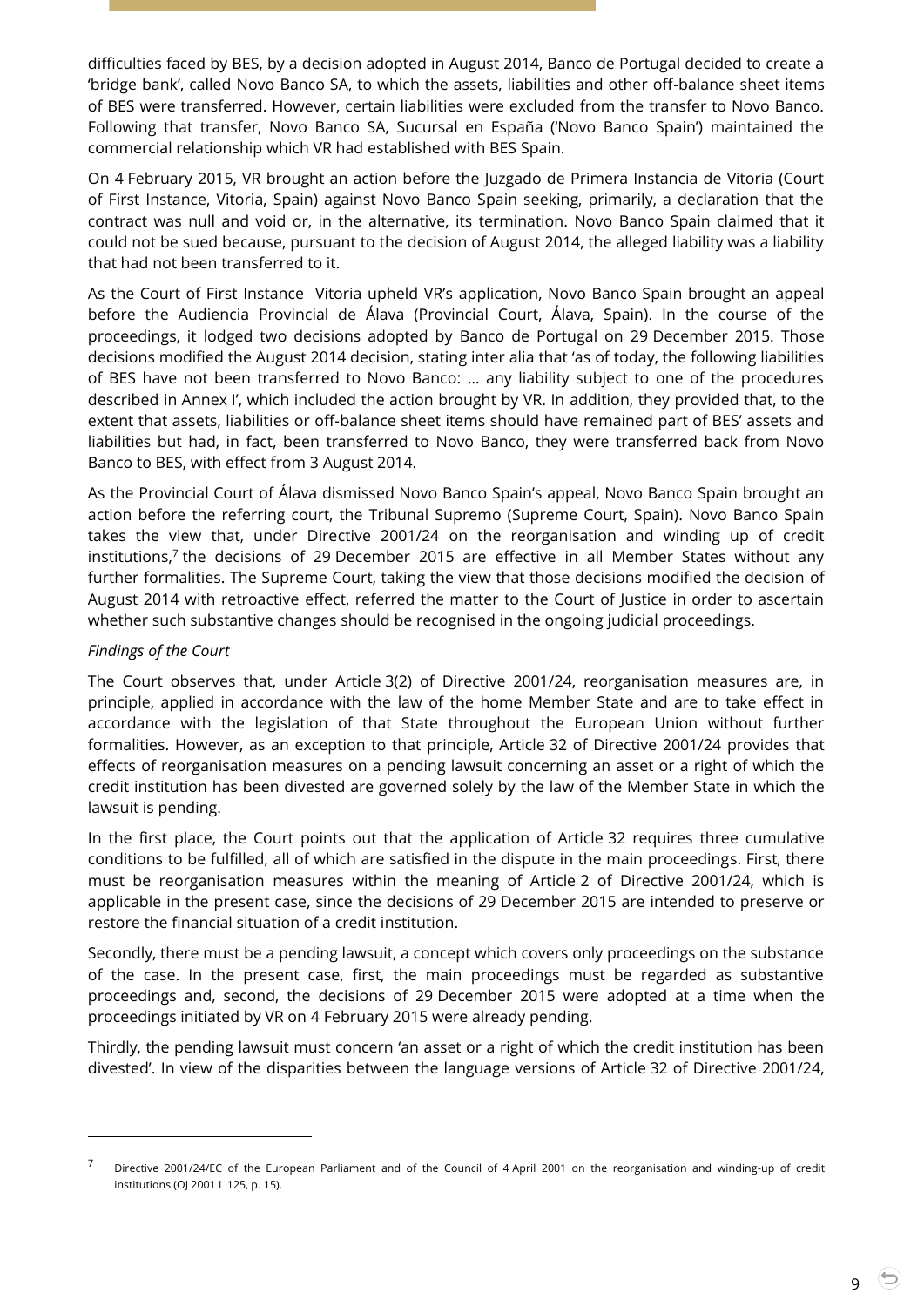the Court examines the purpose of that provision and holds that it is intended to make the effects of reorganisation measures or winding-up proceedings on pending proceedings subject to the law of the Member State in which those proceedings are pending. In the light of such a purpose, it would not be logical to exclude the effects produced by reorganisation measures on a pending lawsuit from the application of that law, where that action concerns potential liabilities, which, by means of such reorganisation measures have been transferred to another entity. Thus, Article 32 must apply to one or more of the credit institution's assets and liabilities which are subject to reorganisation measures, as is the case with the potential liability at issue in the main proceedings.

In the second place, as regards the extent of the effects of the reorganisation measures governed by the law of the Member State in which the lawsuit is pending, the Court observes that the law of that Member State governs all the effects which such measures may have on such proceedings, whether procedural or on the merits.

Therefore, it follows from Article 3(2) and Article 32 of Directive 2001/24 that the effects, both procedural and substantive, of a reorganisation measure on a pending lawsuit on the merits are limited to those determined by the law of the Member State in which that lawsuit is pending.

Furthermore, the Court points out, first, that the recognition, in the main proceedings, of the effects of the decisions of 29 December 2015, in so far as it is capable of calling into question the judicial decisions already taken in favour of VR, would be incompatible with the general principle of legal certainty. Secondly, to recognise reorganisation measures taken by the competent authority of the home Member State after an action has been brought in another Member State which have the effect of modifying the relevant legal framework for the resolution of the dispute which gave rise to that action with retroactive effect, and which could lead the court before which the action has been brought to dismiss it, would constitute a limitation on the right to an effective remedy, within the meaning of the first paragraph of Article 47 of the Charter of Fundamental Rights of the European Union.

The Court concludes that Article 3(2) and Article 32 of Directive 2001/24, read in the light of the principle of legal certainty and the first paragraph of Article 47 of the Charter of Fundamental Rights, preclude recognition, without any further conditions, in ongoing legal proceedings on the merits of the effects of a reorganisation measure, such as the decisions of 29 December 2015, where such recognition has the result that the credit institution to which the liabilities had been transferred by the first reorganisation measure can no longer be sued for the purposes of those proceedings, thereby calling in to question the judgments already delivered in favour of the applicant who is the subject of those proceedings.

# <span id="page-9-1"></span><span id="page-9-0"></span>**V. JUDICIAL COOPERATION IN CRIMINAL MATTERS**

# **Judgment of the Court (Fourth Chamber) of 15 April 2021, AV (Jugement global), C-221/19**

[Link to the complete text of the judgment](https://curia.europa.eu/juris/document/document.jsf?text=&docid=239892&pageIndex=0&doclang=EN&mode=lst&dir=&occ=first&part=1&cid=4577411)

Reference for a preliminary ruling – Judicial cooperation in criminal matters – Framework Decision 2008/909/JHA – Article 8(2) to (4) – Article 17(1) and (2) – Article 19 – Taking into account, for the purposes of an aggregate sentence, of a conviction delivered in another Member State, which must be enforced in the Member State in which that judgment is delivered – Conditions – Framework Decision 2008/675/JHA – Article 3(3) – Concept of 'interference with a sentence or its execution' which must be taken into account in the course of new criminal proceedings initiated in a Member State other than that in which the ruling was delivered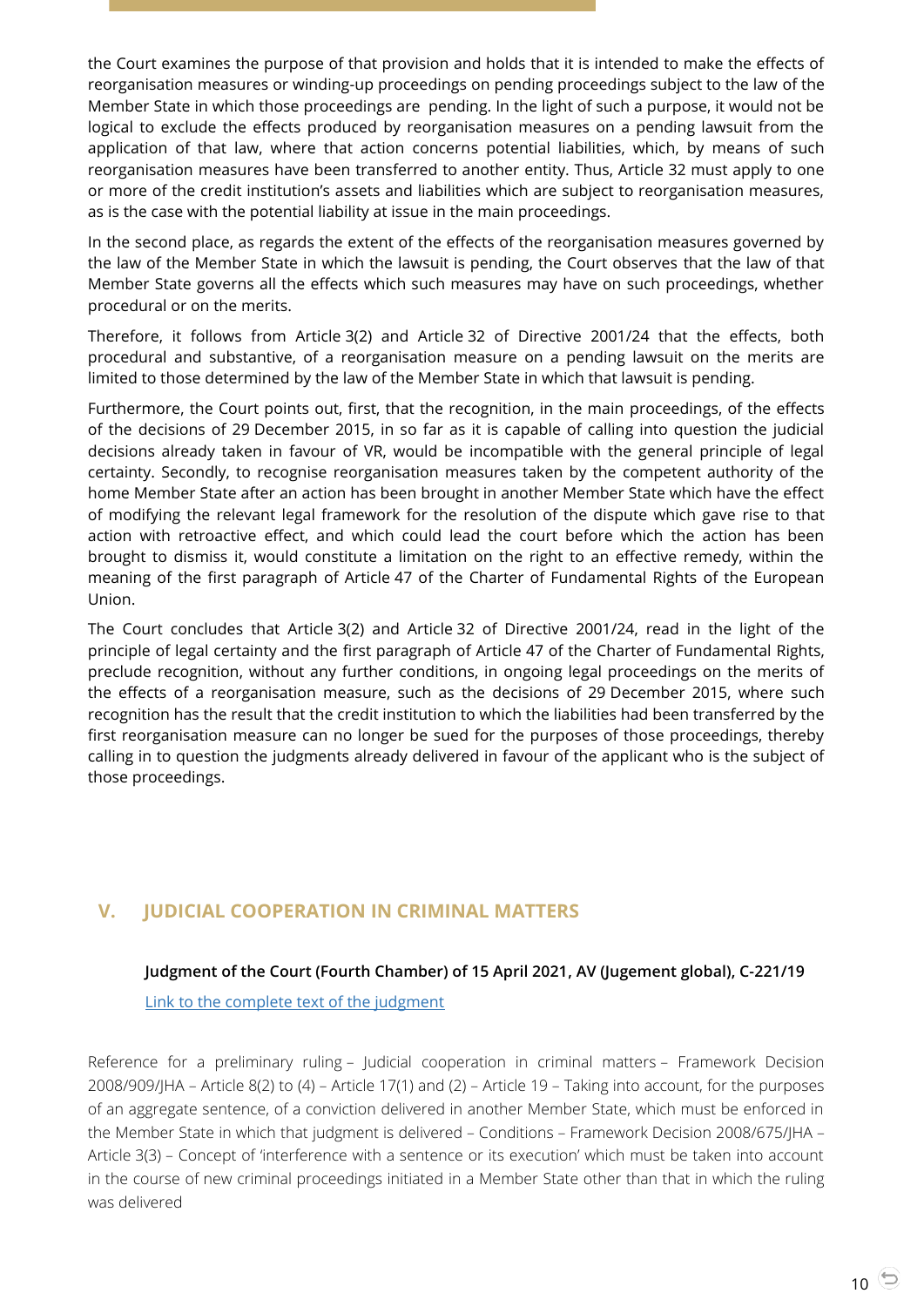In 2010 and 2017, the Polish national AV received prison sentences, delivered by the Sąd Okręgowy w Gdańsku (Regional Court, Gdańsk, Poland), the referring court and a German court, respectively. The German judgment was recognised for the purpose of its enforcement in Poland by the referring court: under Framework Decision 2008/909, <sup>8</sup> which enables a Member State to recognise judgment delivered in another Member State and to enforce the sentence. While the sentence imposed by the German court is to be served in Poland from 1 September 2016 to 29 November 2021, the sentence imposed by the referring court must be served from 29 November 2021 to 30 March 2030.

In 2018, AV made an application to the Sąd Okręgowy w Gdańsku (Regional Court, Gdańsk) seeking an aggregate sentence covering those two sentences. Under the Polish Criminal Code, such an aggregate sentence makes it possible to change the duration of several sentences imposed on one person and to commute them into a new single sentence. When the conditions for issuing a cumulative sentence are met, an aggregate sentence may be delivered.

However, the referring court considers that the Polish Criminal Code does not allow an aggregate sentence to cover convictions handed down in Poland and convictions handed down in another Member State and recognised for the purpose of their enforcement in Poland, which is to the detriment of a person convicted several times in different Member States as compared with a person convicted several times in a single Member State. It is in that context that that court decided to refer questions to the Court of Justice for a preliminary ruling concerning the interpretation both of Framework Decision 2008/909 and Framework Decision 2008/675, <sup>9</sup> relating to the taking in account, in the course of new criminal proceedings, of previous convictions handed down in other Member States against the same person. The Court is asked whether and in what circumstances an aggregate sentence may be delivered where it covers not only convictions delivered previously against the person concerned in the Member State where the aggregate sentence is delivered, but also convictions delivered against that person in another Member State and which are enforced in the first Member State.

#### *Findings of the Court*

-

In the first place, the Court examines whether Framework Decision 2008/909 allows the delivery of an aggregate sentence such as that at issue in the main proceedings.

In that regard, it notes first that that framework decision lays down strict conditions for the adaptation, by the competent authority of the executing State, of the sentence handed down in the issuing State. The Court holds that that framework decision permits the delivery of an aggregate sentence, such as that at issue in the main proceedings, provided that it does not result in an adaptation of the duration or nature of the conviction, delivered in another Member State and enforced in the Member State in which that aggregate sentence is delivered, which exceeds the strict limits laid down for that adaptation. The opposite solution would not only entail an unjustified difference in treatment between persons subject to a number of sentences in a single Member State and those sentenced in several Member States where, in both cases, the sentences are enforced in the same Member State, but also involve an application of Framework Decision 2008/909 which does not comply with the right of citizens of the European Union to move and reside freely within the territory of the Member States conferred on them by Article 21 TFEU.

The Court then highlights that the Member State in which the aggregate sentence is delivered must deduct in full the period of deprivation of liberty already served by the sentenced person in the issuing State from the total duration of the deprivation of liberty to be enforced. Finally, it notes that,

<sup>8</sup> Council Framework Decision 2008/909/JHA of 27 November 2008 on the application of the principle of mutual recognition to judgments in criminal matters imposing custodial sentences or measures involving deprivation of liberty for the purpose of their enforcement in the European Union (OJ 2008 L 327, p. 27), as amended by Council Framework Decision 2009/299/JHA of 26 February 2009.(OJ 2009 L 81, p. 24).

<sup>9</sup> Council Framework Decision 2008/675/JHA of 24 July 2008 on taking account of convictions in the Member States of the European Union in the course of new criminal proceedings (OJ 2008 L 220, p. 32).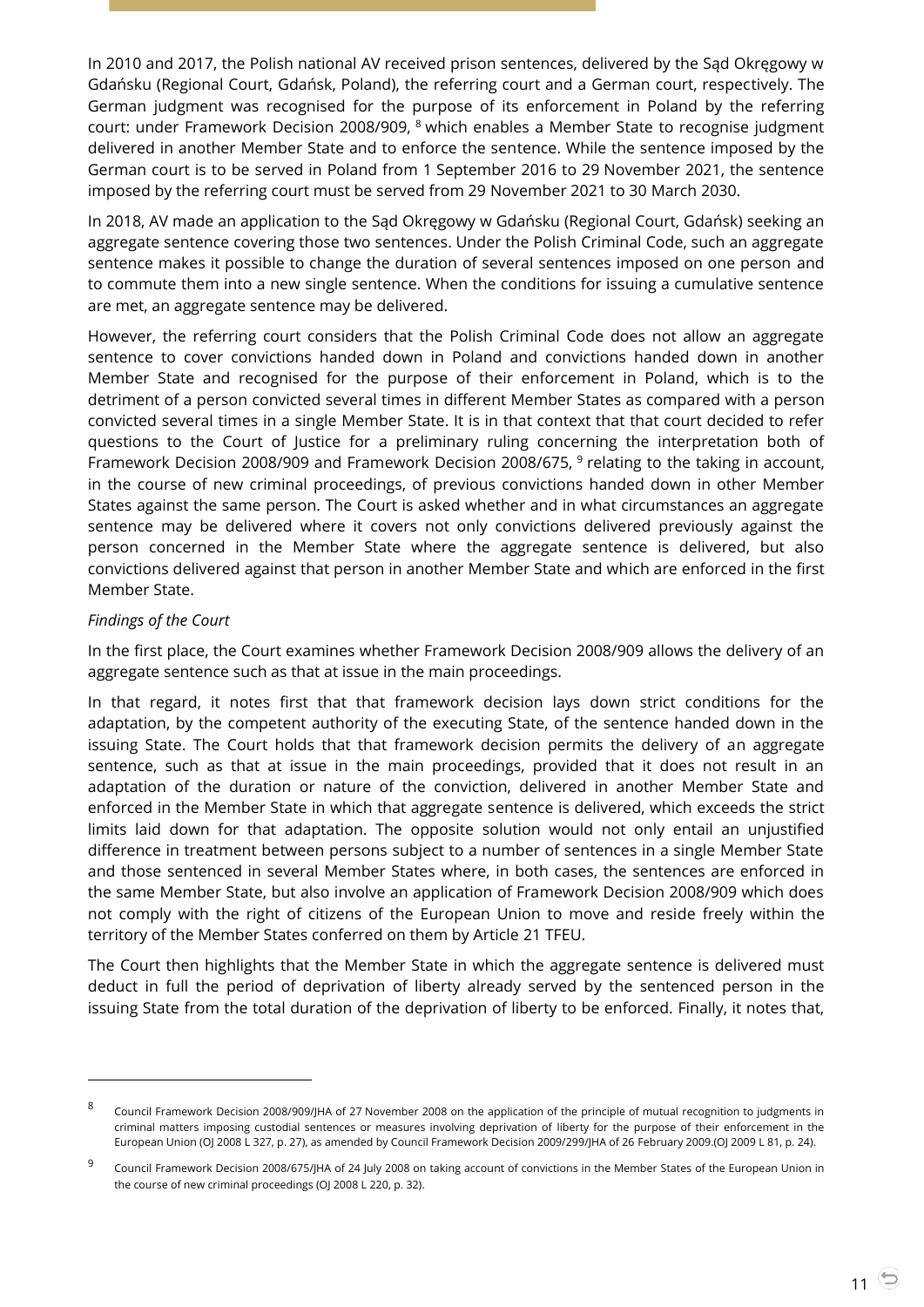since only the issuing State may decide on applications for review of the judgment imposing the sentences to be enforced, in another Member State, Framework Decision 2008/909 only permits the delivery of an aggregate sentence, such as that at issue in the main proceedings, where it does not result in review of those sentences.

In the second place, the Court examines whether the delivery of an aggregate sentence, such as that at issue in the main proceedings, is permitted in the light of Framework Decision 2008/675, which requires the taking into account, in the course of new criminal proceedings brought against a person, of previous convictions handed down in another Member State against the same person for different facts. That may not have the effect either of interfering with previous convictions or their enforcement in the Member State in which the new criminal proceedings take place, or of revoking or reviewing them.

In that regard, the Court finds that a cumulative sentence may interfere with a previous conviction or its enforcement where that initial conviction has not yet been enforced or has not been forwarded to the second Member State for the purpose of its enforcement. However, in the case in the main proceedings, the conviction handed down by the German court was forwarded and recognised, in accordance with Framework Decision 2008/909, for the purpose of its enforcement in Poland. Therefore, the Court considers that the taking into account of that conviction with a view to the delivery of the aggregate sentence does not have the effect of interfering with that conviction or its enforcement, or of revoking or reviewing it, within the meaning of Framework Decision 2008/675, provided that the aggregate sentence observes the conditions and limits laid down in Framework Decision 2008/909. Subject to compliance with those conditions and limits, the court before which new criminal proceedings, such as the aggregate sentencing proceedings at issue in the main proceedings, are brought must take into account the previous conviction handed down in another Member State in the same way as it would take into consideration a previous national conviction.

## <span id="page-11-0"></span>**Judgment of the Court (Fifth Chamber) of 29 April 2021, X (Mandat d'arrêt européen - Ne bis in idem), C-665/20 PPU**

Reference for a preliminary ruling – Urgent preliminary ruling procedure – Judicial cooperation in criminal matters – Framework Decision 2002/584/JHA – European arrest warrant – Grounds for optional nonexecution – Article 4(5) – Requested person has been finally judged in a third State in respect of the same acts – Sentence has been served or may no longer be executed under the law of the sentencing country – Implementation – Margin of discretion of the executing judicial authority – Concept of 'same acts' – Remittance of sentence granted by a non-judicial authority as part of a general leniency measure

In September 2019, a European arrest warrant ('EAW') was issued by the German judicial authorities against X, in order to conduct criminal proceedings for acts committed in 2012 against his partner and her daughter. In March 2020, X was arrested in the Netherlands. He objected to his surrender to those authorities, asserting that he had previously been prosecuted and finally judged in respect of the same acts in Iran. More specifically, he had been acquitted in respect of some of those acts and sentenced in respect of the other acts to a term of imprisonment which he had served almost in full before the sentence was remitted. That remittance was the result of a general leniency measure granted by a non-judicial authority, the Supreme Leader of Iran, to mark the  $40<sup>th</sup>$  anniversary of the Islamic Revolution. Thus, according to X, due to his prior conviction in Iran, the principle *ne bis in idem,*  as set out in Article  $4(5)$  of the Framework Decision on the EAW,  $^{10}$  transposed into Dutch law, precludes the execution of the EAW concerning him.

<sup>10</sup> Council Framework Decision 2002/584/JHA of 13 June 2002 on the European arrest warrant and the surrender procedures between Member States – Statements made by certain Member States on the adoption of the Framework Decision (OJ 2002 L 190, p. 1), as amended by Council Framework Decision 2009/299/JHA of 26 February 2009 (OJ 2009 L 81, p. 24).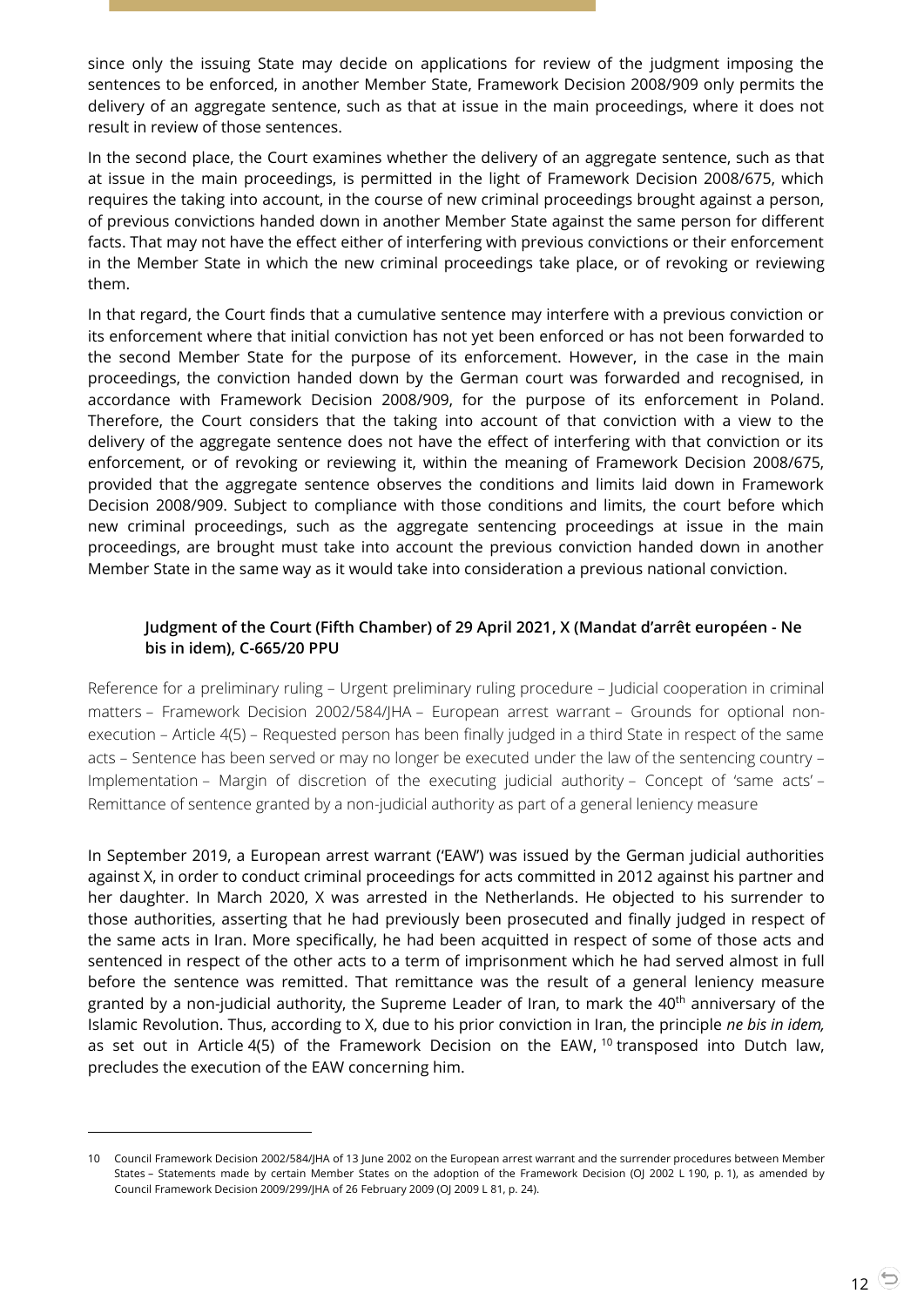In accordance with that article, the executing judicial authority may refuse to execute an EAW if the requested person has been finally judged by a third State in respect of the same acts provided that, where there has been a sentence, the sentence has been served or is currently being served or may no longer be executed under the law of the sentencing country. That ground 'for optional nonexecution' is similar to the one 'for mandatory non-execution' provided for in Article 3(2) of the Framework Decision, with the exception that the latter refers to a judgment given not 'by a third State' but 'by a Member State'.

In that context, the Rechtbank Amsterdam (District Court, Amsterdam, Netherlands) decided to seek the guidance of the Court of Justice on the interpretation of Article 4(5) of that framework decision. That district court, called upon to rule on the surrender of X, is uncertain as regards the margin of discretion it enjoys in such a case, the concept of 'same acts' referred to in that article, in so far as the Iranian courts have not explicitly ruled on certain acts which X is alleged to have committed in Germany, and the scope of the condition that, where there has been a sentence, that sentence 'has been served … or may no longer be executed under the law of the sentencing country'.

By its judgment, delivered in the context of the urgent preliminary ruling procedure, the Court of Justice rules, first of all, that the executing judicial authority must have a margin of discretion in order to determine whether it is appropriate to refuse to execute an EAW on the ground concerned. Next, the concept of 'same acts<sup>'11</sup> must be interpreted uniformly. Lastly, the condition relating to the execution of the sentence is met in a situation such as that at issue in the case in the main proceedings.

#### *Assessment of the Court of Justice*

In the first place, the Court recalls that the framework decision sets out, first, the grounds for mandatory non-execution of an EAW,  $^{12}$  and second, the grounds for optional non-execution  $^{13}$  which the Member States are free to transpose or not into their domestic law. Nevertheless, where the latter are transposed, the Member States may not provide that the judicial authorities are required to automatically refuse to execute any EAW concerned. Those authorities must have a margin of discretion, allowing them to carry out an examination on a case-by-case basis, taking into consideration all of the relevant circumstances. Depriving them of that possibility would have the effect of substituting a mere option to refuse to execute an EAW with a genuine obligation, although such a refusal constitutes the exception, the execution of the EAW being the general rule.

Furthermore, the Court emphasises the difference with the ground for mandatory non-execution provided for in Article 3(2) of the framework decision, the application of which, by contrast, does not leave any discretion to the executing judicial authority. The principles of mutual trust and of mutual recognition, which prevail between the Member States and require them to consider that each of them complies with EU law, and, more specifically, fundamental rights, are not automatically transferrable to judgments given by the courts of third States. Thus, a high level of trust in the criminal justice system, as it exists between the Member States, cannot be presumed as regards third States. For that reason, the executing judicial authority must be allowed a margin of discretion.

In the second place, the Court finds that the concept of 'same acts', referred to in Article 3(2) and Article 4(5) of the framework decision, must be interpreted uniformly. For reasons of consistency and legal certainty, those two concepts, worded in identical terms, must be given the same scope. The Court adds that the fact that Article 3(2) concerns judgments given in the European Union, whereas Article 4(5) refers to those given in a third State, cannot, as such, justify that concept being conferred a different scope.

-

<sup>11</sup> That concept is referred to in Article 3(2) and Article 4(5) of the framework decision.

<sup>12</sup> They are provided in Article 3 of the framework decision.

<sup>13</sup> They are provided in Articles 4 and 4a of the framework decision.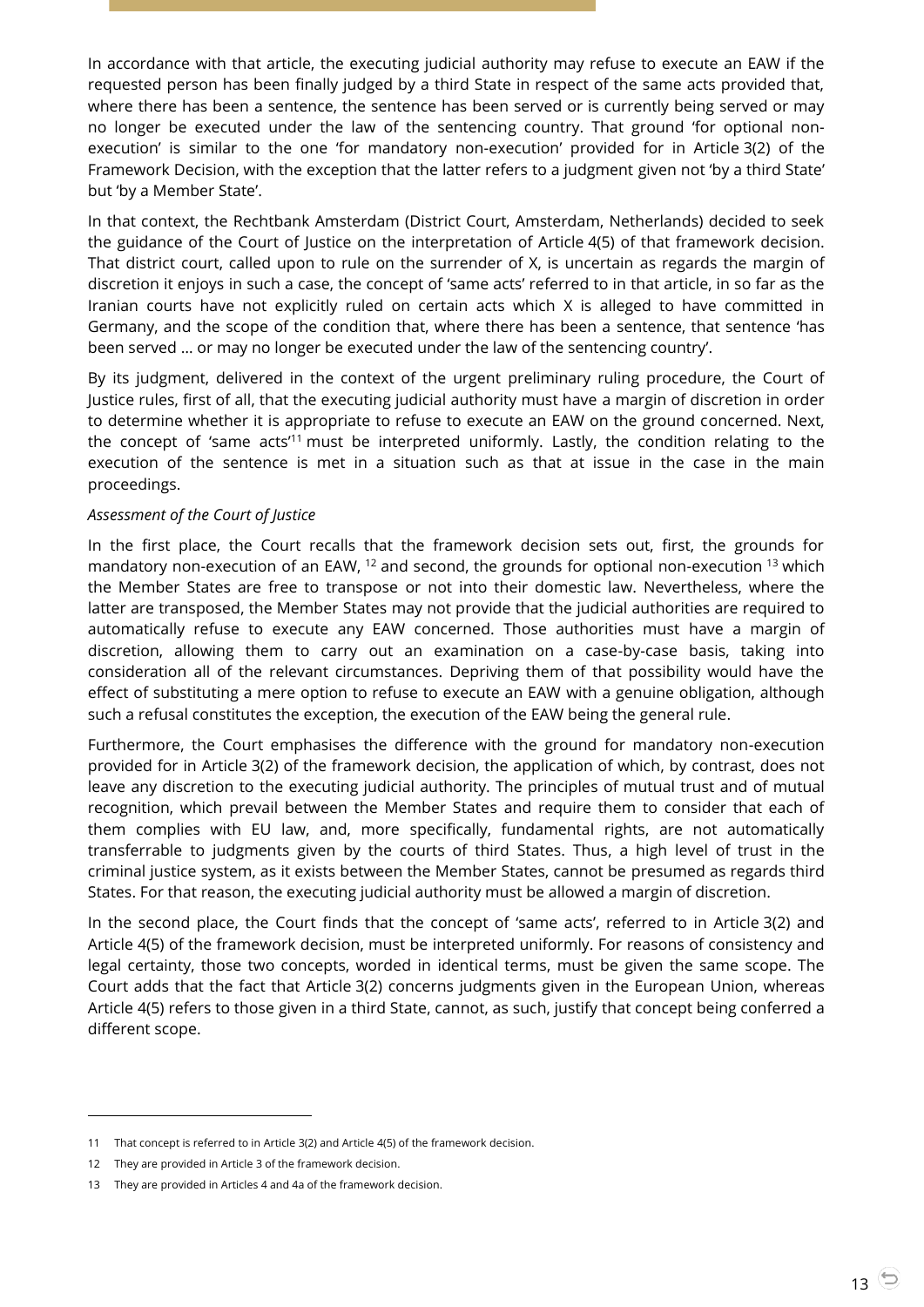In the third place, the Court rules that the condition relating to the execution of the sentence, provided for in Article 4(5) of the framework decision, is met in a situation such as that at issue in the main proceedings. In that regard, the Court emphasises that that article refers, in a general manner, to the 'law of the sentencing country', without providing further details as regards the reason for the impossibility of the execution of the sentence. It is therefore necessary, in general, to recognise all leniency measures provided for by the law of the sentencing country which have the effect that the imposed sanction may no longer be executed. In that regard, the seriousness of the acts, the nature of the authority which granted the measure, or the considerations in which that measure is rooted, where, for instance, it is not based on objective criminal policy considerations, have no impact.

Nevertheless, the Court adds that the executing judicial authority must strike a balance when exercising the discretion it enjoys for the purpose of applying the ground for optional non-execution provided for in Article 4(5) of the framework decision. It must reconcile preventing the impunity of convicted and sentenced persons and combating crime with ensuring legal certainty as regards those persons through respect for decisions of public bodies which have become final. The principle *ne bis in idem,* set out in the framework decision in both Article 3(2) and Article 4(5), encompasses those two aspects.

# <span id="page-13-1"></span><span id="page-13-0"></span>**VI. ASYLUM POLICY**

 $\overline{a}$ 

## **Judgment of the Court (Grand Chamber) of 15 April 2021, Belgian State (Éléments postérieurs à la décision de transfert), C-194/19**

[Link to the complete text of the judgment](https://curia.europa.eu/juris/document/document.jsf?text=&docid=239896&pageIndex=0&doclang=en&mode=lst&dir=&occ=first&part=1&cid=4582509)

Reference for a preliminary ruling – Regulation (EU) No 604/2013 – Determination of the Member State responsible for examining an application for international protection – Article 27 – Remedy – Whether account should be taken of circumstances subsequent to the transfer decision – Effective judicial protection

H. A., a third-country national, made an application for asylum in Belgium. However, the Spanish authorities having agreed to take charge of him, his application was rejected and a decision to transfer him to Spain was adopted. Shortly afterwards, H. A.'s brother also arrived in Belgium, where he lodged an application for asylum. H. A. then brought an action against the transfer decision made in his case, claiming, in particular, that their respective asylum applications should be examined together.

That action was dismissed on the ground that H. A.'s brother arrived in Belgium after the adoption of the disputed decision and that that circumstance could not therefore be taken into consideration in the assessment of the lawfulness of that decision. H. A. lodged an appeal on a point of law before the Conseil d'État (Council of State, Belgium), alleging infringement of his right to an effective remedy, as follows from the Dublin III Regulation <sup>14</sup> and Article 47 of the Charter of Fundamental Rights of the European Union ('the Charter'). Irrespective of the question whether the arrival of his brother was in

Article 27 of Regulation (EU) No 604/2013 of the European Parliament and of the Council of 26 June 2013 establishing the criteria and mechanisms for determining the Member State responsible for examining an application for international protection lodged in one of the Member States by a third-country national or a stateless person (OJ 2013 L 180, p. 31; 'the Dublin III Regulation').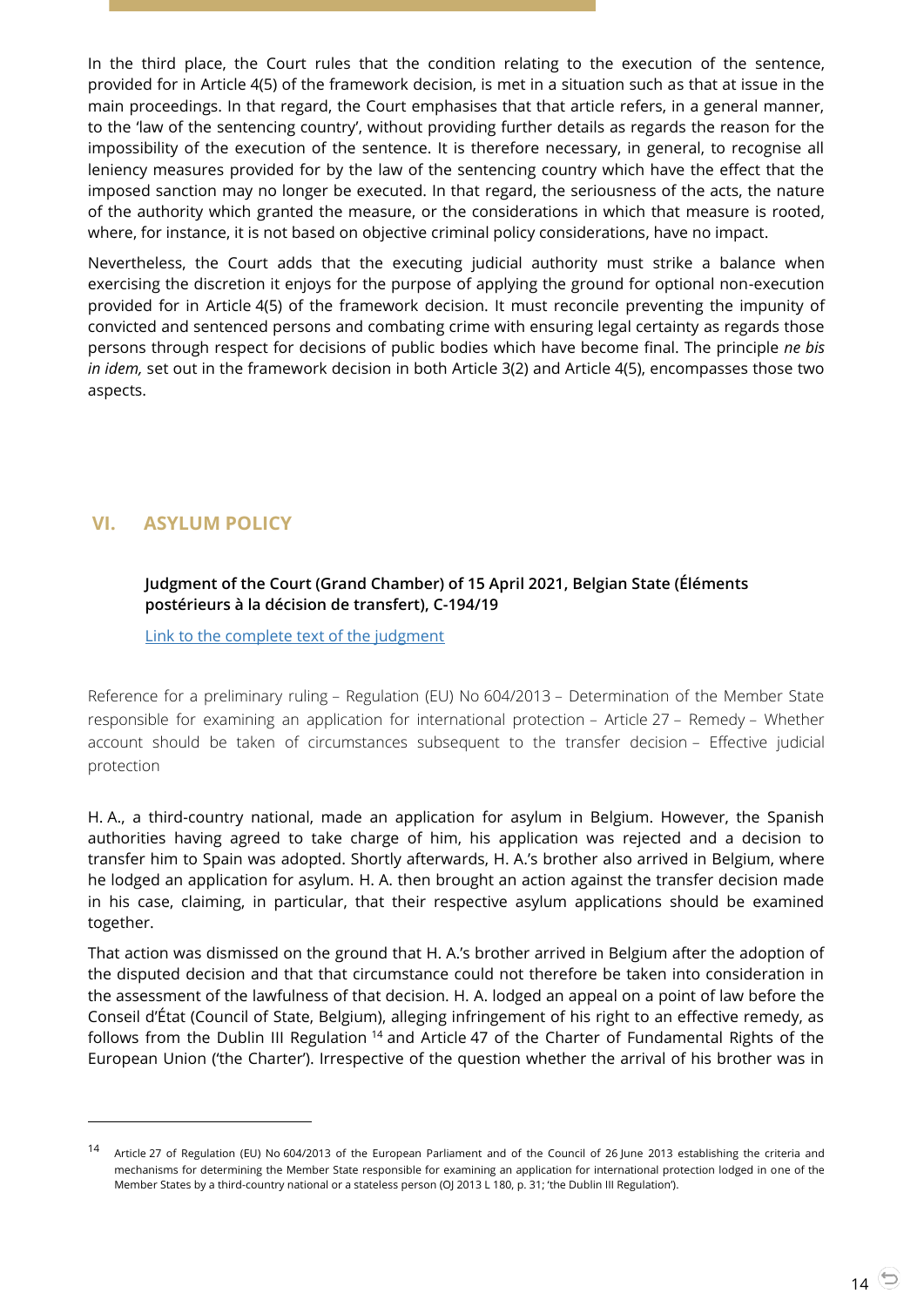fact capable of having any bearing on the identity of the Member State responsible for examining H. A.'s asylum application, <sup>15</sup> the Conseil d'État (Council of State) must determine whether an applicant for asylum must be able to rely on circumstances subsequent to the adoption of a transfer decision relating to him or her. It decided to put that question to the Court of Justice.

In a Grand Chamber judgment, the Court rules that EU law <sup>16</sup> precludes national legislation which provides that the court or tribunal seised of an action for annulment of a transfer decision may not, in the context of the examination of that action, take account of circumstances subsequent to the adoption of that decision which are decisive for the correct application of the Dublin III Regulation. The position is otherwise if that legislation provides for a specific remedy that may be exercised after such circumstances have arisen, provided that that remedy allows for an *ex nunc* examination of the situation of the person concerned, the results of which are binding on the competent authorities.

#### *Findings of the Court*

In reaching that conclusion, the Court recalls that the Dublin III Regulation <sup>17</sup> provides that a person who is the subject of a transfer decision is to have the right to an effective remedy against that decision and that that remedy must cover, inter alia, the examination of the application of that regulation. It also recalls that it has previously held that an applicant for international protection must have an effective and rapid remedy available to him or her which enables that applicant to rely on circumstances subsequent to the adoption of a transfer decision, where the taking into account of those circumstances is decisive for the correct application of the Dublin III Regulation. <sup>18</sup>

However, the Court emphasises that the Member States are not required to organise their systems of legal remedies in such a way that compliance with the requirement to take such circumstances into account takes place within the framework of the examination of the action brought to call into question the lawfulness of the transfer decision. The EU legislature has harmonised only some of the procedural rules governing the right to a remedy against the transfer decision and the Dublin III Regulation does not specify whether it necessarily means that the court or tribunal seised may carry out an *ex nunc* examination of the lawfulness of the transfer decision. Therefore, in accordance with the principle of procedural autonomy, it is for each Member State to establish those rules, on condition that they are not less favourable than those governing similar domestic situations (principle of equivalence) and that they do not make it excessively difficult or impossible in practice to exercise the rights conferred by EU law (principle of effectiveness).

In the present case, as regards more specifically the principle of effectiveness, the Court states that an action for annulment brought against a transfer decision, in the context of which the court or tribunal seised cannot take account of circumstances subsequent to the adoption of that decision which are decisive for the correct application of the Dublin III Regulation, does not ensure sufficient judicial protection in that it does not enable the person concerned to exercise his or her rights under that regulation and Article 47 of the Charter. However, the Court adds that such protection may be afforded, in the context of the national judicial system viewed as a whole, by a specific remedy, distinct from an action seeking to have the lawfulness of a transfer decision reviewed, that enables such circumstances to be taken into account. That specific remedy must, however, ensure that the person concerned has the opportunity to prevent the competent authorities of the requesting Member State from being able to carry out the transfer of that person, where a circumstance arising after the transfer decision precludes its implementation. That remedy must also ensure, when a subsequent circumstance means that the requesting Member State is responsible for examining the

<sup>&</sup>lt;sup>15</sup> See the definition of 'family members' in Article 2(g) of the Dublin III Regulation, and Article 10 of that regulation.

<sup>&</sup>lt;sup>16</sup> Article 27(1) of the Dublin III Regulation, read in the light of recital 19 of the regulation and Article 47 of the Charter.

<sup>17</sup> Article 27(1) and recital 19 of the Dublin III Regulation.

<sup>18</sup> See judgment of 25 October 2017, *Shiri* (C-201/16, EU:C:2017:805), and judgment of 25 January 2018, *Hasan* (C-360/16, EU:C:2018:35).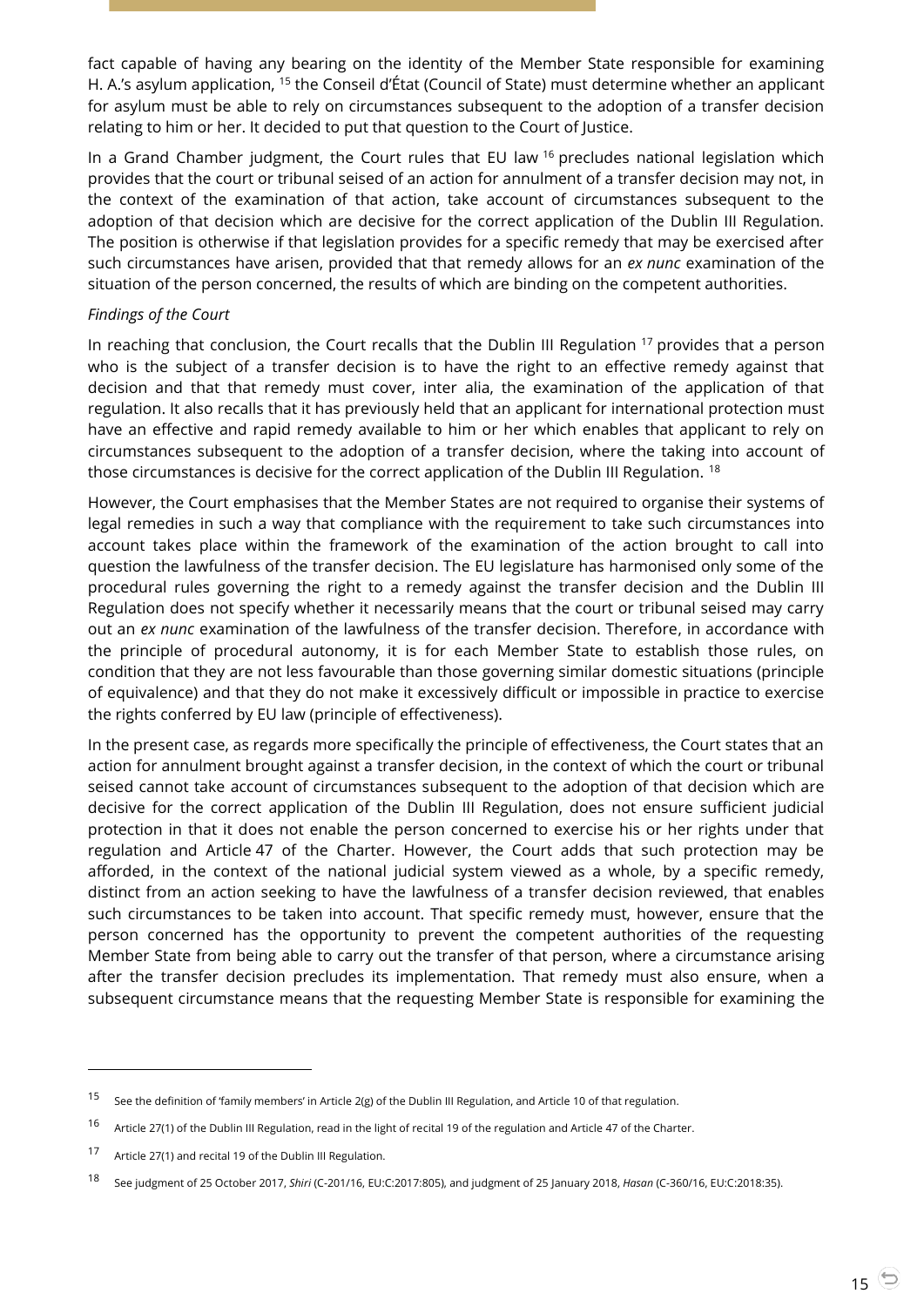application for international protection, that the competent authorities of that Member State are obliged to take the measures necessary to acknowledge that responsibility and to initiate that examination without delay. Furthermore, the exercise of that specific remedy must not be made conditional on the person concerned having been deprived of his or her liberty or on the fact that implementation of the transfer decision is imminent.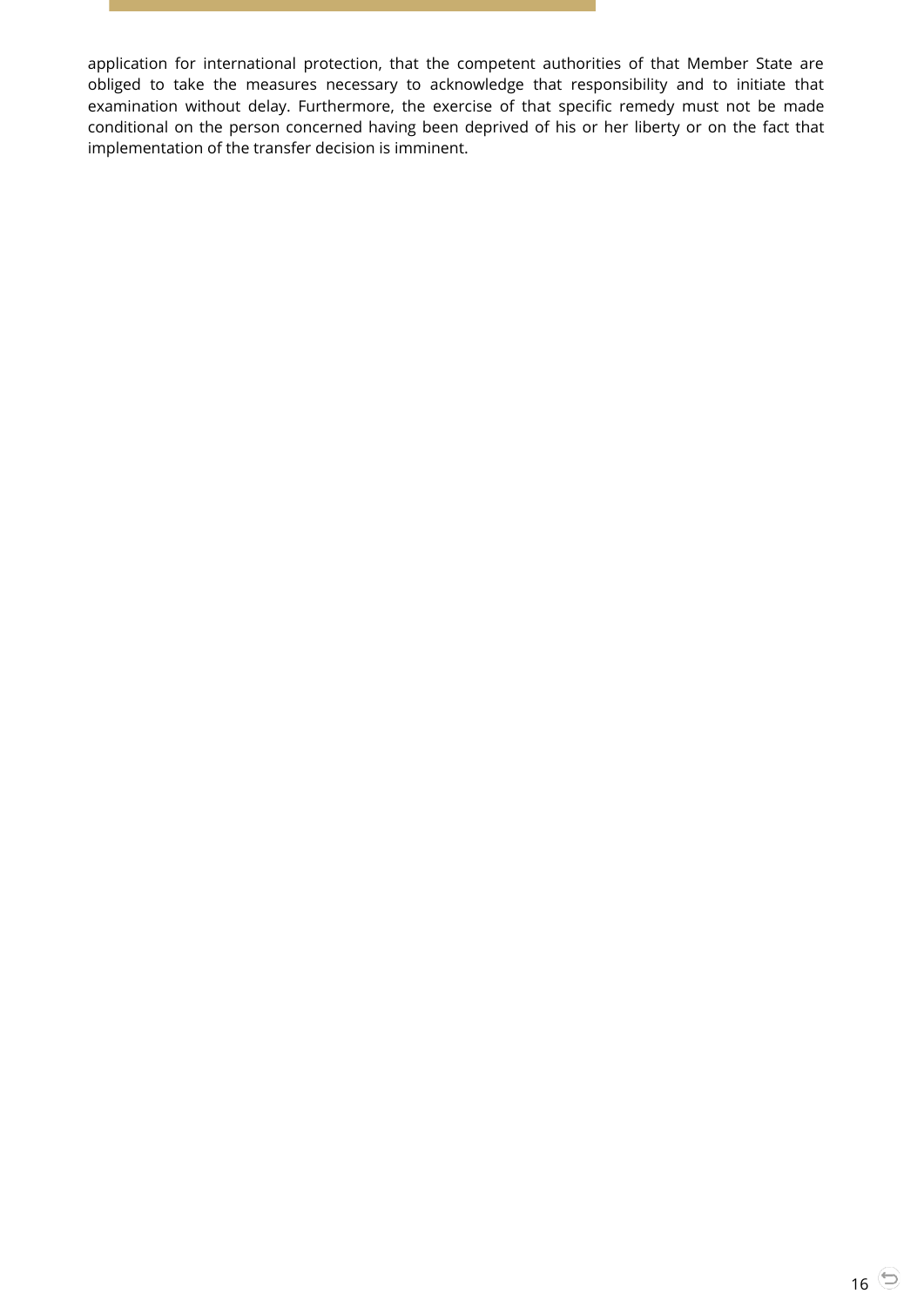# <span id="page-16-1"></span><span id="page-16-0"></span>**VII. COMPETITION – STATE AID**

**Judgment of the General Court (Tenth Chamber, Extended Composition) of 14 April 2021, Ryanair v Commission (Finnair I; Covid-19), T-388/20**

[Link to the complete text of the judgment](https://curia.europa.eu/juris/document/document.jsf?text=&docid=239866&pageIndex=0&doclang=EN&mode=lst&dir=&occ=first&part=1&cid=4583305)

State aid – Finnish air-transport market – Aid granted by Finland to Finnair amid the Covid-19 pandemic – State guarantee on a loan – Decision not to raise any objections – Temporary Framework for State aid measures – Measure intended to remedy a serious disturbance in the economy of a Member State – Failure to weigh up the beneficial effects of the aid against its adverse effects on trading conditions and the maintenance of undistorted competition – Equal treatment – Freedom of establishment – Freedom to provide services – Obligation to state reasons

On 13 May 2020, the Republic of Finland notified the Commission of an aid measure in the form of a State guarantee in favour of the Finnish airline, Finnair Plc ('Finnair'), aimed at helping the latter obtain a loan of EUR 600 million from a pension fund to cover its working capital needs. The guarantee, which was supposed to cover 90% of that loan, was limited to a maximum duration of three years and could be relied upon in the event of Finnair's default with regard to the pension fund.

Referring to its communication on the Temporary Framework for State aid measures to support the economy in the current Covid-19 outbreak, <sup>19</sup> the Commission classified the guarantee granted to Finnair as State aid which is compatible with the internal market in accordance with Article 107(3)(b) TFEU. <sup>20</sup> Under that provision, aid intended to remedy a serious disturbance in the economy of a Member State may, under certain circumstances, be considered to be compatible with the internal market.

The airline Ryanair brought an action for annulment of the Commission's decision, which was nevertheless rejected by the Tenth Chamber (Extended Composition) of the General Court. In that context, that Chamber examines for the first time, the legality of individual State aid adopted to address the consequences of the Covid-19 pandemic in the light of Article 107(3)(b) TFEU. <sup>21</sup>

#### *Findings of the Court*

-

In the first place, the Court analyses the legality of the contested decision in the light of Article 107(3)(b) TFEU.

With regard, first, to the complaints that aid benefiting a single individual undertaking could not remedy a serious disturbance in the economy of a Member State within the meaning of Article 107(3)(b) TFEU, the Court points out, first of all, that that provision applies both to aid schemes and to individual aid. Thus, individual aid may be declared to be compatible with the internal market if it is a necessary, appropriate and proportionate measure for remedying a serious disturbance in the economy of the Member State concerned.

<sup>&</sup>lt;sup>19</sup> Communication from the Commission on the Temporary Framework for State aid measures to support the economy in the current COVID-19 outbreak (OJ 2020 C 91 I, p. 1), amended on 3 April 2020 (OJ 2020 C 112 I, p. 1) ('the Communication on the Temporary Framework').

<sup>&</sup>lt;sup>20</sup> Commission Decision C(2020) 3387 final of 18 May 2020 on State Aid SA.56809 (2020/N) – Finland – COVID-19: State loan guarantee for Finnair ('the contested decision').

<sup>21</sup> In its judgment of 17 February 2021, *Ryanair* <sup>v</sup>*Commission* (T-238/20, EU:T:2021:91), the Court carried out a similar examination of the legality of a State aid scheme adopted by the Kingdom of Sweden in order to respond to the consequences of the Covid-19 pandemic on the Swedish air-transport market. In its judgments of 14 April 2021, *Ryanair* v *Commission* (T-378/20), and *Ryanair* v *Commission* (T-379/20), the Court also carried out an examination of two separate individual aid measures on the basis of Article 107(2)(b) TFEU.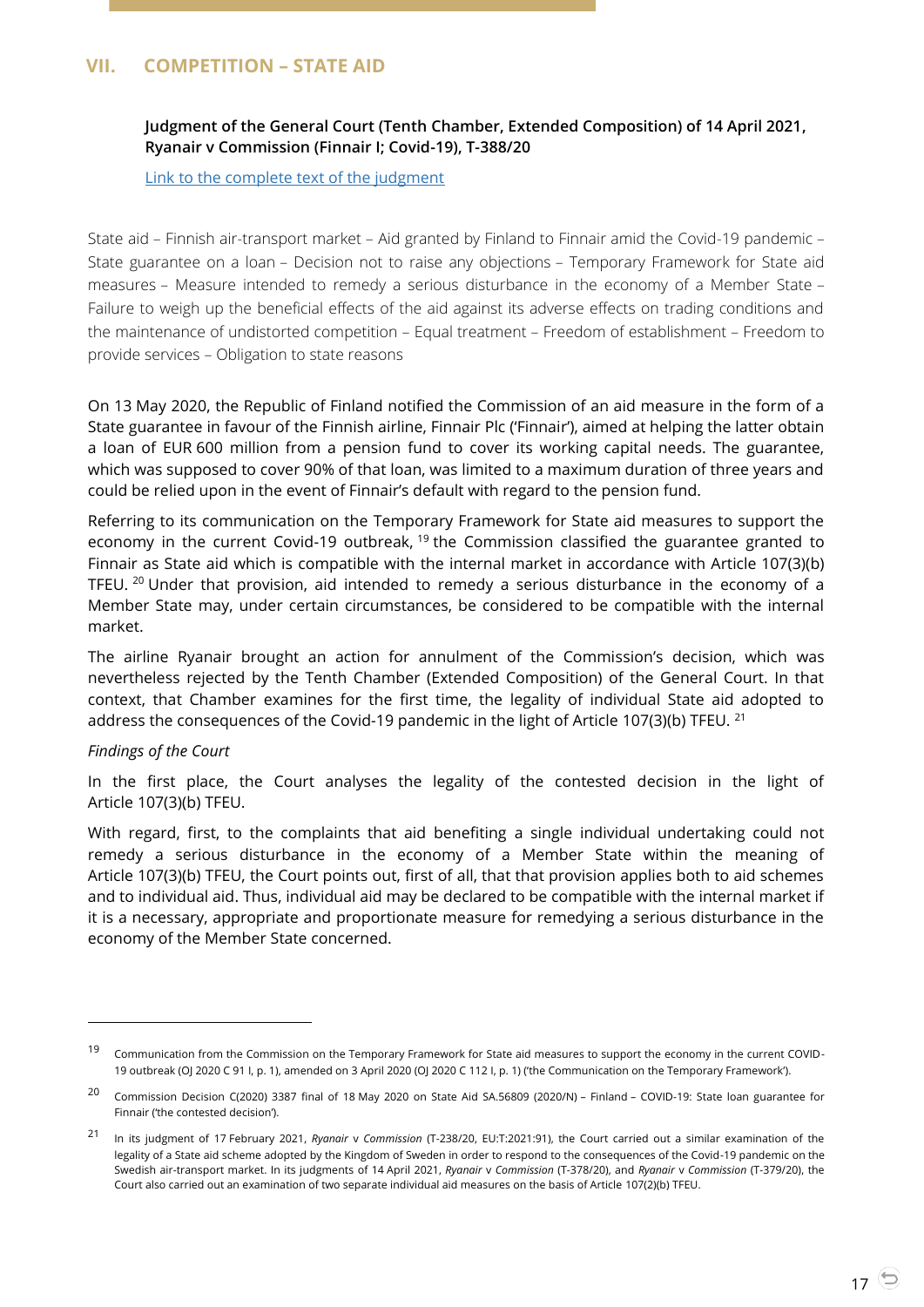Next, the Court states that Finnair's possible failure would have had serious consequences for the Finnish economy, so that the State guarantee, in so far as it is intended to maintain Finnair's activities and prevent its possible failure from further disrupting the Finnish economy, is appropriate to contribute to remedying the serious disruption to the Finnish economy caused by the Covid-19 pandemic.

The Court's conclusion is based on the fact that Finnair:

(i) is the main air carrier in Finland, with almost 15 million passengers carried in 2019, or 67% of all passengers carried to, from and within Finland;

(ii) is the main air cargo operator in Finland, serves the needs of a number of companies located in Finland, both for the export and import of goods, and has an extensive Asian network;

(iii) has 6 800 employees, with purchases from suppliers, who are mostly Finnish, coming to EUR 1.9 thousand million in 2019;

(iv) makes significant efforts in respect of research in Finland and is the 16th largest company in Finland in terms of its contribution to that country's GDP.

Secondly, with regard to the complaints that the Commission failed to balance the beneficial effects of the aid against its adverse effects, the Court holds that Article 107(3)(b) TFEU does not require such an analysis, contrary to what is prescribed by Article 107(3)(c) TFEU. Nor is such a balancing act required on the basis of the Communication on the Temporary Framework.

In the second place, the Court examines the alleged infringement of the principle of nondiscrimination. In that regard, the Court observes, first of all, that, by its nature, individual aid introduces a difference in treatment, or even discrimination, which is inherent in the individual character of the measure. Arguing that such aid is contrary to the principle of non-discrimination would, in essence, amount to calling into question systematically the compatibility with the internal market of any individual aid, when EU law allows Member States to grant such aid in accordance with the conditions laid down in Article 107 TFEU.

Furthermore, even if the difference in treatment brought about by the guarantee granted to Finnair could be regarded as discrimination, it must be ascertained whether it is justified by a legitimate objective and whether it is necessary, appropriate and proportionate to achieve that objective.

According to the Court, the arrangements for providing Finnair with the guarantee are capable of attaining the objective envisaged, since the existence of a serious disturbance in the Finnish economy as a result of the Covid-19 pandemic and the significant adverse effects of that pandemic on the Finnish air-transport market have been established to the requisite legal standard. Moreover, the aid measure is necessary because Finnair was at risk of going into liquidation due to the sudden erosion of its business and the fact that it could not cover its liquidity needs through the credit markets. Finally, in view of Finnair's importance for the Finnish economy, the grant of the State guarantee only to Finnair does not go beyond the limits of what is appropriate and necessary in order to achieve the objectives pursued by the Republic of Finland.

In the third place, as regards the complaints alleging infringement of the freedom to provide services and the freedom of establishment, the Court finds that Ryanair has not established how the exclusive nature of the grant of the State guarantee is capable of dissuading it from establishing itself in Finland or from providing services to and from Finland. The Court states that Ryanair has failed to identify the factual or legal elements which would cause the individual aid at issue to produce restrictive effects which go beyond those which trigger the prohibition in Article 107(1) TFEU, but which are nevertheless necessary and proportionate to remedy the serious disturbance in the Finnish economy caused by the Covid-19 pandemic, in accordance with the requirements of Article 107(3)(b) TFEU.

Finally, the Court rejects as unfounded the pleas alleging breach of the obligation to state reasons and finds that it is not necessary to examine the merits of the plea alleging breach of the procedural rights under Article 108(2) TFEU.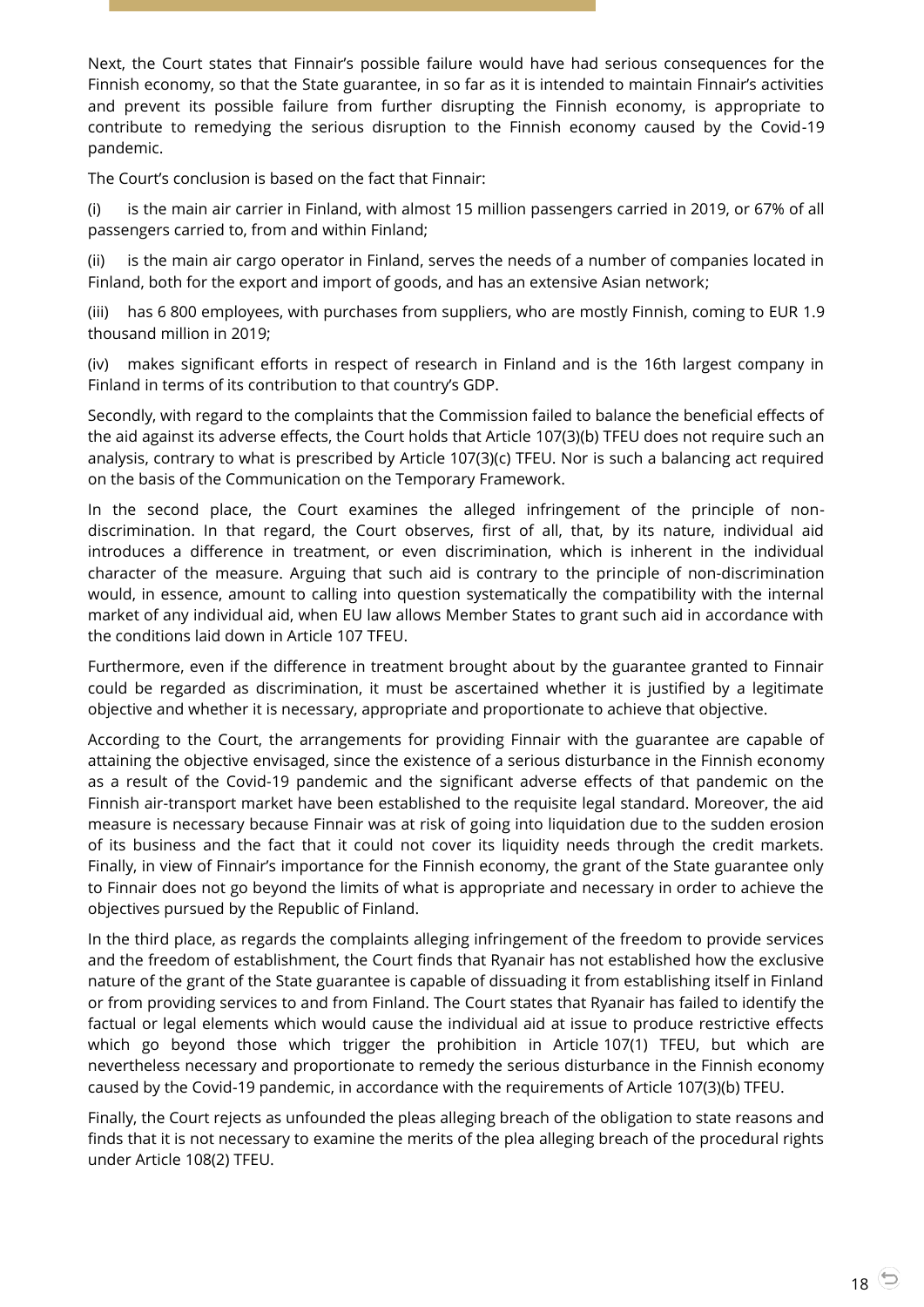## <span id="page-18-0"></span>**Judgment of the General Court (Tenth Chamber, Extended Composition) of 14 April 2021, Ryanair v Commission (SAS, Danemark; Covid-19), T-378/20**

[Link to the complete text of the judgment](https://curia.europa.eu/juris/document/document.jsf?text=&docid=239864&pageIndex=0&doclang=EN&mode=lst&dir=&occ=first&part=1&cid=4592271)

<span id="page-18-1"></span>and

## **Judgment of the General Court (Tenth Chamber, Extended Composition) of 14 April 2021-- Ryanair v Commission (SAS, Suède; Covid-19), 379/20**

#### [Link to the complete text of the judgment](https://curia.europa.eu/juris/document/document.jsf?text=&docid=239863&pageIndex=0&doclang=EN&mode=lst&dir=&occ=first&part=1&cid=4709153)

State aid – Danish air transport market – Aid granted by Denmark to an airline amid the Covid-19 pandemic – Guarantee – Decision not to raise any objections – Commitments as a condition to make the aid compatible with the internal market – Aid intended to make good the damage caused by an exceptional occurrence – Freedom of establishment – Free provision of services – Equal treatment – Duty to state reasons

In April 2020 the Kingdom of Denmark and the Kingdom of Sweden notified the European Commission of two separate aid measures for SAS AB ('SAS'), each involving a guarantee on a revolving credit facility of up to 1.5 billion Swedish kronor (SEK). <sup>22</sup> Those measures were intended to compensate SAS in part for the damage resulting from the cancellation or rescheduling of its flights after the imposition of travel restrictions amid the Covid-19 pandemic.

By decisions of 15 April 2020<sup>23</sup> and of 24 April 2020,  $24$  the Commission classified the notified measures as State aid <sup>25</sup> that was compatible with the internal market pursuant to Article 107(2)(b) TFEU. In accordance with that provision, aid to make good the damage caused by natural disasters or exceptional occurrences is to be compatible with the internal market.

The airline Ryanair brought actions for annulment of those decisions, which are, however, dismissed by the Tenth Chamber (Extended Composition) of the General Court. In that respect, the Court confirms for the first time the legality of individual aid measures adopted in order to address the consequences of the Covid-19 pandemic in the light of Article 107(2)(b) TFEU. <sup>26</sup>

#### *The Court's assessment*

 $\overline{a}$ 

In the first place, the Court rejects the plea that the aid that has been granted is incompatible with the internal market because it is intended to make good the damage suffered by only one company. In that regard, the Court notes that in accordance with Article 107(2)(b) TFEU aid may be intended to

 $22$  The aid measure adopted by the Kingdom of Sweden is individual aid which Sweden decided to grant to SAS as a company eligible for the loan guarantees scheme intended to support all the Swedish airlines amid the Covid-19 pandemic ('the Swedish aid scheme), which had been notified to the Commission by Sweden before the notification of the individual aid measure and which the Commission had approved on 11 April 2020, pursuant to Article 107(3)(b) TFEU.

<sup>23</sup> Commission Decision C(2020) 2416 final on State Aid SA.56795 (2020/N) – Denmark – Compensation for the damage caused by the COVID-19 outbreak to Scandinavian Airlines.

<sup>24</sup> Commission Decision C(2020) 2784 final on State Aid SA.57061 (2020/N) – Sweden – Compensation for the damage caused by the COVID-19 outbreak to Scandinavian Airlines.

<sup>25</sup> Within the meaning of Article 107(1) TFEU.

<sup>26</sup> In its judgment of 17 February 2021, *Ryanair* <sup>v</sup>*Commission*, (T-259/20, EU:T:2021:92), the Court carried out a similar examination of the legality of a State aid scheme adopted by the French Republic to address the consequences of the Covid-19 pandemic on the French air transport market. In its judgment of 14 April 2021, *Ryanair* v *Commission*, (T-388/20, EU:T:2021:196), the Court carried out an examination of another individual aid measure on the basis of Article 107(3)(b) TFEU.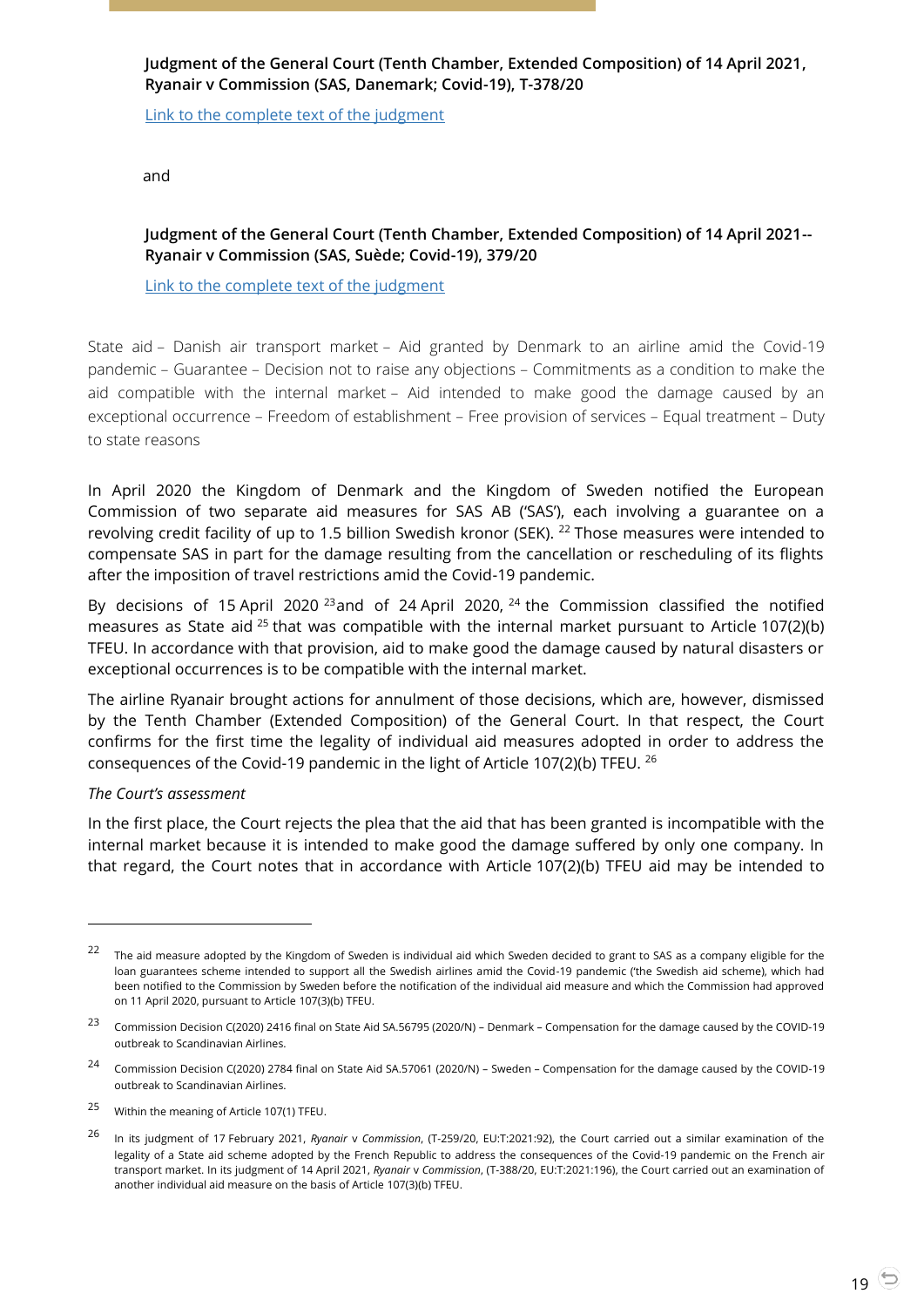make good the damage caused by an exceptional occurrence even if it benefits only an individual company, without making good the entirety of the damage caused by that occurrence. Consequently, the Commission had not erred in law solely because the aid measures for SAS did not benefit all of the victims of the damage caused by the Covid-19 pandemic.

In the second place, the Court rejects Ryanair's plea disputing the proportionality of the aid measures in relation to the damage caused to SAS by the Covid-19 pandemic. The Court notes, first of all, that Article 107(2)(b) TFEU allows compensation only for economic damage caused by natural disasters or exceptional occurrences. However, given the evolving nature of the pandemic and the fact that the quantification of the damage caused by it to SAS is necessarily prospective in nature, the Commission had set out in sufficiently precise terms a calculation method for assessing that damage, which was capable of avoiding the risk of possible overcompensation. <sup>27</sup> In that respect, the Court takes note, in addition, of the commitment by the Kingdom of Denmark and the Kingdom of Sweden to carry out an *ex post* assessment of the damage actually suffered by SAS, by no later than 30 June 2021, and to request from SAS, if necessary, the repayment of aid exceeding that damage, taking into account all the aid liable to be granted to SAS owing to the Covid-19 pandemic, including by foreign authorities.

In the third place, the Court rejects the plea claiming a breach of the principle of non-discrimination. Individual aid, by its nature, brings about a difference in treatment, or even discrimination, which is inherent in the individual character of that measure. To argue that such aid is contrary to the principle of non-discrimination would therefore amount to calling into question systematically the compatibility of any individual aid with the internal market, whereas EU law allows Member States to grant such aid, provided that all the conditions laid down in Article 107 TFEU are met.

In addition, even if the difference in treatment brought about by the measures at issue may amount to discrimination pursuant to that principle, this may be justified where it is a necessary, appropriate and proportionate means of achieving a legitimate objective. Similarly, since Ryanair also refers to Article 18 TFEU, the Court observes, in addition, that that provision prohibits any discrimination on grounds of nationality within the scope of application of the Treaties without prejudice to any special provisions contained therein. As Article 107(2)(b) TFEU is, according to the Court, among the special provisions laid down by the Treaties, it continues its examination of the measures at issue on that basis.

In that regard, the Court confirms, first, that the objective of the measures at issue satisfies the conditions laid down by Article 107(2)(b) TFEU in so far as it actually aims to make good in part the damage caused to SAS by an exceptional occurrence, that is to say the Covid-19 pandemic. The Court finds, secondly, that the difference in treatment in favour of SAS is appropriate for the purpose of achieving the objective of those measures and does not go beyond what is necessary to achieve that objective, given that SAS has the largest market share in Denmark and Sweden, and that that market share is much higher than that of its closest competitor in those two countries.

In the fourth place, the Court examines the Commission's decisions in the light of the free provision of services and the freedom of establishment. In that context, the Court notes that Ryanair does not demonstrate how the exclusivity of the measure is capable of discouraging it from establishing itself in Denmark or Sweden or providing services from either of those countries or to them.

As regards Case T-379/20, the Court finds, in addition, that the aid measure notified by the Kingdom of Sweden is subsidiary to the Swedish aid scheme adopted under Article 107(3)(b) TFEU in order to

<sup>27</sup> The Commission estimated the extent of the damage suffered by SAS as corresponding to the 'loss of added value', which consists of the difference between revenue for the period from March 2019 to February 2020 and that of the period from March 2020 to February 2021, from which were subtracted, first, avoided variable costs, calculated on the basis of the costs incurred between March 2019 and February 2020 and, secondly, the profit margin relating to the loss in revenue. The amount of damage was provisionally assessed by reference to a fall in air traffic of between 50 and 60% for the period from March 2020 to February 2021 in comparison with the period from March 2019 to February 2020 and amounted to between SEK 5 and 15 billion.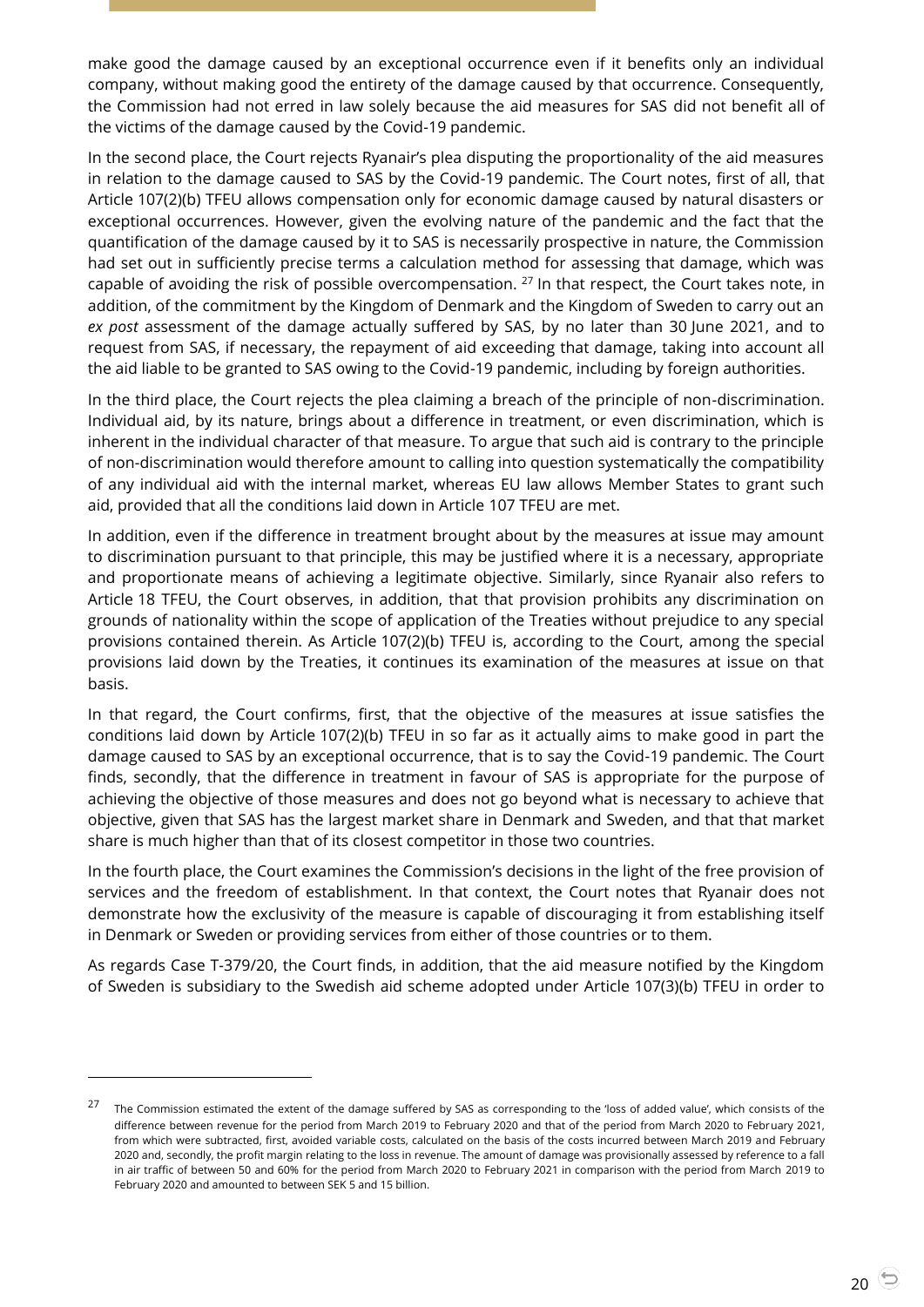deal with the disturbance in the Swedish economy caused by the Covid-19 pandemic. <sup>28</sup> However, it rejects the argument that that measure could not, for that reason, have as its purpose the making good of an exceptional occurrence, within the meaning of Article 107(2)(b) TFEU. In that regard, the Court states that the FEU Treaty does not preclude a concurrent application of Article 107(2)(b) and Article 107(3)(b) TFEU, provided that the conditions of each of those two provisions are met. That applies in particular where the facts and circumstances giving rise to a serious disturbance in the economy are the result of an exceptional occurrence.

Lastly, the Court rejects as unfounded the pleas claiming an infringement of the duty to state reasons and finds that it is not necessary to examine the substance of the plea alleging an infringement of the procedural rights under Article 108(2) TFEU.

# <span id="page-20-2"></span><span id="page-20-1"></span><span id="page-20-0"></span>**VIII. APPROXIMATION OF LAWS**

-

# **1. MOTOR INSURANCE**

# **Judgment of the Court (Fifth Chamber) of 29 April 2021, Ubezpieczeniowy Fundusz Gwarancyjny, C-383/19**

[Link to the complete text of the judgment](https://curia.europa.eu/juris/document/document.jsf?text=&docid=240549&pageIndex=0&doclang=EN&mode=lst&dir=&occ=first&part=1&cid=170416)

Reference for a preliminary ruling – Compulsory insurance against civil liability in respect of the use of motor vehicles – Directive 2009/103/EC – Article 3, first paragraph – Obligation to take out a contract of insurance – Scope – Local government authority which has acquired a vehicle by judicial means – Registered vehicle which is on private land and intended to be destroyed

On 7 February 2018, the Powiat Ostrowski (District of Ostrów, Poland), a Polish local government authority, became the owner, by judicial means following a forfeiture order, of a vehicle registered in Poland. After service of that decision, on 20 April 2018, the district insured the vehicle from the next day the administration was open, Monday 23 April 2018.

Given its poor technical state, the district decided to have the vehicle destroyed. On the basis of the certificate issued by the disassembly facility, the vehicle was deregistered on 22 June 2018.

On 10 July 2018, the Ubezpieczeniowy Fundusz Gwarancyjny (Insurance Guarantee Fund, Poland) imposed a fine of PLN 4 200 (approximately EUR 933) on the district for failing to fulfil its obligation to take out a contract of insurance against civil liability in respect of the use of that vehicle during the period from 7 February to 22 April 2018 ('the period at issue').

The district brought an action before the Sąd Rejonowy w Ostrowie Wielkopolskim (District Court, Ostrów Wielkopolski, Poland) seeking a declaration that, during the period at issue, it was not obliged to insure the vehicle. That court asked the Court of Justice whether there was an obligation to

<sup>28</sup> In its judgment of 17 February 2021, *Ryanair* <sup>v</sup>*Commission*, (T-238/20, EU:T:2021:91), the Court dismissed an action by Ryanair against the Commission's decision declaring that Swedish aid scheme to be compatible with the internal market.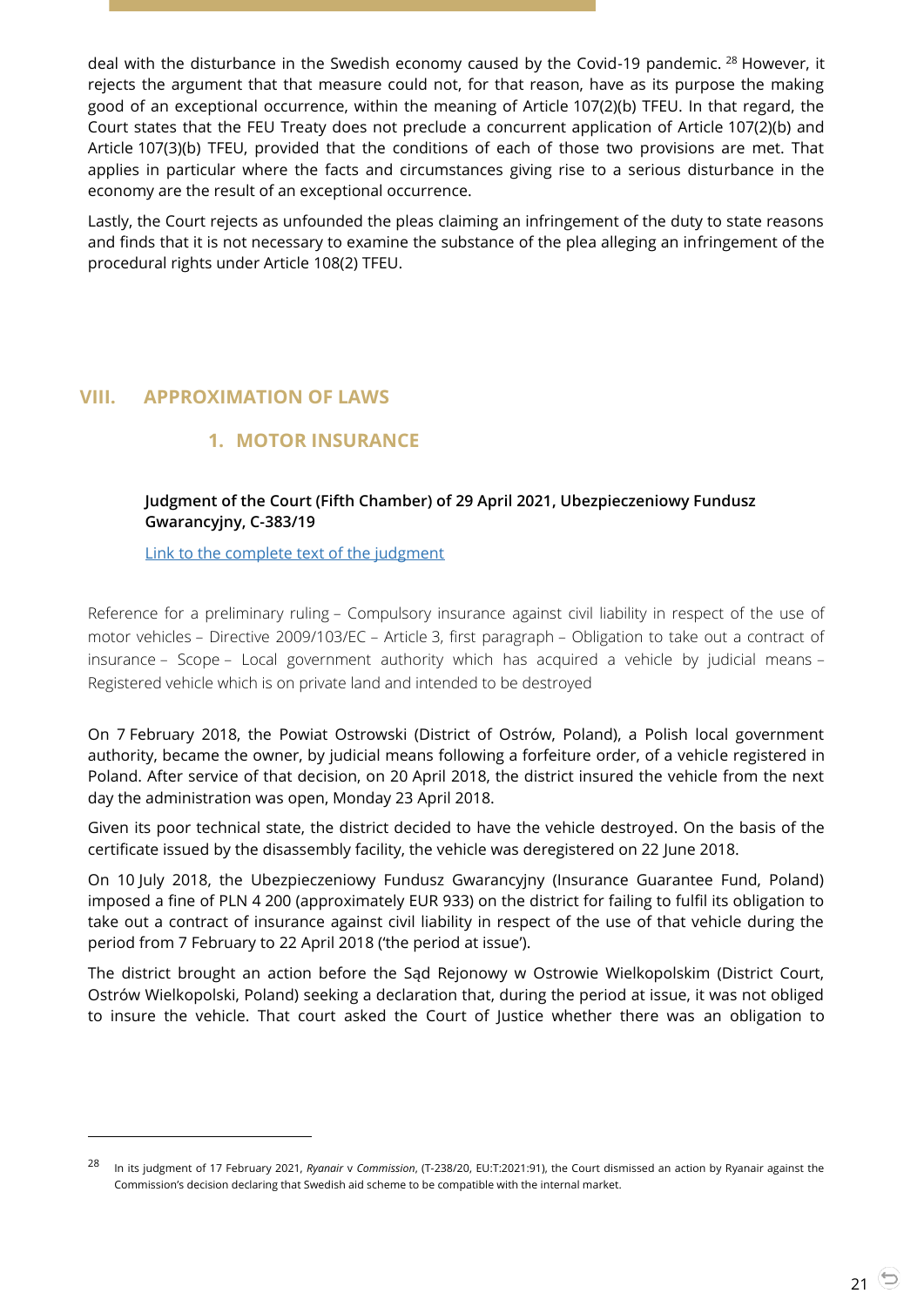conclude a contract of insurance against civil liability <sup>29</sup> in respect of a vehicle registered in a Member State, which is on private land, which is not capable of being driven on account of its technical state and which, in accordance with the choice of its owner, is to be destroyed.

By its judgment, the Court held that the conclusion of a contract of insurance against civil liability in respect of the use of a motor vehicle is compulsory where the vehicle concerned is registered in a Member State, as long as that vehicle has not been officially withdrawn from use in accordance with the applicable national rules.

#### *Findings of the Court*

In the first place, the Court notes that the conclusion of a contract of insurance against civil liability in respect of the use of a motor vehicle is, in principle, compulsory for a vehicle registered in a Member State, which is on private land and is to be destroyed in accordance with the choice of its owner, even where that vehicle is not, at a given time, capable of being driven on account of its technical state.

In that regard, the Court points out that the concept of 'vehicle'<sup>30</sup> is objective and is independent of the use which is made or may be made of the vehicle in question or of the intention of the owner or of another person actually to use it.

The technical state of a vehicle may vary over time and whether it may be restored to a state in which it is capable of being driven depends on subjective factors, such as the intention of its owner or its keeper to carry out or have carried out the necessary repairs and the availability of the budget necessary for that purpose. Consequently, if the mere fact that a vehicle is not, at a given time, capable of being driven were sufficient to deprive it of its status as a vehicle and to exempt it from the insurance obligation, the objective nature of that concept of 'vehicle' would be called into question. Furthermore, the insurance obligation  $31$  is not linked to the use of the vehicle as a means of transport at a given time or to the question whether or not the vehicle concerned has caused damage. Consequently, a registered vehicle cannot be exempted from the insurance obligation by the mere fact that it is not, at a given time, capable of being driven on account of its technical state and is therefore not capable of causing loss or injury, even if that is the case as of the point at which the right of ownership is transferred. Similarly, the intention of the owner or of another person to have the vehicle destroyed cannot of itself lead to the conclusion that that vehicle loses its status as 'vehicle' and thereby avoids that insurance obligation. The classification as a 'vehicle' and the scope of the insurance obligation cannot be dependent on those subjective factors, since that would undermine the predictability, stability and continuity of that obligation, compliance with which is, however, necessary in order to ensure legal certainty.

In the second place, the Court holds that the obligation, in principle, to insure a vehicle registered in a Member State which is on private land and which is intended by its owner to be destroyed, even if, at a given time, that vehicle is not capable of being driven because of its technical state, is necessary, first, in order to ensure the protection of victims of traffic accidents, given that the intervention of the body providing compensation for damage to property or personal injuries caused by a vehicle which is not insured  $32$  is provided for only in cases in which taking out the insurance is compulsory. That interpretation guarantees that those victims are, in any event, compensated, either by the insurer, under a contract concluded for that purpose, or by the compensation body where the vehicle involved in the accident was not insured or where that vehicle has not been identified. Secondly, it

<sup>&</sup>lt;sup>29</sup> Article 3, first paragraph, of Directive 2009/103 of the European Parliament and of the Council of 16 September 2009 relating to insurance against civil liability in respect of the use of motor vehicles, and the enforcement of the obligation to insure against such liability (OJ 2009 L 263, p. 11).

<sup>30</sup> Article 1, point 1, of Directive 2009/103.

<sup>31</sup> Article 3, first paragraph, of Directive 2009/103.

<sup>32</sup> Article 10(1) of Directive 2009/103.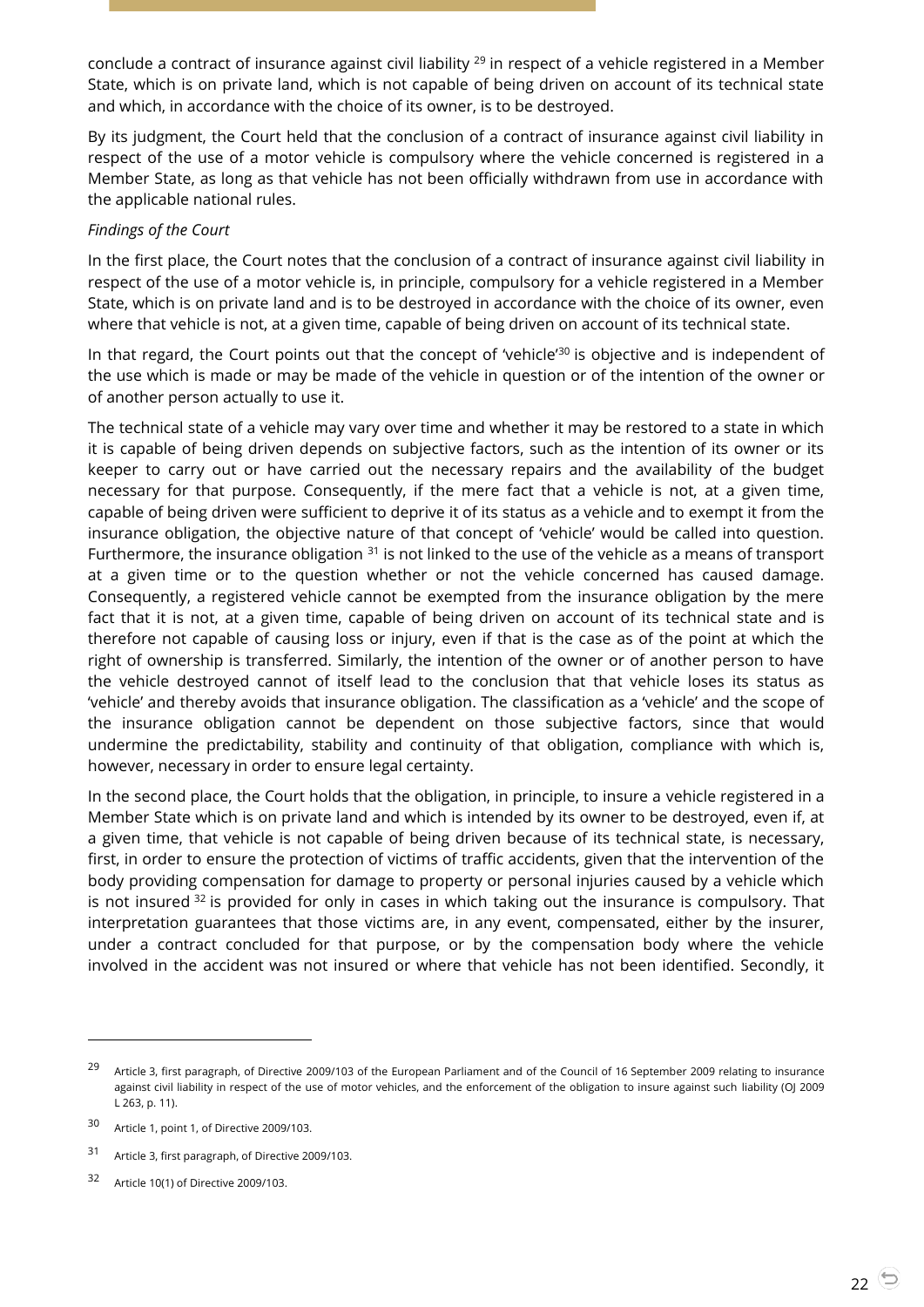ensures the best possible compliance with the objective of guaranteeing the free movement of both vehicles normally based in the territory of the European Union and of the persons who are travelling in them. It is only by ensuring robust protection of potential victims of motor vehicle accidents that it is possible to ask Member States <sup>33</sup> to refrain from carrying out systematic checks on the insurance of vehicles entering their territory from the territory of another Member State, which is essential in order to guarantee that free movement.

In the third place and lastly, the Court states that, in order for a vehicle to be exempted from the insurance obligation, it must be officially withdrawn from use, in accordance with the applicable national rules. While registration of a vehicle certifies, in principle, that it is capable of being driven and thus used as a means of transport, a registered vehicle may, objectively, be definitively not capable of being driven on account of its poor technical state. The finding that a vehicle is not capable of being driven and has lost its status as a 'vehicle' must, however, be made objectively. In that regard, although the deregistration of the vehicle may constitute such an objective finding, EU law <sup>34</sup> does not lay down the manner in which a vehicle may as a matter of law be withdrawn from use. Consequently, that withdrawal may, under the applicable national rules, be established other than by the deregistration of the vehicle in question.

# **2. TELECOMMUNICATIONS**

## <span id="page-22-1"></span><span id="page-22-0"></span>**Judgment of the Court (Second Chamber) of 15 April 2021, Eutelsat, C-515/19**

[Link to the complete text of the judgment](https://curia.europa.eu/juris/document/document.jsf?text=&docid=239893&pageIndex=0&doclang=EN&mode=lst&dir=&occ=first&part=1&cid=4596206)

Reference for a preliminary ruling – Approximation of laws – Telecommunications sector – Harmonised use of radio spectrum in the 2 GHz frequency bands for bringing into operation systems providing mobile satellite services – Decision No 626/2008/EC – Article 2(2)(a) and (b) – Article 4(1)(c)(ii) – Article 7(1) and (2) – Article 8(1) and (3) – Mobile satellite systems – Concept of 'mobile earth station' – Concept of 'complementary ground components' – Concept of 'required quality' – Respective role of satellite and ground components – Requirement for a selected operator of mobile satellite systems to provide service for a certain percentage of the population and territory – Non-compliance – Effect

In order to facilitate the development of a competitive internal market for mobile satellite services across the European Union and to ensure gradual coverage in all Member States, the European Parliament and the Council adopted Decision No 626/2008 ('the MSS decision'). <sup>35</sup> At the end of a selection procedure for operators of pan-European systems providing mobile satellite services, <sup>36</sup> the European Commission selected, among others, the Inmarsat Ventures SE company ('Inmarsat'). That company has developed a system called the 'European Aviation Network', which is designed to provide aviation connectivity services. By decision of 21 October 2014, the Autorité de régulation des communications électroniques et des postes (Authority for the Regulation of Electronic Communications and Postal Services, France) granted the company authorisation to use specific frequencies in metropolitan France and, by decision of 22 February 2018 granted it an authorisation

<sup>33</sup> Article 4 of Directive 2009/103.

<sup>34</sup> Directive 2009/103.

<sup>&</sup>lt;sup>35</sup> Decision No 626/2008/EC of the European Parliament and of the Council of 30 June 2008 on the selection and authorisation of systems providing mobile satellite services (MSS) (OJ 2008 L 172, p. 15), Articles 2(2)(a) and (b), and 8(1) and (3) of the MSS decision.

<sup>36</sup> Article 2(2)(a) and (b) of the MSS decision, read in conjunction with Article 8(1) and (3) of that decision.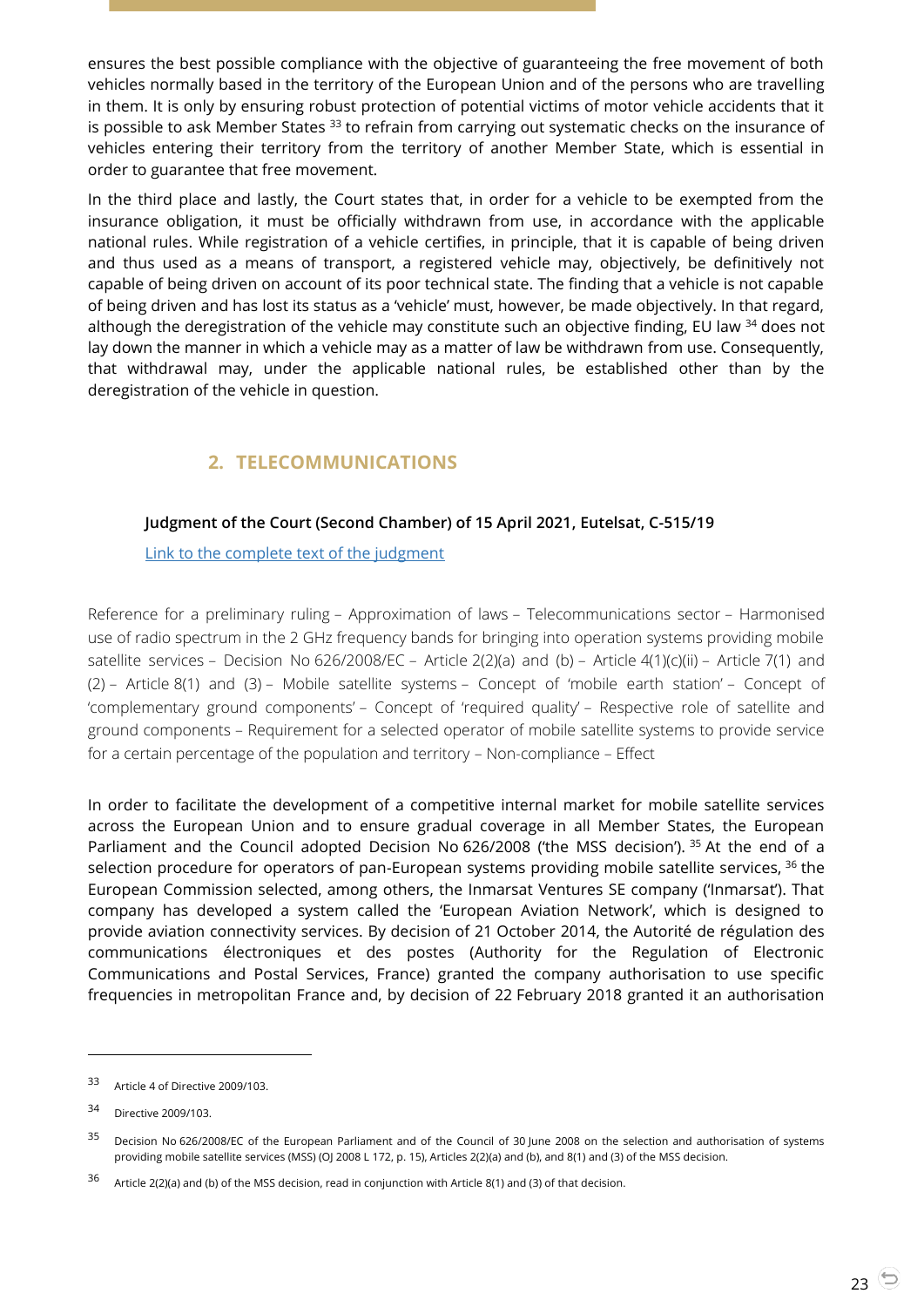to operate complementary ground components ('CGCs')<sup>37</sup> of mobile satellite systems. Eutelsat, a competitor of Inmarsat, therefore brought an action before the Conseil d'État (Council of State, France) seeking annulment of that latter decision on the ground, inter alia, of an infringement of EU law.

Ruling on a request for a preliminary ruling from the supreme French administrative court, the Court, in its judgment, provides an interpretation of 'mobile satellite systems' and of the concepts of 'CGC' and 'mobile earth station'  $38$  in the light of the MSS decision. In addition, the Court provides clarification concerning the powers of the competent authorities of the Member States to grant, or to refuse to grant, to an operator the authorisations necessary for the provision of the components of mobile satellite systems.

#### *The Court's assessment*

The Court notes, first of all, that a 'mobile satellite system' does not necessarily have to be principally based, in terms of capacity of transmitted data, on the satellite component of that system. The relevant provisions of the MSS decision do not define, in terms of capacity of transmitted data, the relationship between the satellite component of a mobile satellite system, on the one hand, and the ground component of that system, on the other. Furthermore, it is not possible to draw any conclusion from the use of the word 'complementary' in the term 'complementary ground components', since that word is silent on the relative importance of the two components.

Next, the Court states that a ground-based station may be classified as a 'CGC of mobile satellite systems' when two main requirements are fulfilled. In terms of positioning, that station must be used at a fixed location and cover a geographical area within the footprint of the satellite or satellites of the mobile satellite system concerned. In addition, in terms of function, the ground-based station must be used to improve the availability of the mobile satellite service in areas where communications with the satellite component of that system cannot be ensured with the required quality. Where those requirements have been satisfied and the other common conditions <sup>39</sup> have been fulfilled, no limitation as to the number of CGCs that can be used or the extent of their geographical coverage may be inferred from the provisions of the MSS decision. <sup>40</sup> In that regard, the concept of 'required quality' must be understood as being the level of quality necessary to provide the service offered by the operator of that system and must be read with reference to the objective of promoting innovation, technological progress and consumer interests.

However, the operation of CGCs must not result in competition being distorted on the market concerned and the satellite component of the mobile satellite system must have real and specific usefulness, in that such a component must be necessary for the functioning of that system, save where there is independent operation of the CGCs, in the case of failure of the satellite component, which must not exceed 18 months. It is for the competent national authorities to oversee compliance with those conditions.

Lastly, according to the Court, in order to fall within the concept of 'mobile earth station', there is no requirement that such a station is capable of communicating, without the use of separate equipment, with both a CGC and a satellite. In that regard, after noting a number of requirements that have to be satisfied, the Court finds that those requirements are met by a combination of two separate reception terminals linked by a communication driver, the first terminal being located above the aircraft fuselage and communicating with a space station, and the second located below that fuselage and

<sup>37</sup> Article 2(2)(b) of the MSS decision, read in conjunction with Article 8(1) and (3) of that decision.

<sup>38</sup> Article 2(2)(a) of the MSS decision.

<sup>39</sup> Article 8(3) of the MSS decision.

<sup>40</sup> In particular, Article 2(2)(b) of the MSS decision.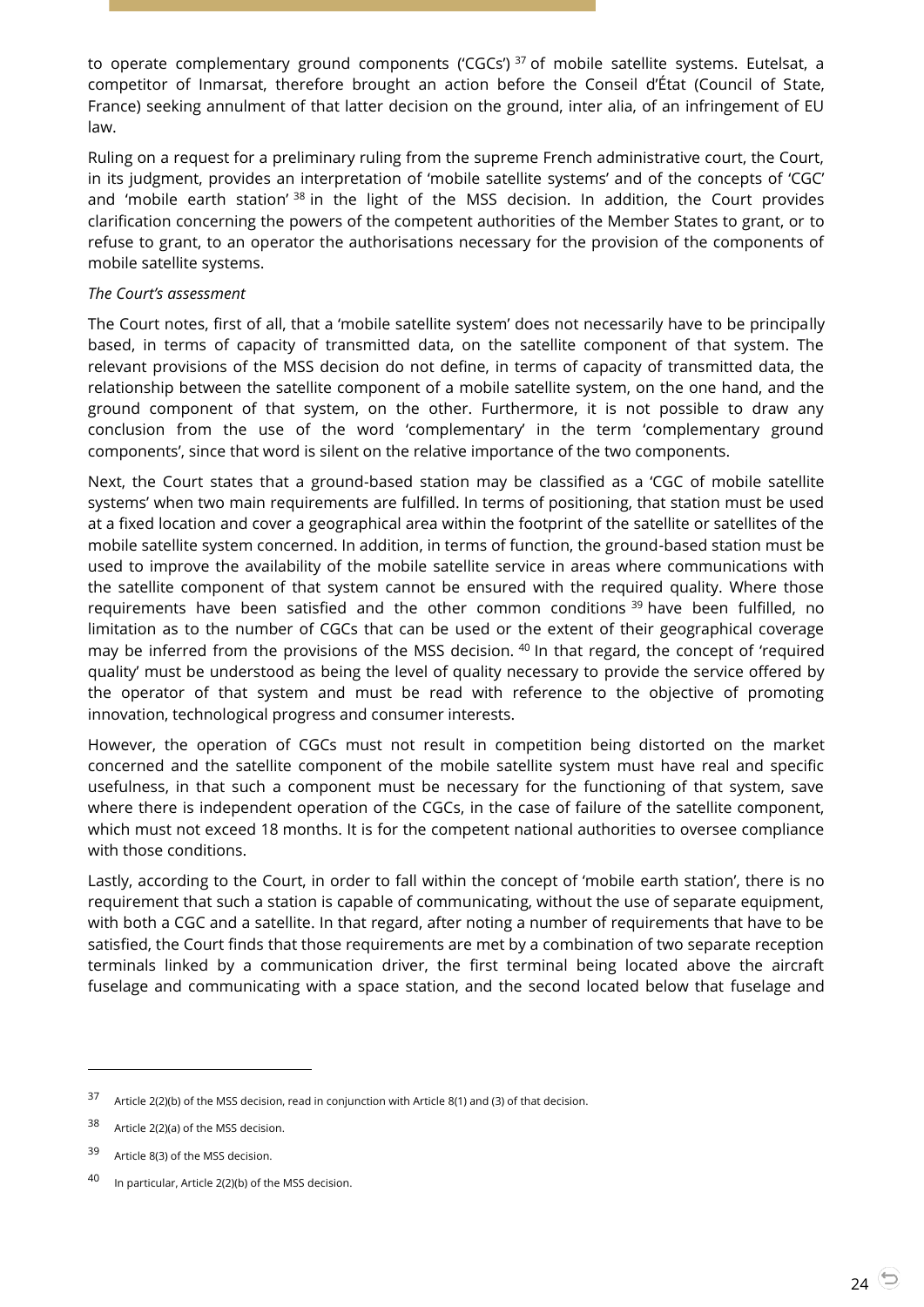communicating with CGCs. The Court states that it is irrelevant, in that context, that the individual components do not form a physically indivisible whole.

# <span id="page-24-1"></span><span id="page-24-0"></span>**IX. ECONOMIC AND MONETARY POLICY**

#### **Judgment of the General Court (Second Chamber) of 14 April 2021, Crédit lyonnais v ECB, T-504/19**

Economic and monetary policy – Prudential supervision of credit institutions – Article 4(1)(d) and Article 4(3) of Regulation (EU) No 1024/2013 – Calculation of the leverage ratio – ECB's partial refusal to authorise the exclusion of exposures meeting certain conditions – Article 429(14) of Regulation (EU) No 575/2013 – Failure to examine all the relevant aspects of the individual case – *Res judicata* – Article 266 TFEU

The applicant, Crédit lyonnais, is a joint-stock company governed by French law and is approved as a credit institution. It is a subsidiary of Crédit agricole SA. As such, it comes under the direct prudential supervision of the European Central Bank (ECB).

On 5 May 2015, Crédit agricole, on its own behalf and on behalf of the entities in the Crédit agricole group, including the applicant, sought authorisation from the ECB to exclude from the calculation of the leverage ratio the exposures (investments) made up of the sums associated with a number of savings passbooks (Livret A (Savings Passbook A), the Livret de développement durable et solidaire (Sustainable and Socially Responsible Passbook) ('the LDD') and the Livret d'épargne populaire (Popular Savings Passbook) ('the LEP')) taken out with Crédit agricole, which had been transferred to the Caisse des dépôts et consignations (CDC), a French public institution.

By a decision of 24 August 2016, the ECB refused to exclude from the calculation of the leverage ratio the exposures to the CDC made up of the proportion of the sums deposited on the basis of the three savings passbooks referred to above.

By its judgment of 13 July 2018 in *Crédit agricole* v *ECB*, <sup>41</sup> the General Court annulled the ECB's decision. It confirmed that the ECB had a discretion that allowed it to exclude or not to exclude such exposures as laid down by the regulation on prudential requirements for credit institutions.  $42$ Nevertheless, the General Court found that the ECB had erred in law by having regard to Crédit agricole's contractual obligation to reimburse customers' deposits, without taking into account the fact that the funds transferred to the CDC are returned. It also considered that the ECB had made a manifest error of assessment concerning the existence of a period before the CDC returns the funds to Crédit agricole, which could be forced to have recourse to a fire sale of assets.

On 26 July 2018, on its own behalf and on behalf of various entities in the Crédit agricole group, including the applicant, Crédit agricole again sought authorisation to exclude from the calculation of the leverage ratio the sums that it was obliged to transfer to the CDC. On 3 May 2019, the ECB granted authorisation to exclude those exposures to Crédit agricole and the entities in its group

<sup>41</sup> Judgment of 13 July 2018, *Crédit agricole* <sup>v</sup>*ECB* (T-758/16, EU:T:2018:472).

<sup>42</sup> Article 429(14) of Regulation (EU) No 575/2013 of the European Parliament and of the Council of 26 June 2013 on prudential requirements for credit institutions and investment firms and amending Regulation (EU) No 648/2012 (OJ 2013 L 176, p. 1, corrigenda OJ 2013 L 208, p. 68, and OJ 2013 L 321, p. 6).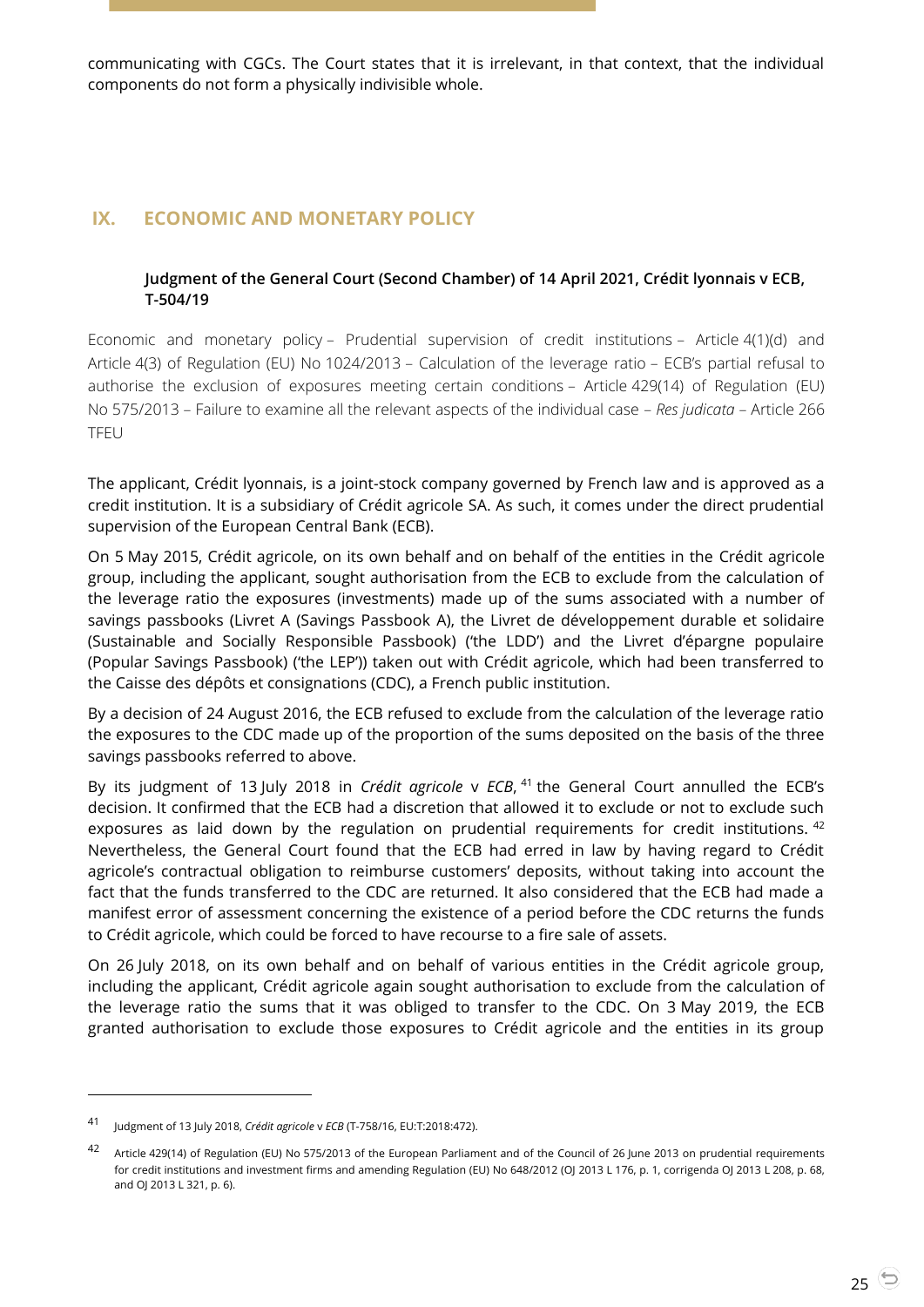concerned, with the exception of the applicant, to whom only a 66% derogation was granted. The ECB adopted the contested decision applying a methodology that took into account, first, the creditworthiness of the French central government, second, the risk of a fire sale of assets and, third, an assessment of the concentration of exposures in question.

By its judgment, the General Court annulled the ECB's decision in respect of its refusal to authorise Crédit lyonnais to exclude from the calculation of its leverage ratio 34% of its exposure to the CDC. For the first time in litigation on prudential supervision, it explicitly set out the circumstances in which methodologies that limit discretion are lawful.

#### *Assessment by the General Court*

After verifying whether the ECB had adopted measures to comply with the judgment in *Crédit agricole* v *ECB* which annulled its original decision, the General Court examined the methodology that the ECB imposed on itself by merely setting out a rule indicating the conduct it would follow. It stated that such a methodology cannot be treated as the adoption of a normative act extending beyond the powers delegated to the ECB and does not relieve the ECB of the need to carry out a specific examination of each individual situation, which may cause it not to apply that methodology.

In response to the third plea in law, the General Court examined the grounds on which the ECB refused to fully grant Crédit lyonnais's application. It recalled that the ECB had a duty to examine carefully and impartially all the relevant aspects of the individual case and to carry out a thorough analysis of the characteristics of regulated savings.

First, the General Court noted that the ECB did not dispute the 'safe investment' status of regulated savings, which the applicant had demonstrated to the requisite legal standard by submitting evidence. It also emphasised that the applicant correctly stated, in essence, that regulated savings are unlikely to contribute to creating excessive leverage since the sums transferred to the CDC cannot be invested in high-risk or illiquid assets. Furthermore, the sums transferred to the CDC benefit from a dual guarantee by the French Republic.

Secondly, the General Court found that, in the light of those considerations, the fact that regulated savings are liquid does not, in itself, demonstrate that there is a risk of a fire sale of assets. Although the ECB justified its decision on the basis of the experience of the recent banking crises, it failed to bear in mind that, in the present case, regulated savings serve as a safe investment during crisis situations.

Thirdly, the General Court found that the ECB relied on a single example of massive withdrawals in the recent banking crises, while the deposits mentioned in the example were not sufficiently close in terms of their characteristics to regulated-savings deposits.

The General Court concluded that the ECB had failed to take into account all the characteristics of regulated savings and, thereby, failed properly to apply the judgment in *Crédit agricole* v *ECB*.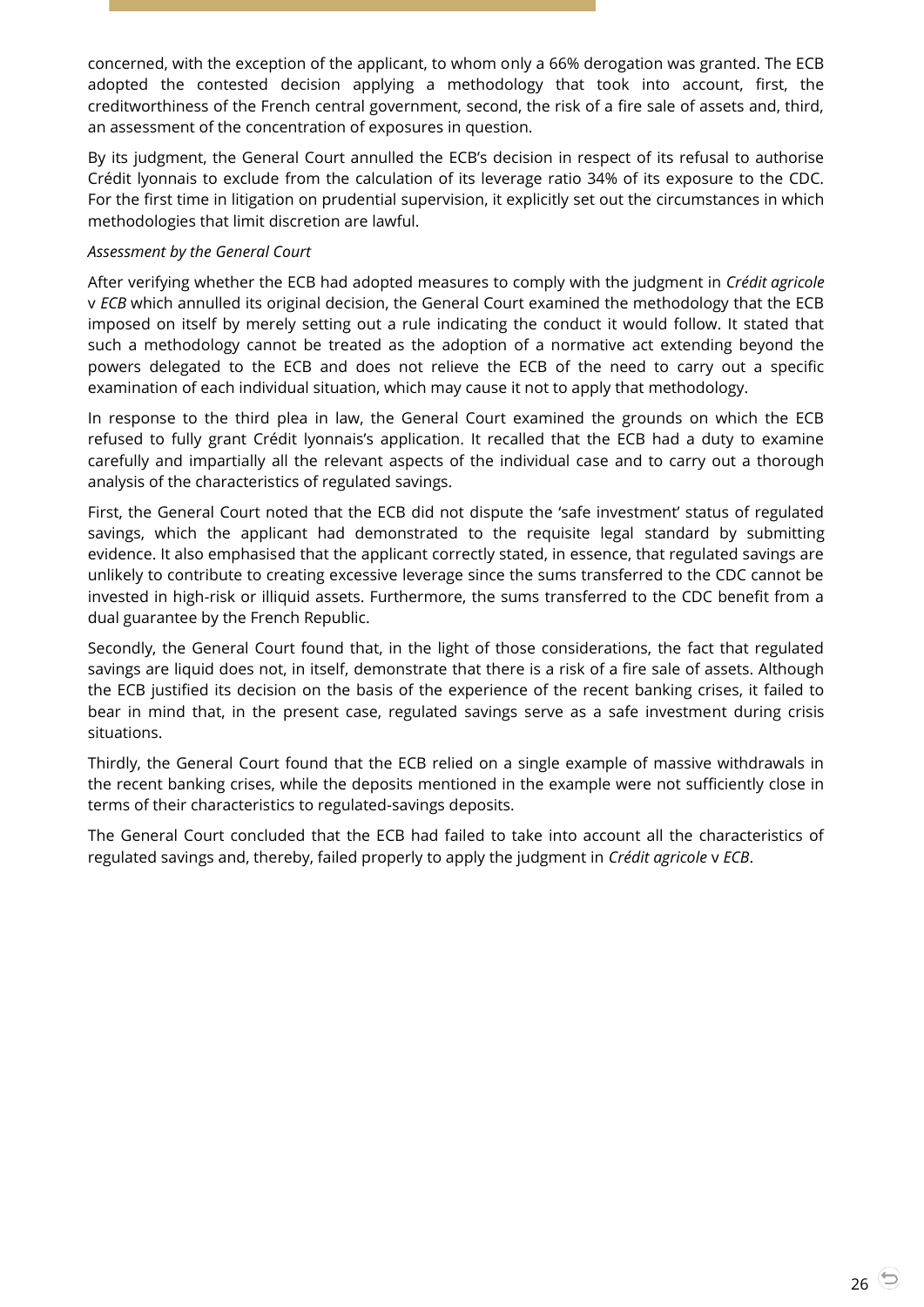# <span id="page-26-1"></span><span id="page-26-0"></span>**X. ECONOMIC AND SOCIAL COHESION**

## **Judgment of the General Court (Tenth Chamber, Extended Composition) of 14 April 2021, Romania v Commission, T-543/19**

Cohesion Fund and ERDF – Article 139(6) of Regulation (EU) No 1303/2013 – Temporal application of an increased co-financing rate adopted after submission of the final application for an interim payment but before acceptance of the accounts – Legitimate expectation – Obligation to state reasons – Principle of good administration

Support from the Cohesion Fund and the European Regional Development Fund (ERDF) was granted to Romania, under the 'Investment for growth and jobs' goal, for the period from 1 January 2014 to 31 December 2020 ('the operational programme'). <sup>43</sup>

The co-financing rate for two of the priority axes of that operational programme, namely improving mobility through the development of the Trans-European Transport Network and the metro and developing a multimodal, high quality, sustainable and efficient transport system, was fixed at 75%. That rate was subsequently increased to 85%, <sup>44</sup> but after the submission to the European Commission by the Romanian authorities of the final application for an interim payment relating to the operational programme for the accounting year 2017/2018.

On 15 February 2019, the Romanian authorities forwarded to the Commission the operational programme accounts for the accounting year 2017/2018. Those authorities requested that the cofinancing rate of 85% be applied in respect of those priority axes for that accounting year. By Decision C(2019) 4027 final of 23 May 2019, the Commission accepted the operational programme accounts for that accounting year and calculated the amount chargeable to the Cohesion Fund and the ERDF for that year, the co-financing rate applied in respect of the two priority axes concerned being 75%.

Romania brought an action for annulment in part of that decision, in so far as it applied the cofinancing rate of 75%, and not of 85%, in respect of those priority axes. However, that action is dismissed by the Court.

This case leads the Court, for the first time, to rule on the question of the applicable co-financing rate, within the meaning of Regulation No 1303/2013, <sup>45</sup> where that rate is amended after submission of the final application for an interim payment but before acceptance of the accounts. In fact, there is at present a legal void with regard to that question, which is significant for all Member States and for the Commission.

## *Findings of the Court*

 $\overline{a}$ 

The Court observes, first of all, that, although the co-financing rate initially fixed by a Commission decision may be subsequently amended, Regulation No 1303/2013 does not contain any specific provision regulating the temporal application of such an amendment. Nor does the 2018

<sup>43</sup> By Commission Implementing Decision C(2015) 4823 final of 9 July 2015, adopted on the basis of Article 29(4) and Article 96(10) of Regulation (EU) No 1303/2013 of the European Parliament and of the Council of 17 December 2013 laying down common provisions on the European Regional Development Fund, the European Social Fund, the Cohesion Fund, the European Agricultural Fund for Rural Development and the European Maritime and Fisheries Fund and laying down general provisions on the European Regional Development Fund, the European Social Fund, the Cohesion Fund and the European Maritime and Fisheries Fund and repealing Council Regulation (EC) No 1083/2006 (OJ 2013 L 347, p. 320), as amended.

<sup>44</sup> By Commission Implementing Decision C(2018) 8890 final of 12 December 2018 ('the 2018 Implementing Decision'), adopted on the basis of Article 96(10) of Regulation No 1303/2013.

<sup>45</sup> Article 139(6)(a) of that regulation.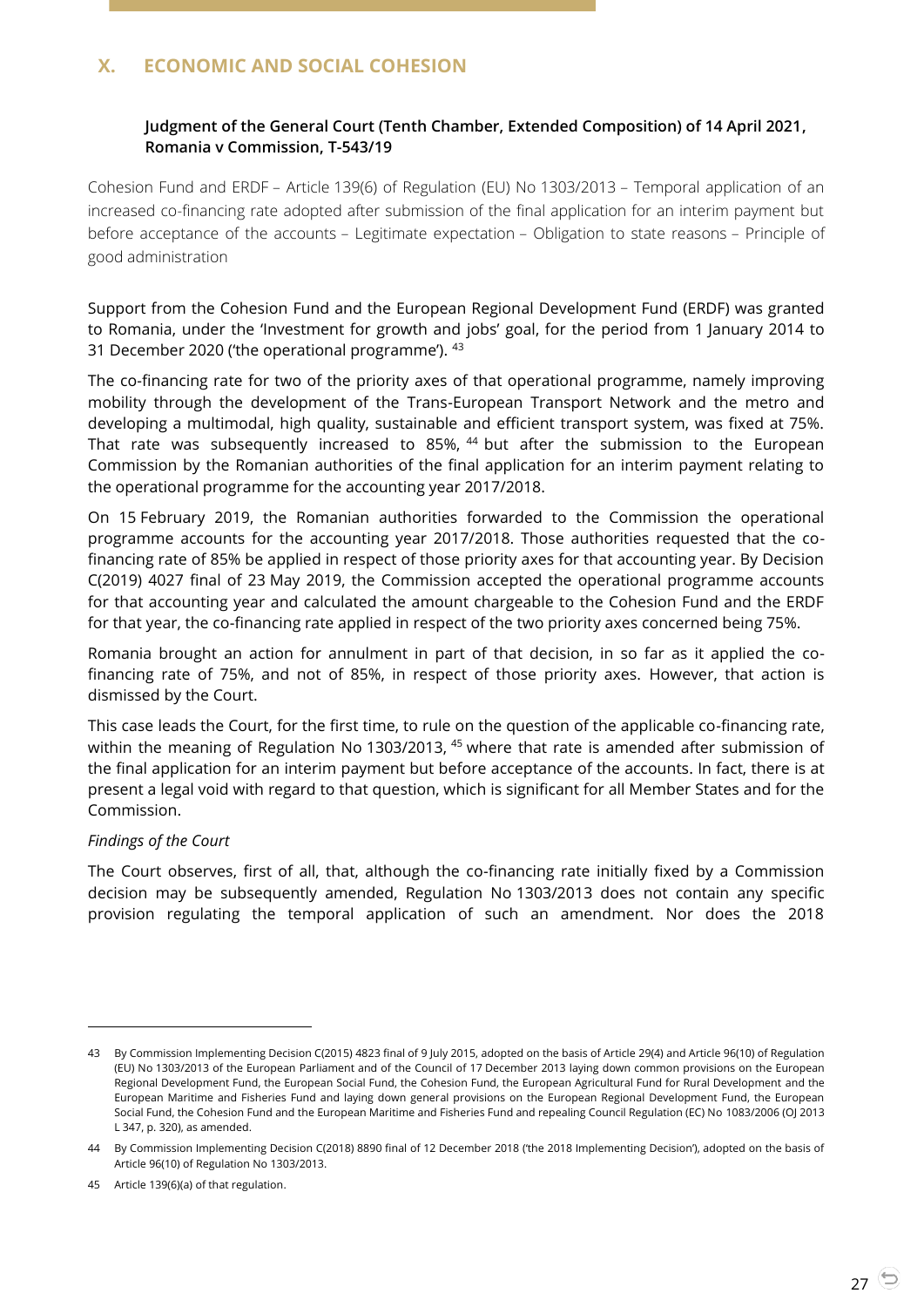Implementing Decision specify whether the amendment of the co-financing rate stated in that decision was already applicable for the accounting year 2017/2018. <sup>46</sup>

Therefore, in order to determine the applicable co-financing rate, within the meaning of Article 139(6) of Regulation No 1303/2013, in the event of such an amendment, the Court applies a literal, contextual and teleological interpretation of Regulation No 1303/2013.

In the first place, as regards the wording of Article 139(6) of Regulation No 1303/2013, the Court notes that it follows from that provision that the Commission is to calculate the amount chargeable to the Cohesion Fund and the ERDF 'for the accounting year' concerned and that the factors to be taken into account in that calculation are also connected with the accounting year to which the accounts which have been accepted relate.

In the second place, as regards the context to which that provision belongs, the Court emphasises that Regulation No 1303/2013 is based on the principle that accounts relate to a specific year, as regards both the financial management of the expenditure chargeable to the Cohesion Fund and the ERDF and the preparation, examination and acceptance of accounts. In accordance with that principle, the procedures laid down in Regulation No 1303/2013 are structured around the concept of 'accounting year'.

Thus, as regards the procedure relating to the financial management of chargeable expenditure, the Court refers to the possibility, for the certifying authority of the Member State concerned, to submit interim payment applications to the Commission covering amounts entered in its accounting system 'in the accounting year' concerned. In that regard, the final application for an interim payment, which is to be submitted following the end of an accounting year, is the basis on which the accounts are to be prepared and the amount chargeable to the Cohesion Fund and the ERDF is to be calculated, and determines the eligible expenditure and the total amount of interim payments which the Commission is to take into account in that calculation.

According to the Court, the final application for an interim payment relating to an accounting year consolidates both the total cumulative amount of eligible expenditure for the accounting year in question and the co-financing rate applicable to all of that expenditure. The eligible expenditure taken into consideration is that entered during the accounting year concerned and set out in the final application for an interim payment. The eligible expenditure and the co-financing rate that applies to that expenditure are two intrinsically linked factors on the basis of which that amount is to be calculated. Thus, as the total amount of the eligible expenditure relating to a given accounting year is settled at the time when the final application for an interim payment for that year is submitted, the determination of the co-financing rate applicable to that expenditure must follow the same logic, so that that rate must be the one that was in force, at the latest, at the time when the final application for an interim payment was submitted.

Furthermore, concerning the procedure for the preparation, examination and acceptance of accounts, the Court observes that the operational programme accounts are verified and accepted 'every year' and that the accounts that serve as the basis for the Commission's calculation are prepared, examined and accepted by reference to the accounting year concerned.

In the third place, as regards the objectives pursued by Regulation No 1303/2013, the Court states that that regulation aims to specify the conditions that allow the Commission to exercise its responsibilities for implementation of the budget of the European Union and to clarify the responsibilities that cooperation entails for Member States. Those conditions must enable the Commission to obtain assurance that Member States are using the European Structural and Investment Funds in a legal and regular manner and in accordance with the principle of sound financial management. The EU legislature considered that the sound financial management of those

<sup>46</sup> 'Accounting year' refers to the period from 1 July of one year to 30 June of the following year. In this instance, the accounting year 2017/2018 had ended on the date on which the 2018 Implementing Decision was adopted.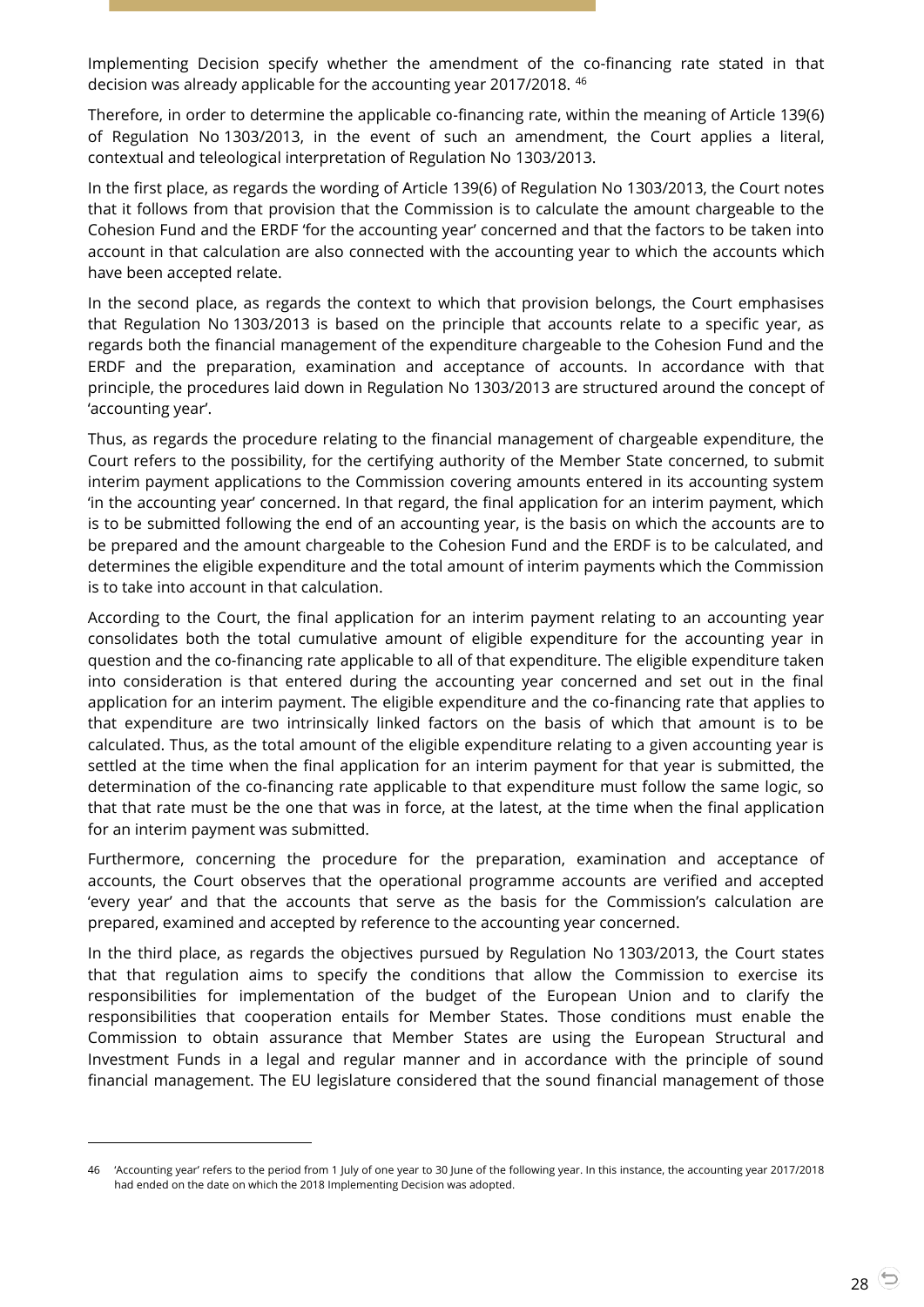funds would be better ensured on the basis of the obligation, for the Member States and for the Commission, respectively, to submit and accept the operational programme accounts on an annual basis. The application, to expenditure incurred during an accounting year and entered in the accounting system, of a co-financing rate adopted following the final application for an interim payment – and therefore not in force either during the accounting year in question or on the date of that final application – would amount to a breach of the principle that accounts relate to a specific year.

Accordingly, on the basis of that analysis, the Court concludes that the co-financing rate applicable in respect of the calculation of the amount chargeable to the Cohesion Fund and the ERDF for a given accounting year is that in force on the date of submission, by the Member State concerned, of the final application for an interim payment corresponding to the accounting year concerned.

# <span id="page-28-1"></span><span id="page-28-0"></span>**XI. ENVIRONMENT**

-

## **Judgment of the Court (First Chamber) of 15 April 2021, Friends of the Irish Environment, C-470/19**

[Link to the complete text of the judgment](https://curia.europa.eu/juris/document/document.jsf?text=&docid=239890&pageIndex=0&doclang=EN&mode=lst&dir=&occ=first&part=1&cid=4599677)

Reference for a preliminary ruling – Aarhus Convention – Directive 2003/4/EC – Right of access to environmental information held by public authorities – Article 2, point 2 – Notion of 'public authority' – Bodies or institutions when acting in a judicial or legislative capacity – Information in the file of closed court proceedings

In 2016, the non-governmental organisation, Friends of the Irish Environment, submitted to the Courts Service of Ireland a request for access to environmental information contained in the court file relating to proceedings challenging a building permit issued for the construction of wind turbines in County Cork (Ireland). That request, made under the Aarhus Convention <sup>47</sup> and the Directive on public access to environmental information, <sup>48</sup> referred to certain procedural documents and final orders bringing those judicial proceedings to an end.

The Courts Service of Ireland refused the request for access on the ground that Irish law does not provide for access to environmental information connected with judicial proceedings. Seised of an action against the decision refusing access, the Commissioner for Environmental Information confirmed that decision, taking the view, first, that the Courts Service of Ireland held the files requested in the exercise of judicial powers on behalf of the judicial authority and, second, that that Service, when exercising such powers, was not a 'public authority' within the meaning of Irish law. The national legislation transposing the Directive on public access to environmental information excludes

<sup>47</sup> The Convention on Access to Information, Public Participation in Decision-making and Access to Justice in Environmental Matters, signed in Aarhus on 25 June 1998 and approved on behalf of the European Community by Council Decision 2005/370/EC of 17 February 2005 (OJ 2005 L 124, p. 1).

<sup>48</sup> Directive 2003/4/EC of the European Parliament and of the Council of 28 January 2003 on public access to environmental information and repealing Council Directive 90/313/EEC (OJ 2003 L 41, p. 26).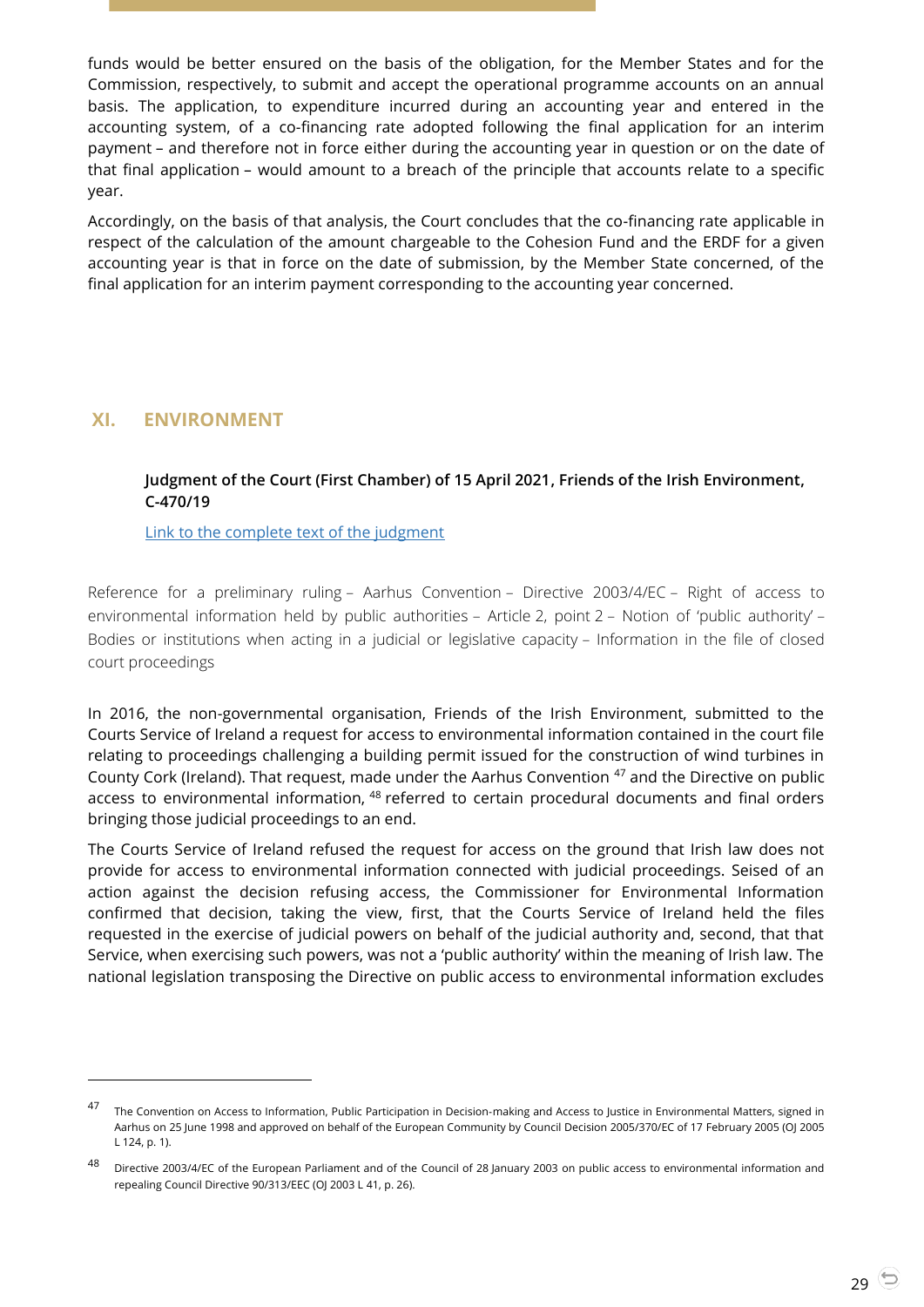from the notion of public authorities bodies when acting in a judicial or legislative capacity, thus making use of the option which the directive gives to the Member States in that regard. <sup>49</sup>

The organisation brought an action against the decision of the Commissioner for Environmental Information before the High Court (Ireland). In its action, it claimed that the derogation from the right of access for which Member States may provide for bodies acting in the exercise of judicial powers does not cover court files in closed cases.

Harbouring doubts as to the scope of the option to exclude from the notion of 'public authority' bodies or institutions when acting in a judicial or legislative capacity, <sup>50</sup> the High Court decided to refer a question to the Court of Justice on that point.

#### *Findings of the Court*

As a preliminary point, the Court recalls that the purpose of the Directive on public access to environmental information is to ensure that citizens have access to environmental information held by the public authorities of the Member States. However, it allows the latter to exclude from the scope of that directive public authorities when acting 'in the exercise of judicial powers'. That option to derogate concerns only bodies or institutions coming within the definition of 'public authority' set out in that directive.

For that reason, the Court first of all examines whether courts and natural or legal persons under their control constitute 'public authorities' within the meaning of the directive on public access to environmental information and, accordingly, whether they fall within the scope of that directive.

In that regard, it considers, first, that the reference to 'public authorities', in the Aarhus Convention and in the Directive on public access to environmental information, does not cover judicial authorities, in particular courts, but only administrative authorities of the Member States, since it is they which are normally required, in the exercise of their functions, to hold environmental information. Courts are not in any of the categories of bodies referred to in the definition of 'public authorities' given in that directive. More specifically, the Court considers that they do not fall within any of the categories of public authorities referred to in the directive, since they do not form part of either the government or other public authorities referred to in the directive, or natural or legal persons performing public administrative functions in relation to the environment, a category which concerns only natural or legal persons performing executive functions or assisting in the performance of those functions. Consequently, the courts are not, a fortiori, included in the persons or bodies under the control of a body or institution falling within those categories.

The Court also notes that although, by adopting the Directive on public access to environmental information, the EU legislature intended to promote public access to environmental information held by administrative authorities and participation by the public in administrative environmental decisionmaking, it did not intend to promote public information in judicial matters and public involvement in decision-making in that area. On the contrary, the EU legislature took into account the diversity of national rules on access to information contained in court files by giving Member States the option of excluding from the scope of the right of access to that information bodies or institutions which may occasionally be called upon to act in the exercise of judicial powers without themselves having the nature of a court, such as certain independent administrative authorities. Similarly, the EU legislature has provided for the option that Member States may derogate from the principle of public access to environmental information when disclosure could adversely affect the course of justice, the ability of

<sup>&</sup>lt;sup>49</sup> First sentence of the second subparagraph of Article 2, point 2, of the Directive on public access to environmental information.

<sup>50</sup> Article 2, point 2, of the Directive on public access to environmental information.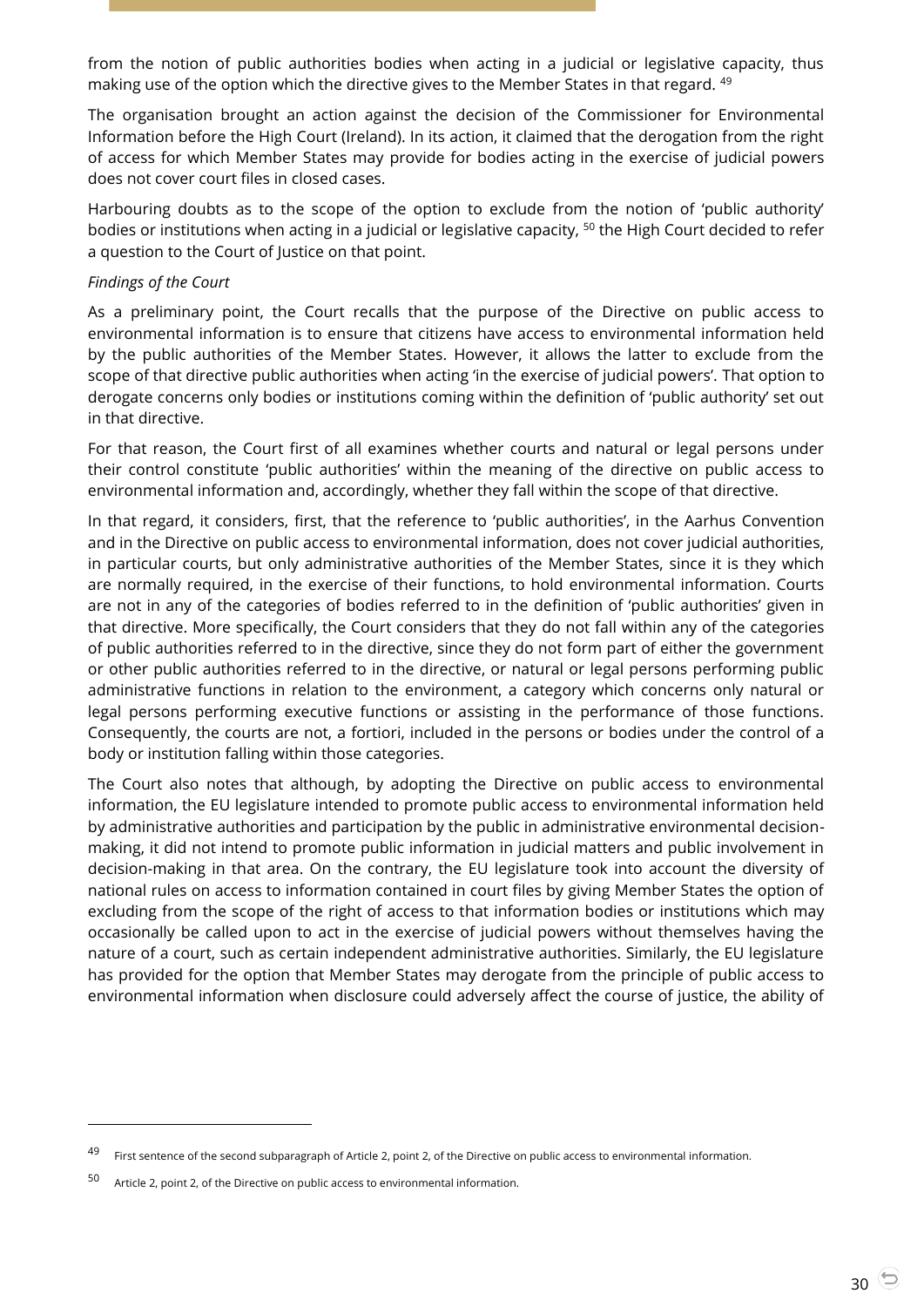a person to receive a fair trial or the ability of a public authority to conduct an enquiry of a criminal or disciplinary nature. <sup>51</sup>

From all the foregoing, the Court concludes that courts and natural or legal persons under their control are not 'public authorities' within the meaning of the directive. They do not therefore fall within the scope of that directive and, accordingly, are not subject to the obligation laid down in the directive to provide public access to environmental information in their possession. In those circumstances, it is for the Member States alone to provide, where appropriate, for a right of public access to information contained in court files and to determine the manner in which it may be exercised.

In the present case, the Court observes that, according to the information in the file before it, the Courts Service of Ireland is responsible for storing, archiving and managing court files on behalf of and under the supervision of the court concerned. It states that it is for the referring court to ascertain whether, because that body has close links with the Irish courts, under the supervision of which it is placed, it must be regarded, like those courts, as a judicial authority, which has the effect of removing it from the scope of that directive.

<sup>51</sup> Article 4(2)(c) of the Directive on public access to environmental information.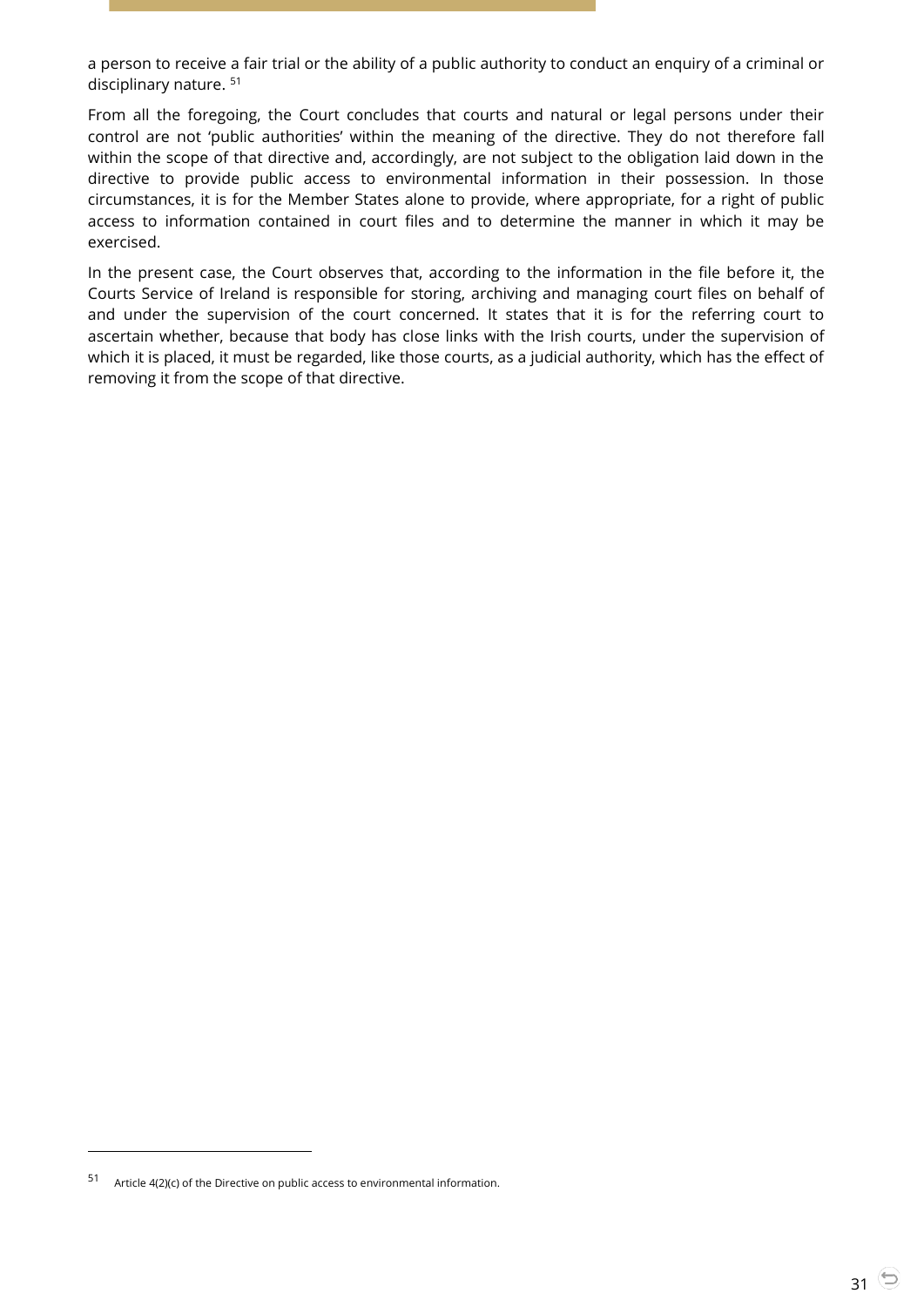# <span id="page-31-2"></span><span id="page-31-1"></span><span id="page-31-0"></span>**XII. INTELLECTUAL PROPERTY**

# **1. TRADE MARK**

# **Judgment of the General Court (Sixth Chamber, Extended Composition) of 21 April 2021, Hasbro v EUIPO - Kreativni Dogadaji (MONOPOLY), T-663/19**

[Link to the complete text of the judgment](https://curia.europa.eu/juris/document/document.jsf?text=&docid=240162&pageIndex=0&doclang=EN&mode=lst&dir=&occ=first&part=1&cid=4600584)

EU trade mark – Invalidity proceedings – EU word mark MONOPOLY – Absolute ground for refusal – Bad faith – Article 52(1)(b) of Regulation (EC) No 207/2009 (now Article 59(1)(b) of Regulation (EU) 2017/1001)

Hasbro, Inc. is the proprietor of three earlier EU word marks MONOPOLY. Following an application filed on 30 April 2010 with the European Union Intellectual Property Office (EUIPO), Hasbro obtained the registration of another word mark MONOPOLY, which was contested in the present case. Kreativni Događaji d.o.o. filed an application for a declaration that that mark was invalid pursuant to Article 52(1)(b) of Regulation No 207/2009, <sup>52</sup> under which a trade mark is to be declared invalid where the applicant was acting in bad faith when he or she filed the application for the trade mark.

By decision of 22 July 2019, EUIPO declared the contested mark invalid for some of the goods and services and dismissed the appeal as to the remainder. EUIPO found that, with regard to the goods and services covered by the contested mark which were identical to the goods and services covered by the earlier marks, Hasbro had acted in bad faith when it filed the application for registration of that mark.

Hasbro brought an action before the General Court seeking the annulment of EUIPO's decision, to the extent that that decision declared the contested mark invalid.

In its judgment, the General Court dismissed Hasbro's action and explained the rules relating to the assessment of whether there is bad faith on the part of the trade mark applicant. In particular, it stated that any re-filing of a trade mark cannot, in itself, establish that there was bad faith on the part of the trade mark applicant. However, in the present case, the fact that the aim of Hasbro's repeat filing was that of not having to prove use of the earlier marks, was capable of establishing bad faith on its part.

## *Findings of the Court*

 $\overline{a}$ 

As regards the principal line of argument, alleging infringement of Article 52(1)(b) of Regulation No 207/2009, the Court pointed out at the outset that the absolute ground for invalidity referred to in that article applies where the proprietor of an EU trade mark has filed the application for registration not with the aim of engaging fairly in competition but with the intention of undermining, in a manner inconsistent with honest practices, the interests of third parties, or with the intention of obtaining, without even targeting a specific third party, an exclusive right for purposes other than those falling within the functions of a trade mark.<sup>53</sup> The General Court also referred to the clarification of the Court of Justice regarding the criteria for the assessment of whether there is bad faith, <sup>54</sup> by stating that the factors listed in the case-law are only examples and that the fact that any one of those factors is not present does not necessarily preclude a finding of bad faith.

<sup>52</sup> Council Regulation (EC) No 207/2009 of 26 February 2009 on the European Union trade mark (OJ 2009 L 78, p. 1), as amended.

<sup>53</sup> Judgment of 12 September 2019, *Koton Mağazacilik Tekstil Sanayi ve Ticaret* <sup>v</sup>*EUIPO* (C-104/18 P, EU:C:2019:724, paragraph 46).

<sup>54</sup> Judgment of 11 June 2009, *Chocoladefabriken Lindt & Sprüngli* (C-529/07, EU:C:2009:361, paragraph 53).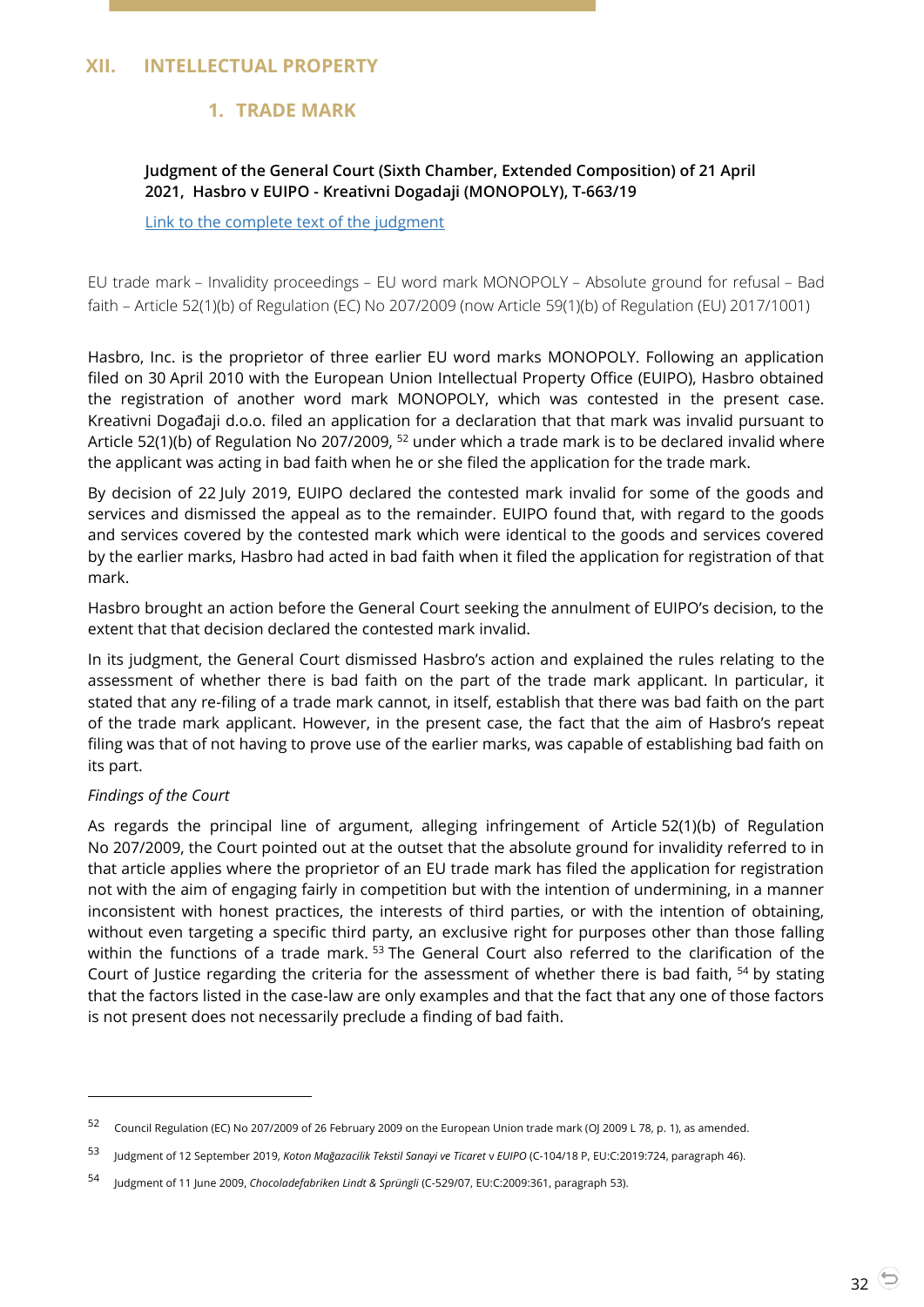In the first place, the General Court dealt with the application of the rules relating to the assessment of whether there was bad faith in the context in which EUIPO had found that Hasbro's aim in filing the contested mark was that of avoiding having to prove genuine use of the earlier marks. It stated, first of all, that the exclusive right conferred on the proprietor of a mark can be protected only if, on expiry of the five-year grace period, the proprietor is able to prove genuine use of its mark. Non-use of an EU trade mark also risks restricting the free movement of goods and services. The entry of a trade mark in the register cannot be regarded as a strategic and static filing granting an inactive proprietor a legal monopoly for an unlimited period. On the contrary, the register must faithfully reflect what companies actually use. Furthermore, the Court pointed out that a repeat filing of a mark which is carried out in order to avoid the consequences entailed by non-use of earlier marks may constitute a factor which is capable of establishing bad faith on the part of the person who filed that mark.

In the light of those considerations, the Court confirmed EUIPO's assessment, holding that Hasbro's aim in re-filing was that of not having to prove use of the contested mark, thus extending, with regard to the earlier marks, the five-year grace period provided for in Article 51(1)(a) of Regulation No 207/2009. <sup>55</sup> Although there is nothing to prohibit the proprietor of a trade mark from re-filing that mark, in the present case Hasbro's intention had to be held to be contrary to the objectives of that regulation and to the principles governing EU trade mark law. In particular, that strategy indicated an intention to circumvent the fundamental rule relating to proof of use in order to derive an advantage therefrom to the detriment of the balance of the EU trade mark system. According to the Court, such conduct called to mind a case of an abuse of law, which is characterised by the fact that, first, despite formal observance of the conditions laid down by the EU rules, the purpose of those rules has not been achieved, and that, secondly, there is an intention to obtain an advantage from those rules by creating artificially the conditions laid down for obtaining it.

The Court added that, in the context of the assessment of whether there was bad faith, EUIPO had taken other relevant factors into account, inter alia Hasbro's objective of protecting the contested mark with regard to other goods and services in order to keep up with developments in technology and its expanding business. However, those factors did not make the filing strategy with regard to that mark acceptable.

In the second place, the Court clarified that it was not apparent either from Regulation No 207/2009 or from the case-law that, in the present case, obtaining an advantage or causing harm was relevant for the purposes of assessing whether there was bad faith.

In the third place, the Court stated that, regardless of the fact that the extensions of the grace periods in respect of the earlier marks were not particularly long, what mattered was the intention of Hasbro, which had itself admitted that one of the advantages which justified the filing of the contested mark was not having to furnish proof of its genuine use.

In the fourth place, the Court stated that Hasbro's unsubstantiated arguments that it pursued a filing strategy that was common and that it had acted in accordance with advice from counsel did not necessarily make that strategy legal and acceptable.

In the fifth place, the Court upheld EUIPO's assessment that goods in respect of which the contested mark had been declared invalid were included in a more general category of goods covered by one of the earlier marks and were therefore identical to those goods.

In the sixth place and lastly, the Court rejected Hasbro's argument that EUIPO had erred in finding that the administrative burden placed on Hasbro could not be reduced by the re-filing of a mark which was identical to the earlier marks.

That article provides, in essence, that the rights of the proprietor of an EU trade mark are to be declared to be revoked if, within a continuous period of five years, the trade mark has not been put to genuine use in the European Union in connection with the goods or services in respect of which it is registered.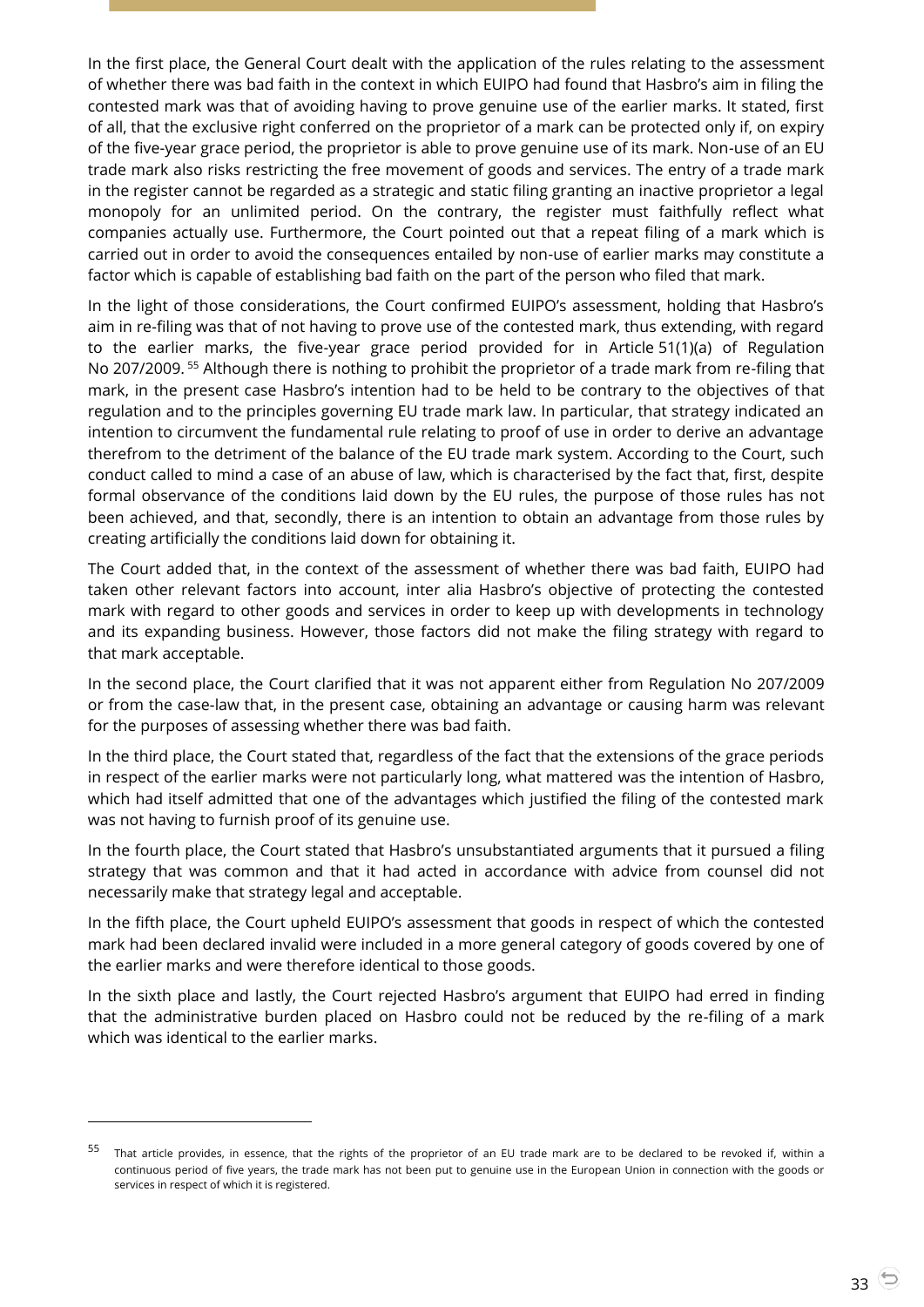# **2. DESIGNS**

## <span id="page-33-1"></span><span id="page-33-0"></span>**Judgment of the General Court (Fifth Chamber) of 21 April 2021, Bibita Group v EUIPO - Benkomers (Bouteille pour boissons), T-326/20**

[Link to the complete text of the judgment](https://curia.europa.eu/juris/document/document.jsf?text=&docid=240170&pageIndex=0&doclang=EN&mode=lst&dir=&occ=first&part=1&cid=4601406)

Community design – Invalidity proceedings – Registered Community design representing a beverage bottle – Prior international design – Ground for invalidity – Conflict with a prior design – Individual character – Informed user – Degree of freedom of the designer – Different overall impression – Article 6 and Article 25(1)(d)(iii) of Regulation (EC) No 6/2002

On 13 March 2017, Benkomers OOD filed an application for registration of a Community design representing a beverage bottle with the European Union Intellectual Property Office (EUIPO). Following registration of the design, the applicant, Bibita Group, filed an application for a declaration of invalidity of that design, in support of which it relied on Article 25(1)(d)(iii) of Regulation No 6/2002. <sup>56</sup> Bibita Group submitted that, since, in the context of Article 25(1)(d)(iii) of Regulation No 6/2002, the same criteria as for the assessment of individual character under Article 25(1)(b), read in conjunction with Article 6 of that regulation, should be applied, the contested design lacked individual character in relation to the design of which it was the holder, which had been protected from a date prior to the application for registration of the contested design. The application for a declaration of invalidity was rejected by the Invalidity Division and the Board of Appeal of EUIPO dismissed the appeal.

The Court dismisses the action brought by Bibita Group against the decision of the Board of Appeal and clarifies the concept of 'conflict' within the meaning of Article 25(1)(d) of Regulation No 6/2002.

#### *Findings of the Court*

 $\overline{a}$ 

First of all, the Court recalls that, according to settled case-law, Article 25(1)(d) of Regulation No 6/2002 must be interpreted as meaning that a Community design is in conflict with a prior design when, taking into consideration the freedom of the designer in developing the Community design, that design does not produce on the informed user a different overall impression from that produced by the prior design relied on.

Next, as regards the argument that the prior design enjoyed particularly broad protection, the Court states that, despite the reference in recital 14 of Regulation No 6/2002 to the existence of a 'clear' difference between the overall impressions produced by the designs at issue, the wording of Article 6 of that regulation is clear and unambiguous. Thus, a design is eligible for the protection afforded by the Community design if it produces on the informed user a different overall impression from that produced by a prior design.

Furthermore, the Court points out that, even if it were established that, at the date of its registration, the shape of the prior design would have been entirely new in the industrial sector concerned, the uniqueness of such a shape does not confer on the prior design broader protection than that which it

<sup>56</sup> In accordance with Article 25(1)(d)(iii) of Council Regulation (EC) No 6/2002 of 12 December 2001 on Community designs (OJ 2002 L 3, p. 1), as amended, a Community design may be declared invalid if it is in conflict with a prior design which has been made available to the public after the date of filing of the application or, if priority is claimed, the date of priority of the Community design, and which is protected from a date prior to the said date by a design right registered under the Geneva Act of the Hague Agreement concerning the international registration of industrial designs, adopted in Geneva on 2 July 1999, which was approved by Council Decision 2006/954/EC of 18 December 2006 (OJ 2006 L 386, p. 28), and which has effect in the Community, or by an application for such a right.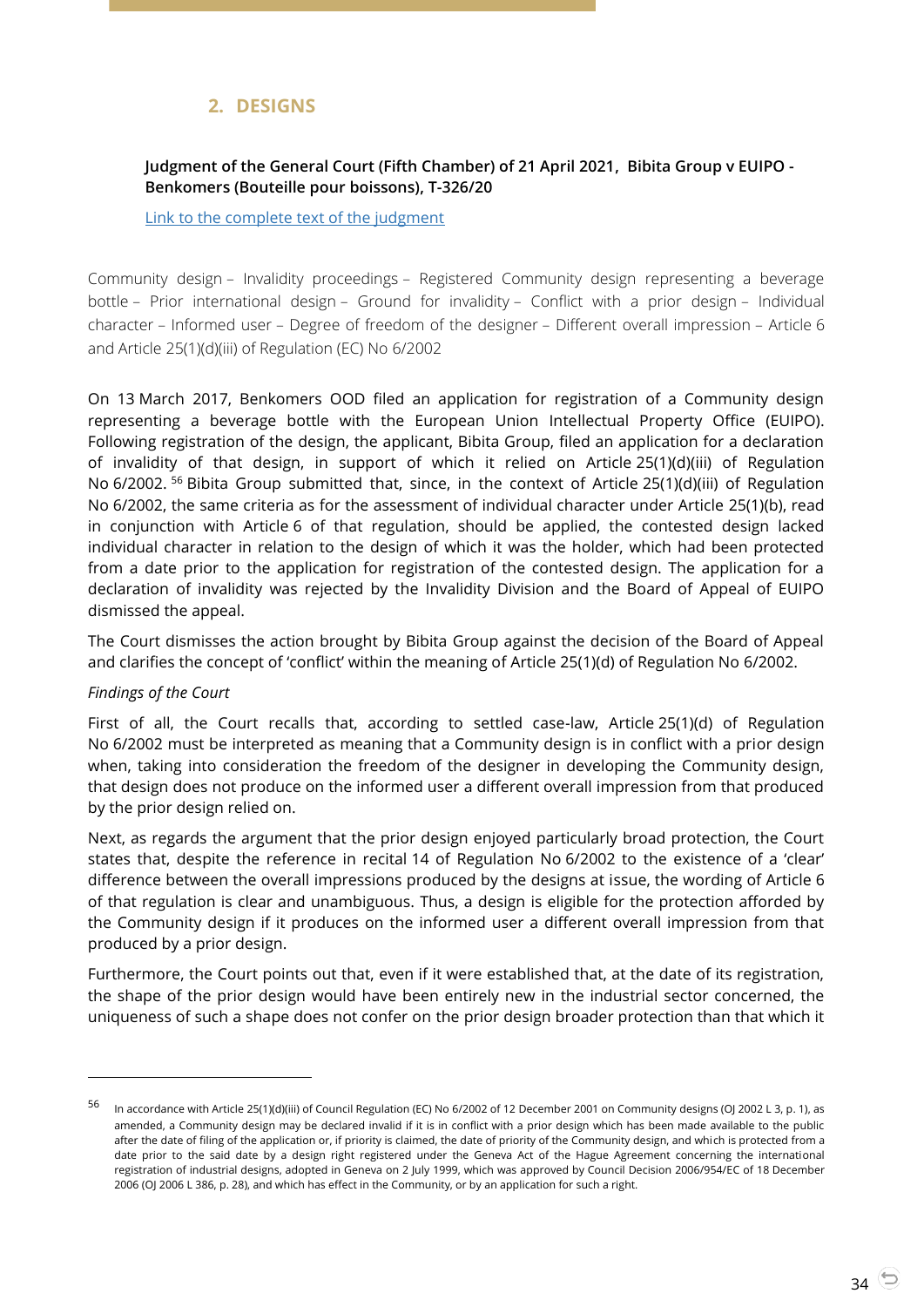enjoys under Regulation No 6/2002. Moreover, the allegedly unprecedented character or originality of the appearance of the prior design has no influence on the assessment of the individual character of the contested design.

Lastly, after recalling the criteria for assessing the individual character of a Community design, the Court carries out an assessment of the overall impression produced by the designs at issue on the informed user. It points out that the assessment to be made in that regard involves taking into account all the elements that distinguish the designs at issue, other than those which remain insufficiently significant to affect that overall impression. The designs at issue have significant differences.

Consequently, the Court holds that the Board of Appeal was correct in concluding that the contested design was not in conflict with the prior design within the meaning of Article 25(1)(d)(iii) of Regulation No 6/2002.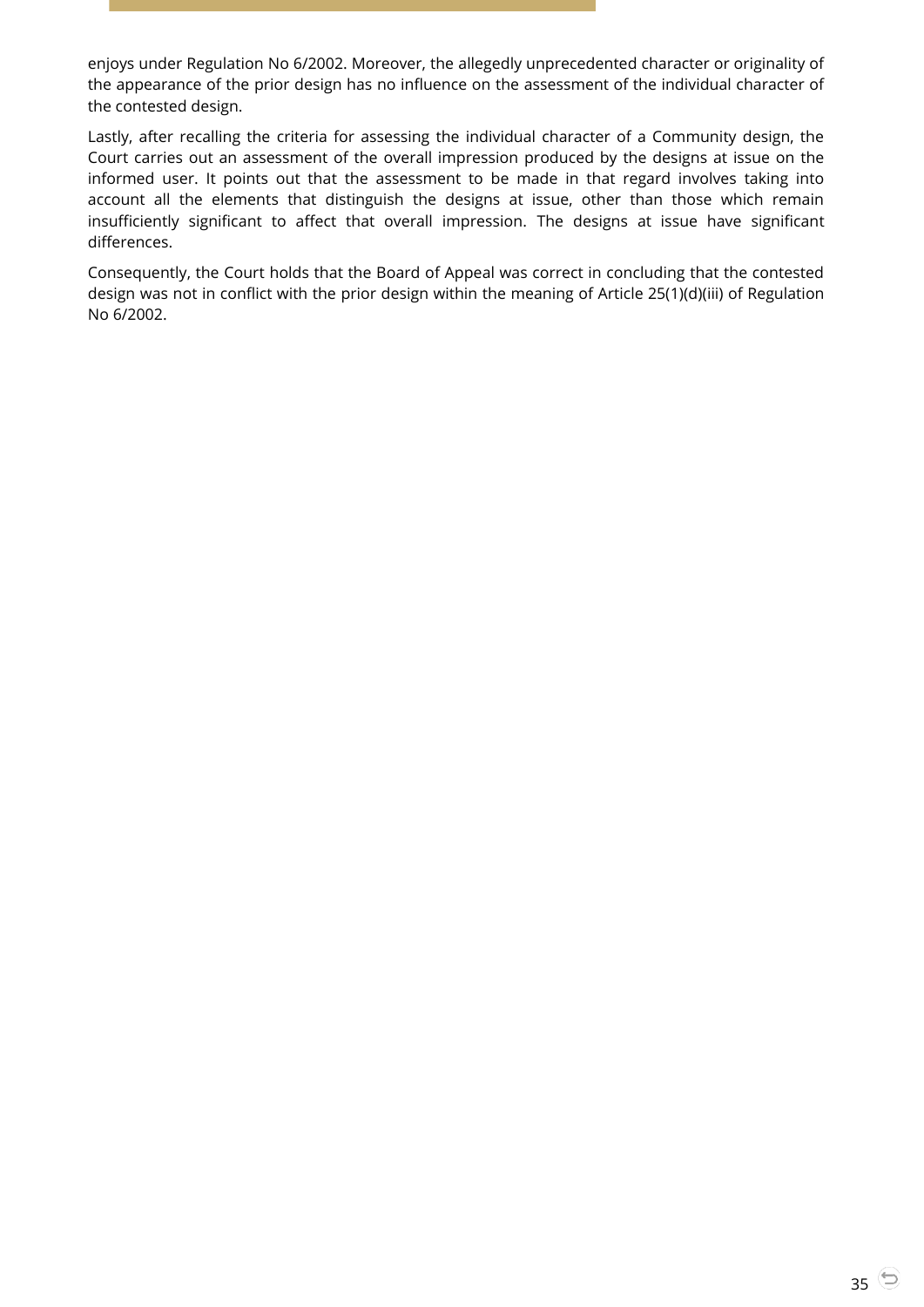# <span id="page-35-1"></span><span id="page-35-0"></span>**XIII. COMMON FOREIGN AND SECURITY POLICY**

## **Judgment of the General Court (Fifth Chamber) of 21 April 2021, El-Qaddafi v Council, T-322/19**

[Link to the complete text of the judgment](https://curia.europa.eu/juris/document/document.jsf?text=&docid=240161&pageIndex=0&doclang=EN&mode=lst&dir=&occ=first&part=1&cid=4603436)

Common foreign and security policy – Restrictive measures taken in view of the situation in Libya – Freezing of funds – List of persons, entities and bodies subject to the freezing of funds and economic resources – Restrictions on entry into and transit through the territory of the European Union – List of persons subject to restrictions on entry into and transit through the territory of the European Union – Retention of the applicant's name on the lists – Period allowed for commencing proceedings – Admissibility – Obligation to state reasons – Error of assessment

Following the war in Libya in 2011 and the fall of the regime of Muammar Qadhafi, the United Nations Security Council adopted, on 26 February 2011, Resolution 1970 (2011), which introduced restrictive measures against Libya and against persons and entities involved in serious human-rights abuses, including by being involved in attacks on civilian populations. <sup>57</sup> The Council of the European Union, for its part, adopted restrictive measures in view of the situation in Libya<sup>58</sup> on 28 February and 2 March 2011; these provide that the Member States are to take the necessary measures to prevent the entry into, or transit through, their territories of persons covered by Resolution 1970 (2011), and for the funds, other financial assets and economic resources of such persons to be frozen. After the adoption in 2014 and 2015 by the United Nations Security Council of further restrictive measures against persons and entities threatening the peace, stability or security of Libya or the successful completion of its political transition,  $59$  the Council adopted further acts  $60$  for the purpose, in particular, of extending the original designation criteria.

The applicant, a Libyan national, is the daughter of former Libyan leader Mr Muammar Qadhafi. She was included on the lists annexed to the Council's acts initially because of her close association with the regime and subsequently because she had travelled in violation of Resolution 1970 (2011). After carrying out a review of the lists of the names of the persons and entities concerned, the Council, by Decision 2017/497 and Regulation 2017/489, <sup>61</sup> and subsequently, maintaining the same grounds in the applicant's case, by Decision 2020/374 and Regulation 2020/371, <sup>62</sup> kept the applicant's name on those lists pursuant to Resolution 1970 (2011) specifying the travel ban and asset freeze. The applicant challenged those acts.

<sup>57</sup> United Nations Security Council Resolution 1970 (2011) of 26 February 2011.

<sup>58</sup> Council Decision 2011/137/CFSP of 28 February 2011 concerning restrictive measures in view of the situation in Libya (OJ 2011 L 58, p. 53), and Council Regulation (EU) No 204/2011 of 2 March 2011 concerning restrictive measures in view of the situation in Libya (OJ 2011 L 58, p. 1).

<sup>59</sup> United Nations Security Council Resolution 2174 (2014) of 27 August 2014, and United Nations Security Council Resolution 2213 (2015) of 27 March 2015.

<sup>&</sup>lt;sup>60</sup> Council Decision (CFSP) 2015/818 of 26 May 2015 amending Decision 2011/137 (OJ 2015 L 129, p. 13), and Council Regulation (EU) 2015/813 of 26 May 2015 amending Regulation No 204/2011 (OJ 2015 L 129, p. 1).

<sup>61</sup> Council Implementing Decision (CFSP) 2017/497 of 21 March 2017 implementing Decision (CFSP) 2015/1333 concerning restrictive measures in view of the situation in Libya (OJ 2017 L 76, p. 25), and Council Implementing Regulation (EU) 2017/489 of 21 March 2017 implementing Article 21(5) of Regulation (EU) 2016/44 concerning restrictive measures in view of the situation in Libya (OJ 2017 L 76, p. 3).

<sup>62</sup> Council Decision (CFSP) 2020/374 of 5 March 2020 implementing Decision 2015/1333 (OJ 2020 L 71, p. 14), and Council Implementing Regulation (EU) 2020/371 of 5 March 2020 implementing Article 21(5) of Regulation 2016/44 (OJ 2020 L 71, p. 5).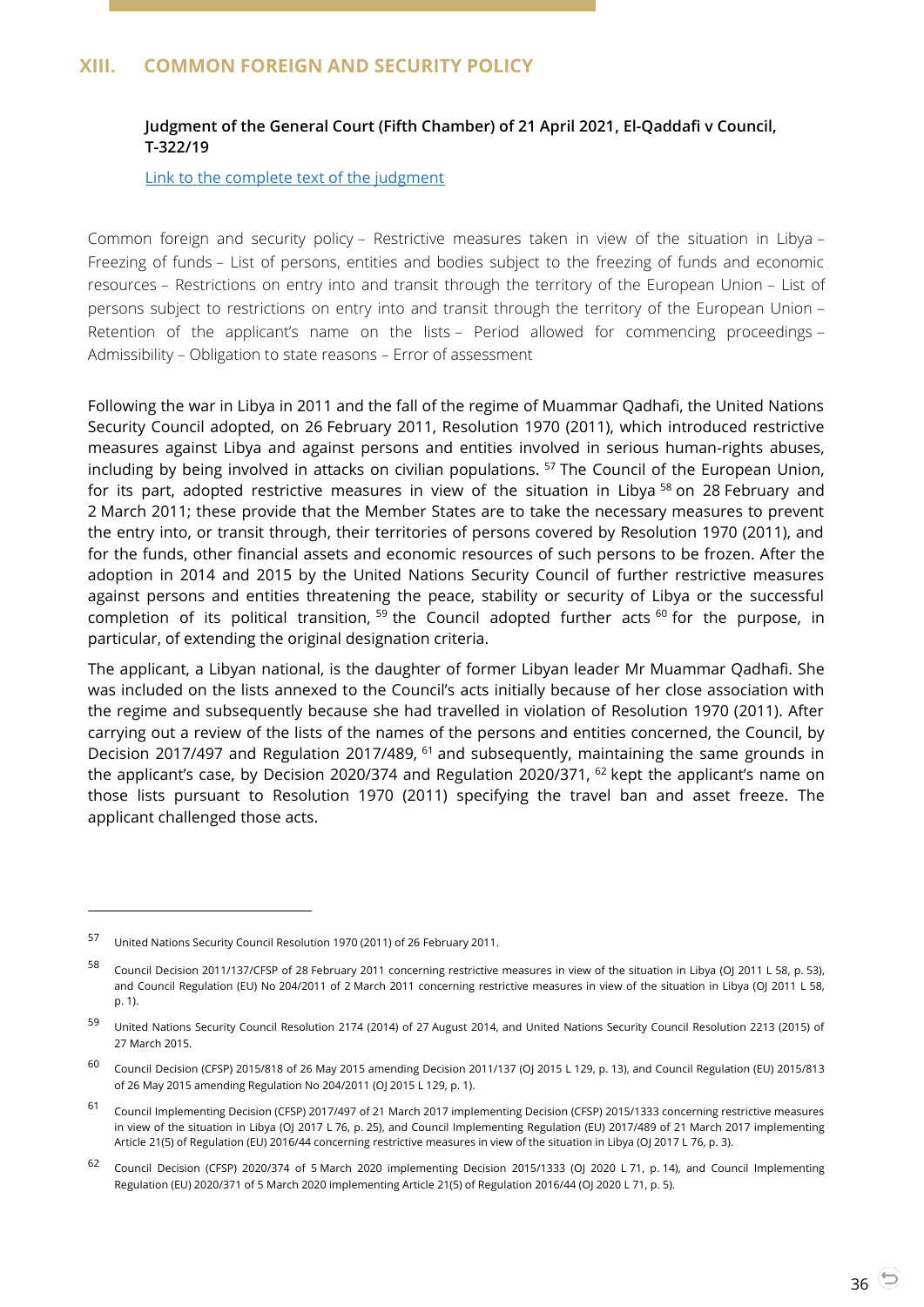The General Court annuls those acts in so far as they concern the applicant, on the ground that the contested acts have no factual basis. With regard to the admissibility of the action, the General Court rules, in particular, that the Council is required to communicate decisions amending a listing to the persons concerned, even if no obligation arises directly from the contested acts in the present case.

#### *Findings of the General Court*

With regard to the admissibility of the action, which the Council claimed was out of time, the Court notes first of all that, while the entry into force of the contested acts is effected by their publication in the *Official Journal of the European Union*, the period for the bringing of an action for annulment of the contested acts under the fourth paragraph of Article 263 TFEU runs, for each of the persons listed, from the date of the communication which they must receive. The Court states in that respect that although Decision 2015/1333 and Regulation 2016/44, on the basis of which the contested acts were adopted, do not place the Council under an express obligation to notify the persons concerned of the acts by which it maintained their names on the lists, the obligation to notify stems from the principle of effective judicial protection, including in the case of a decision to maintain the listing, independently of whether that decision was based on new factors. In the present case, the contested acts were not adopted at regular intervals and, in view of the lack of foreseeability as to their adoption, if the period for bringing an action were to start to run only from their publication, the persons concerned would have to check the Official Journal continually, which could impede their access to the Courts of the European Union. The Court concludes from this that the Council cannot legitimately claim that the period for bringing an action in the present case started to run, with respect to the applicant, from the date of publication of the contested acts in the Official Journal.

As regards the manner in which the Council was required to communicate the acts to the applicant for the purpose of establishing the point from which the period for bringing an action started to run, the Court recalls that indirect communication of such acts through the publication of a notice in the Official Journal is permissible only if it is impossible for the Council to undertake individual communication. Since the contested acts were not the subject of a notice published in the Official Journal and it was not impossible for the Council to communicate those acts to the applicant or to her lawyer, who was duly authorised to accept such notification on behalf of her client, the Court finds, in the light of the file, that individual communication of the 2017 acts was effected by a letter of 25 March 2019, and that the applicant could have become aware of the 2020 acts, at the earliest, as a result of a reply from the Council of 13 July 2020 in the context of a measure of organisation of procedure of the Court. The Court concludes that the action was not, therefore, time-barred.

On the substance, as regards, in the first place, the alleged failure to provide a statement of reasons for the contested acts, the Court notes that the contested acts state the reason why the Council maintained the applicant's name on the lists at issue in March 2017 and in March 2020, which corresponds to the justification given for the entry of her name on the lists annexed to the 2011 acts and subsequently on the lists at issue. The Court recalls that the Council provided information to the applicant, referring, first, to the public statements she had made in 2011 and in 2013 calling for the overthrow of the legitimate Libyan authorities and revenge for her father's death, and, second, to the ongoing instability in Libya, while reaffirming the need to prevent individuals associated with the former regime of Mr Qadhafi from continuing to undermine the situation in Libya. The Court concludes from this that the applicant was able to understand that her name had been maintained on the lists at issue because of her listing pursuant to Resolution 1970 (2011), those statements, which are part of the context in which the contested acts were adopted, and the fact that the Council considered those measures still to be necessary.

As regards, in the second place, the claim that there is no factual basis for maintaining the applicant's name on the lists, the Court notes that the contested acts do not refer to any justification for maintaining the applicant's name on the lists at issue in March 2017 and March 2020 other than that put forward for the entry of her name on the lists annexed to the 2011 acts and the application of Resolution 1970 (2011). It notes that although the reasons relied on in the contested acts, namely being the daughter of Muammar Qadhafi and the closeness of her association with his regime, were not challenged in good time before the Courts of the European Union, the Council was not relieved of its obligation to establish that the retention of the applicant's name on the lists at issue had a sufficiently solid factual basis.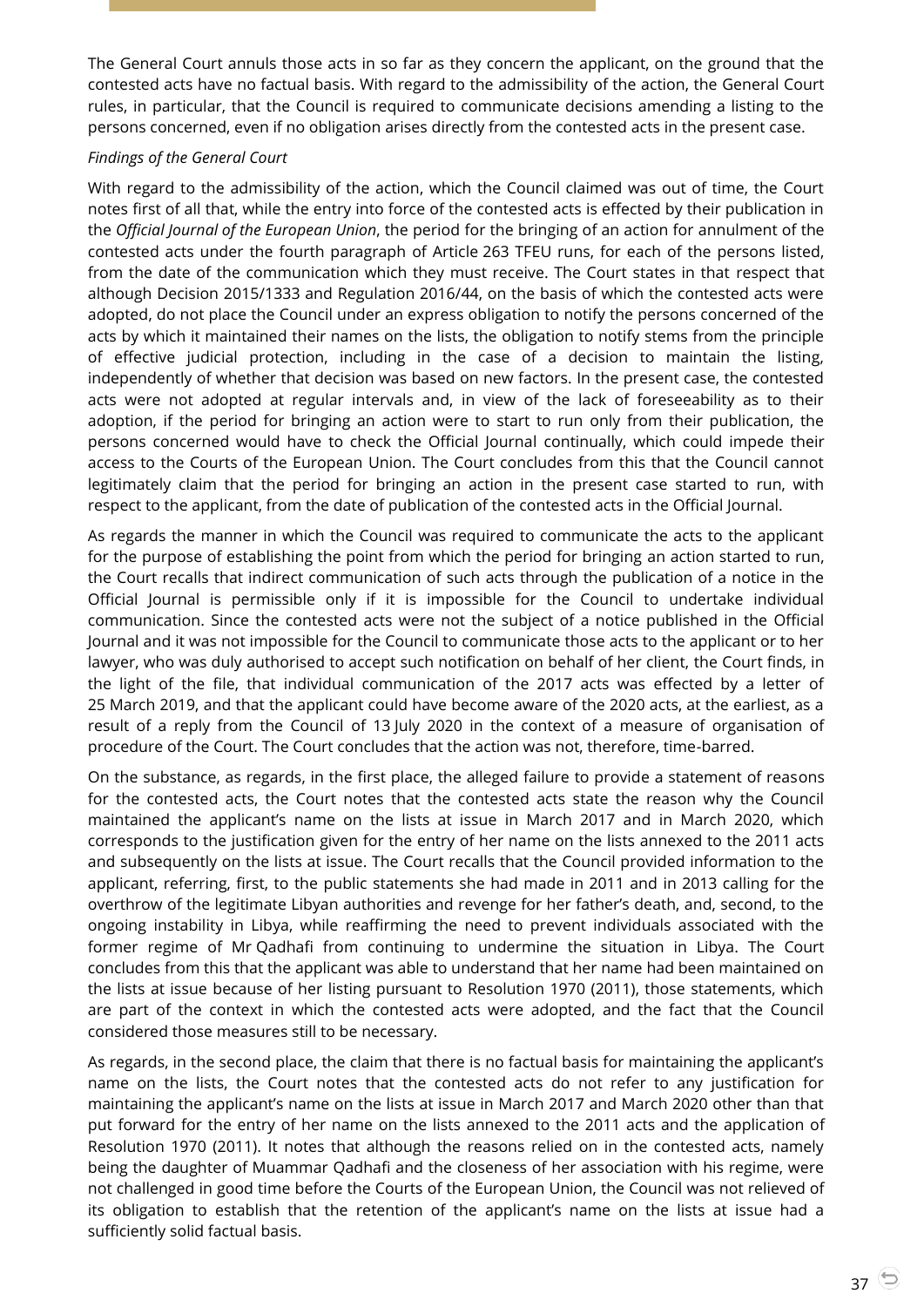In addition, the Court observes that the Council merely refers to the public statements which the applicant reportedly made in 2011, in the immediate aftermath of reports concerning the death of Mr Qadhafi and Mr Mutassim Qadhafi, and in 2013. The Court notes that several years have elapsed since those statements were reported in the press and brought to the attention of the Council, yet the Council does not give the slightest indication as to why the content of those statements might have shown that the applicant still represented a threat subject to sanctions within the framework of the objectives of Resolution 1970 (2011), notwithstanding the intervening changes in relation to her individual situation. In that regard, the Court observes that, since the 2011 listing measures and the subsequent listing measures, the applicant has ceased to reside in Libya and the file does not mention any participation on her part in Libyan political life or statements other than those attributed to her in 2011 and 2013. Despite those changes in her individual situation, the Council does not explain why she represented a threat to international peace and security in the region in 2017 and 2020, when the contested acts were adopted. The Court concludes that, in the light of all those considerations, the applicant's criticisms that the contested acts have no factual basis justifying the retention of her name on the lists at issue are well founded, and that the Council made an error of assessment such as to lead to the annulment of Decisions 2017/497 and 2020/374 and Regulations 2017/489 and 2020/371.

# <span id="page-37-1"></span><span id="page-37-0"></span>**XIV. PUBLIC PROCUREMENT BY THE EU INSTITUTIONS**

## **Judgment of the General Court (First Chamber) of 21 April 2021, Intering and Others v Commission, T-525/19**

Public contracts – Tendering procedure – Reduction of dust and nitrogen oxide emissions at the Kosovo B thermal power plant, Units B1 and B2 – Rejection of the application – Application for annulment submitted in the reply – New claims – Manifest inadmissibility – Amendment of the selection criteria during the procedure – Equal treatment

On 19 March 2019, the European Union, represented by the European Commission, published a contract notice relating to a call for tenders for the award of a contract for dust and nitrogen oxide reduction measures at Kosovo B thermal power plant, Units B1 and B2<sup>63</sup> ('the contract notice'). The applicants, four commercial companies, formed a consortium and expressed their interest in participating in the restricted tendering procedure in question.

On 7 June 2019, the Commission informed the applicants that their tender had not been pre-selected on the ground that it did not meet the criteria set out in paragraph 17.2(a) and (c) of the contract notice relating to the selection and award criteria with regard to the technical and professional capacity of the tenderer ('the decision of 7 June 2019'). In accordance with paragraph 17.2(a) of the contract notice, the tenderer must have completed at least one project of the same nature and complexity covering certain categories clearly defined in the contract notice, executed on lignite fired power plants with rated electrical output of at least 200 MW in the last 8 years. Pursuant to paragraph 17.2(c), in the case of a tender from a joint venture or consortium, its Lead member must have the ability to carry out at least 40% of the contract works by its own means.

EuropeAid/140043/DH/WKS/XK.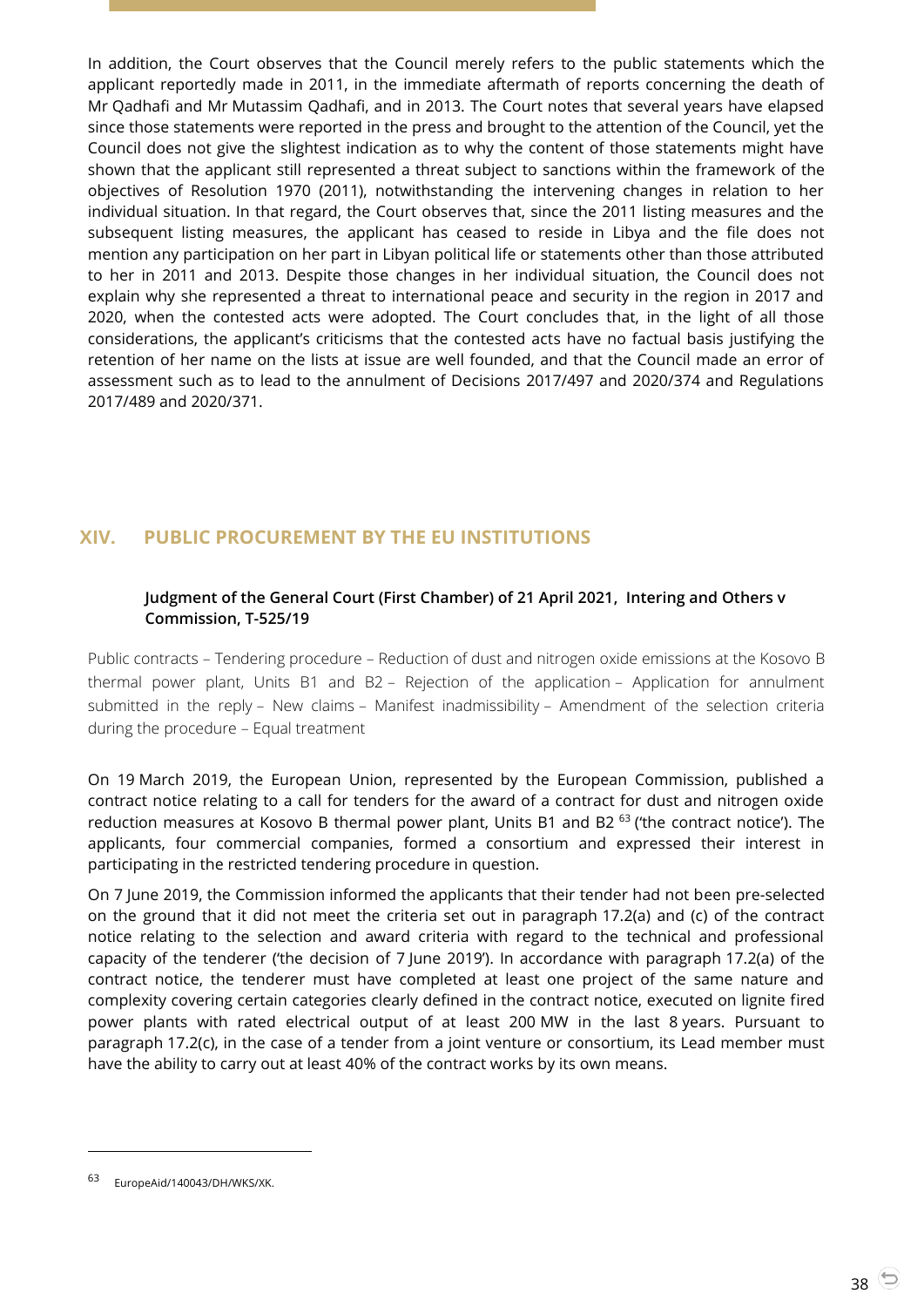On 30 July 2019, the Commission informed the applicants, first, that the decision of 7 June 2019 had been annulled due to the lack of clarity of the selection criterion set out in paragraph 17.2(c) of the contract notice which had consequently been removed from the selection criteria and, second, that their tender had again been rejected ('the decision of 30 July 2019'). It was found that their tender did not contain any evidence that the criterion relating to technical and professional capacity set out in paragraph 17.2(a) of the contract notice had been met.

On 18 October 2019, the contract was definitively awarded to another consortium ('the decision of 18 October 2019'). Consequently, the applicants brought an action seeking annulment of the decision of 30 July 2019 to exclude the applicants from the restricted tendering procedure in question and, in the reply, annulment of the decision of 18 October 2019 relating to the award of the contract.

By its judgment, the General Court upholds in part the applicants' action and annuls the Commission's decision of 30 July 2019 on the ground that, by removing the criterion set out in paragraph 17.2(c) of the contract notice, whilst continuing the public procurement procedure, the Commission failed to fulfil its obligations under the principle of equal treatment and the consequent obligation of transparency. The Court thus decides, for the first time that, where the review body annuls a decision relating to a selection criterion, the contracting authority cannot, without infringing those principles, validly continue the tender procedure leaving aside that criterion. That rule, which already existed for award criteria, now also applies to selection criteria.

#### *Findings of the Court*

First, with regard to the argument put forward by the applicants that the Commission failed to submit its defence within the time limit set, the Court finds that the applicants' claim stems from confusion between the date of lodging the defence at the Court Registry, on the one hand, and its notification to the applicants, on the other. The Court observes in that regard that it is apparent from the documents in the file that the defence was lodged at the Court Registry on 8 October 2019, <sup>64</sup> and therefore within the two-month time limit, <sup>65</sup> extended on account of distance. <sup>66</sup> Accordingly, it was appropriate for the written stage of the procedure to be continued.

Second, as regards the application for annulment of the decision of 18 October 2019 put forward by the applicants in their reply, the Court points out that a case is brought before the Court of Justice of the European Union by a written application addressed to the Registrar and not, like in the present case, by lodging a document in the course of the proceedings which are pending. <sup>67</sup> In that regard, the Court notes that the applicants, in the event that they simply intended to modify the form of order sought to cover that decision as well, must indicate the subject matter of the proceedings and set out the form of order sought in the application initiating proceedings. <sup>68</sup> Subject to the existence of certain circumstances, <sup>69</sup> only the form of order set out in the originating application may be taken into consideration and the substance of the application must be examined solely with reference to the order sought in the application initiating proceedings.

In that regard, having examined whether the application for annulment of the decision of 18 October 2019 falls within the scope of such circumstances, the Court notes that, whilst that decision was taken subsequent to the commencement of the present action, it neither replaces nor modifies the decision of 30 July 2019. Consequently, by noting that the applicants cannot modify, at the time of the reply,

<sup>64</sup> Article <sup>6</sup> of the Decision of the General Court of 11 July 2018 on the lodging and service of procedural documents by means of e-Curia.

<sup>65</sup> Article 81(1) of the Rules of Procedure of the General Court.

<sup>66</sup> Article 60 of the Rules of Procedure of the General Court.

 $67$  Article 21 of the Statute of the Court of Justice of the European Union, applicable to the General Court pursuant to Article 53 thereof.

<sup>68</sup> Article 76 of the Rules of Procedure of the General Court.

<sup>69</sup> Article 86 of the Rules of Procedure of the General Court.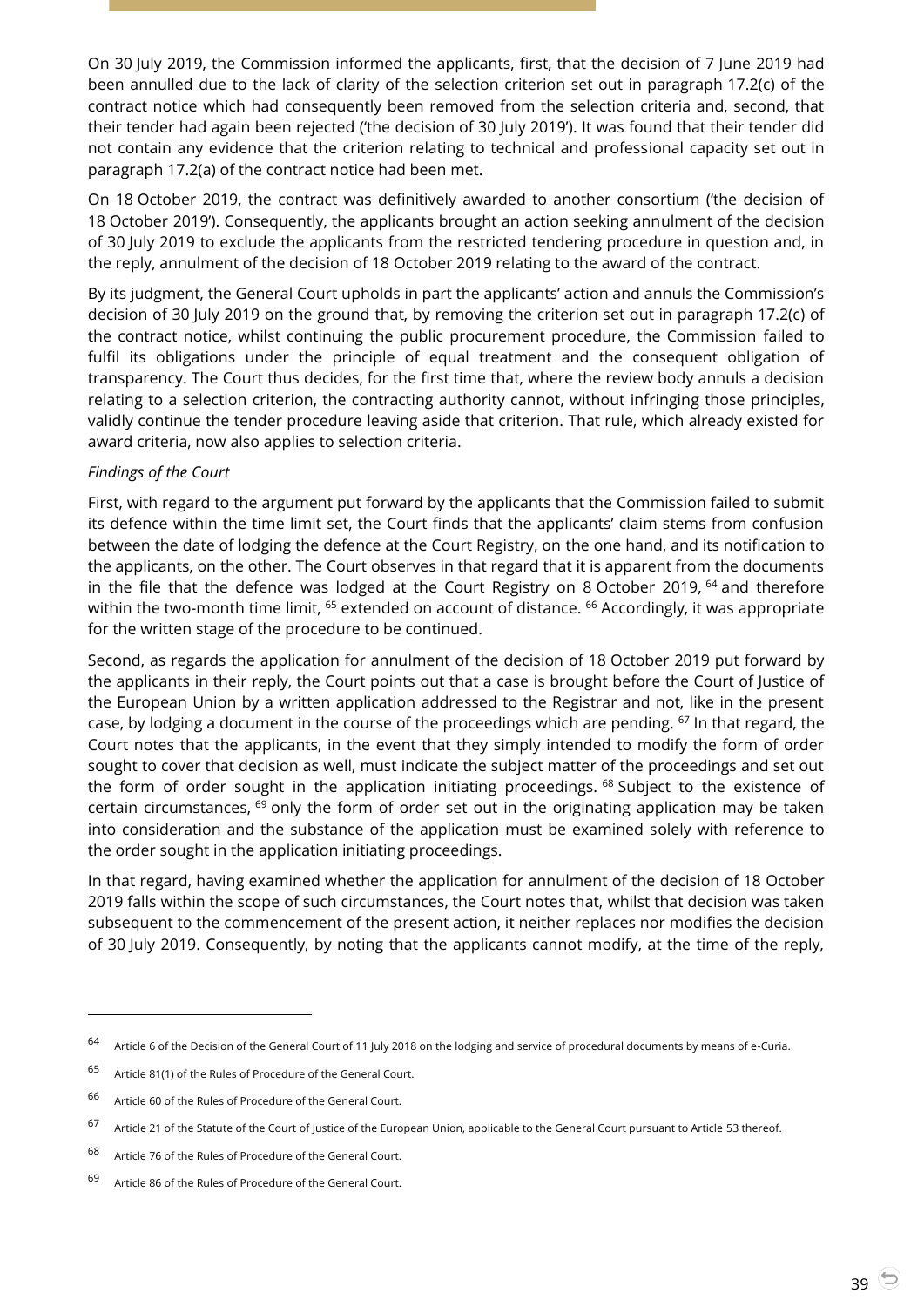the form of order sought to cover the decision of 18 October 2019 as well, the Court considers that the application for annulment thereof is manifestly inadmissible.

Third, as for the action brought against the decision of 30 July 2019, the Court notes that the principles of equal treatment and transparency of award procedures imply an obligation on the part of contracting authorities to interpret the award criteria in the same way throughout the procedure and that they must not be amended in any way during the procedure. It follows that, where the contracting authority annuls a decision relating to an award criterion, that authority cannot, without infringing the principles of equal treatment and transparency, validly continue the tender procedure leaving aside that criterion, since that would be tantamount to amending the criteria applicable to the procedure in question.

In that regard, the Court notes that those principles are applicable *mutatis mutandis* to the selection criteria. Even though the selection criteria, applied during the first stage of a restricted tendering procedure, are more objective in nature, in so far as they do not involve a weighing or balancing exercise, the fact remains that the withdrawal, during a tendering procedure, of one of the selection criteria may have an effect on and conflict with the principle of equal treatment. Accordingly, such withdrawal has an impact on any tenderer excluded from the further tendering procedure for failing to meet the selection criterion which was subsequently removed. Similarly, such withdrawal affects the position of potential tenderers who did not respond to the call for tenders on the ground, in particular, that they considered that they were unable to meet the criterion which, unbeknownst to them, was subsequently removed.

The Court thus finds that, by removing the criterion set out in paragraph 17.2(c) of the contract notice, whilst continuing the public procurement procedure, the Commission failed to fulfil its obligations under the principle of equal treatment and the consequent obligation of transparency.

Consequently, the Court upholds in part the applicants' action and annuls the Commission's decision of 30 July 2019 rejecting their request to participate in the restricted tendering procedure in question.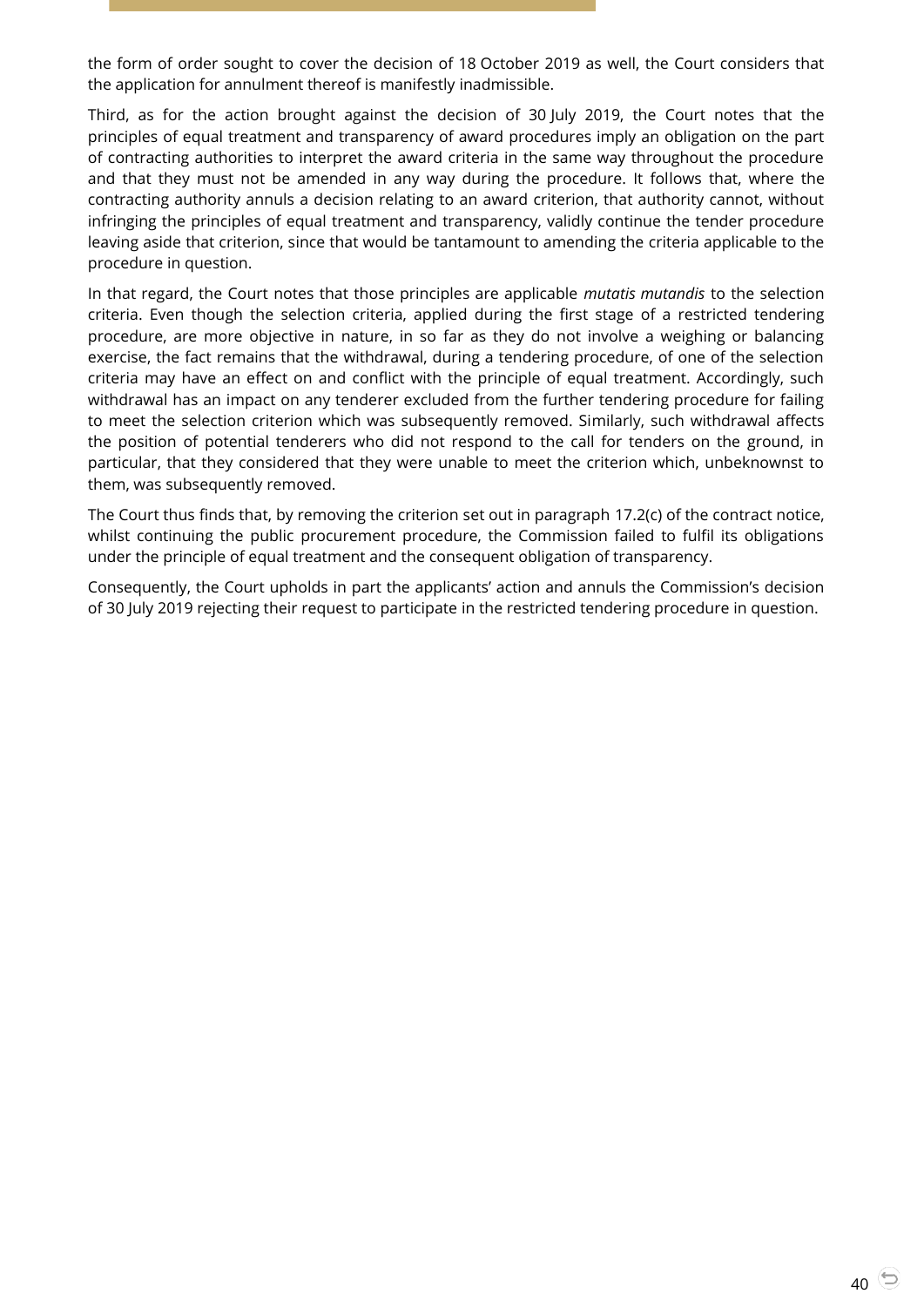#### <span id="page-40-1"></span><span id="page-40-0"></span>**Judgment of the General Court (Fourth Chamber) of 28 April 2021, HR v EESC, T-843/19**

Civil service – EESC staff – Members of the temporary staff – Refusal to regrade – Action for annulment – Time limit for complaints – Burden of proving expiry of the time limit – Act adversely affecting an official – Admissibility – Equal treatment – Legal certainty – Action for damages – Non-material damage

In September 2000, the applicant was recruited by the European Economic and Social Committee (EESC) – a consultative body representing European organisations of employers, employees and other participants in civil society – as a member of the temporary staff, under a contract for an indefinite period. In the course of her career at the EESC, the applicant was regraded on only two occasions, most recently in 2016.

On 10 July 2019, the applicant brought a complaint against the decision not to regrade her in a higher grade in the 2019 regrading process (the 'contested decision').

After that complaint was rejected, the applicant brought an action before the General Court, seeking annulment of the contested decision and an award of damages in the sum of EUR 2 000 by way of compensation for the non-material damage suffered.

The Court annulled the contested decision, which had been adopted on a date unknown to the applicant, and ruled for the first time on the issue of regrading of members of the temporary staff, in the absence of clear, objective and transparent criteria or evaluation material. It held, in that regard, that the absence of such criteria or material is liable to undermine the principles of equal treatment and legal certainty, and consequently the rights of members of the temporary staff assigned to the institutions, bodies, offices and agencies of the European Union who are eligible for regrading. The Court also ordered the EESC to pay the applicant the claimed sum of EUR 2 000 in respect of the nonmaterial damage she suffered.

#### *Findings of the Court*

The Court observed, first of all that, in respect of a decision relating to a specific individual, evidence of the point at which the person concerned had knowledge of such a decision, which marks the beginning of the periods for submitting a complaint and bringing an action, as laid down in Articles 90 and 91 of the Staff Regulations of Officials of the European Union (the 'Staff Regulations'), may be obtained from circumstances other than formal notification of that decision. In that regard, while mere circumstantial evidence suggesting that the decision was received is not sufficient, such evidence may be obtained from an email from the person concerned from which it is undoubtedly clear that he or she had had effective knowledge of the decision before the date alleged.

The Court also observed that the acts or decisions in respect of which an action for annulment may be brought are limited to those measures which produce binding legal effects such as to affect the interests of the applicant by bringing about a distinct change in his or her legal position. Where the acts or decisions in question are formulated in several stages, for example in the course of an internal procedure such as that relating to the procedure for regrading of members of the temporary staff, the only acts which can be challenged are the measures definitively determining the position of the institution at the conclusion of that procedure. By contrast, the intermediary measures whose purpose is to prepare the final decision are not acts adversely affecting an official for the purposes of Article 90(2) of the Staff Regulations and can be challenged only incidentally in an action against the acts capable of being annulled. In that regard, it is only when the duly published list of regraded members of the temporary staff is established that the legal position of members of the temporary staff eligible for regrading can be affected.

Next, as regards the lack of any decision adopting rules for the regrading of members of the temporary staff within the EESC, the Court noted that, while the EU institutions are not obliged to adopt one particular appraisal and regrading system rather than another, any regrading procedure must be carried out in accordance with general principles of law such as the principles of equal treatment and legal certainty. Compliance with the principle of equal treatment requires the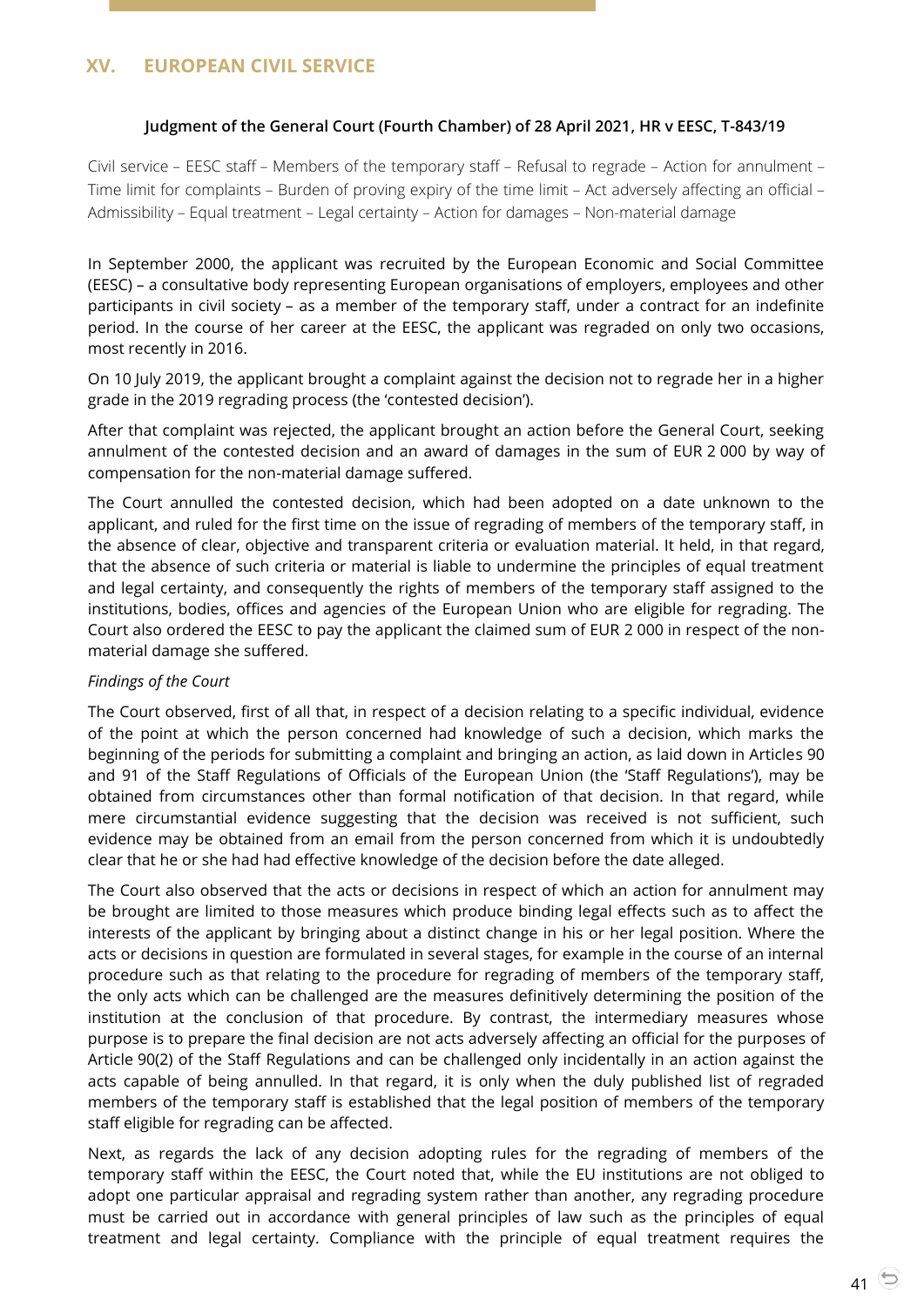institution, body, office or agency of the European Union to ensure that it has a set of evaluation material, for example staff reports, available to provide the basis for its assessment of merits, so as to avoid arbitrariness and ensure equal treatment of candidates eligible for promotion. The Court added that considerations of a budgetary nature or relating to the 'eminently political' nature of the body in question cannot release it from that obligation.

Furthermore, the Court indicated that the failure of the EESC to publish regrading decisions, in accordance with the third paragraph of Article 25 of the Staff Regulations, infringes the principle of legal certainty and the obligation of transparency, which is a corollary of the principle of equal treatment, intended to enable the impartiality and non-arbitrariness of the administration to be reviewed. Consequently, the EESC's non-publication of regrading decisions is not only contrary to the Staff Regulations, but also infringes the rights of members of the temporary staff assigned to the secretariats of the various EESC groups, in that it prevents review of the impartiality of the administration in relation to a regrading procedure.

Lastly, in relation to the claim for damages, the Court found that, in the present case, the annulment of the contested decision cannot, in itself, constitute full compensation for the non-material damage suffered by the applicant, and particularly her feelings of uncertainty as regards her career development. It is impossible to predict the nature of the evaluation material which could be adopted by the EESC, and difficult to determine how the applicant's performance could be assessed in the light of that material. Thus, whatever system the EESC may adopt by way of implementation of the judgment, doubt will remain as to the applicant's prospects of retroactive regrading and, as the case may be, as to how she might have performed if the evaluation material to be used for the purposes of regrading had been defined from the outset.

Nota :

The summaries of the following cases are currently finalised and will be published in a subsequent issue of the Monthly Case-Law Bulletin :

- Judgment of 14 April 2021, Verband Deutscher Alten und Behindertenhilfe and CarePool Hannover v Commission, Case T-69/18, ECLI:EU:T:2021:189
- Judgment of 14 April 2021, The KaiKai Company Jaeger Wichmann v EUIPO (and articles de gymnastique ou de sport), Case T-579/19, ECLI:EU:T:2021:186
- Order of 27 April 2021, Macías Chávez and Others v Spain and Parliament, Case T-719/20, ECLI:EU:T:2021:216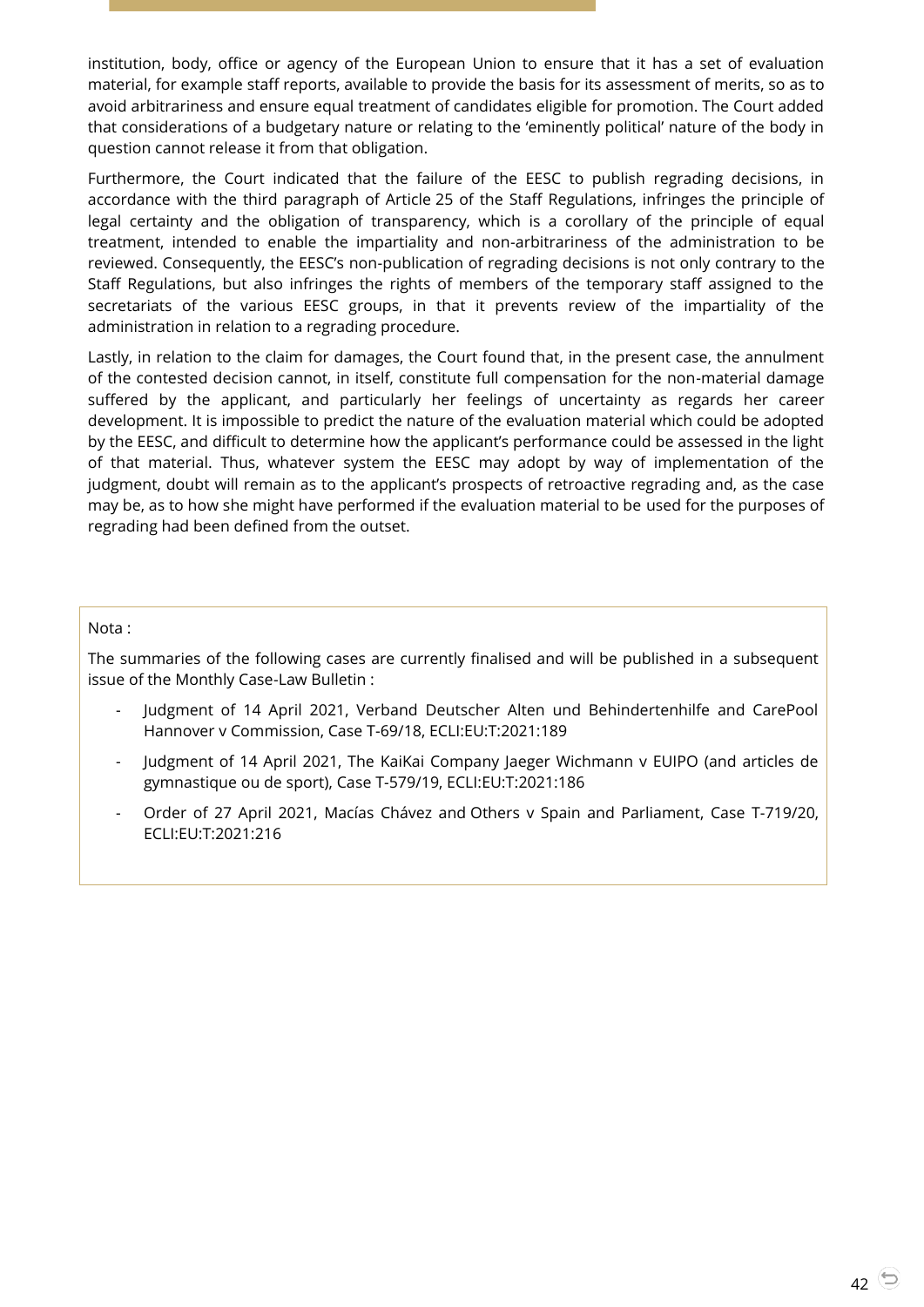# <span id="page-42-1"></span><span id="page-42-0"></span>**XVI. JUDGMENTS PUBLISHED IN MARCH 2021**

## **Judgment of the Court (Grand Chamber) of 2 March 2021, Commission v Italy and Others , C-425/19**

[Link to the complete text of the judgment](https://curia.europa.eu/juris/document/document.jsf?text=&docid=238383&pageIndex=0&doclang=EN&mode=lst&dir=&occ=first&part=1&cid=4625312)

Appeal – State aid – Measures adopted by a consortium of banks governed by private law for the benefit of one of its members – Measures authorised by the Central Bank of the Member State – Concept of 'State aid' – Whether imputable to the State – State resources – Evidence supporting the conclusion that a measure is imputable – Distortion of elements of fact and of law – Decision declaring the aid incompatible with the internal market

In 2013, the Italian bank Banca Popolare di Bari SCpA ('BPB') expressed its interest in subscribing to a capital increase in Banca Tercas ('Tercas'), another Italian private equity bank, which had been placed under special administration following irregularities identified by Banca d'Italia, the Italian supervisory authority of the banking sector.

That expression of interest by BPB was, however, subject to the condition that the negative equity of Tercas be covered in full by the Fondo Interbancario di Tutela dei Depositi ('the FITD'). The latter is a mutual consortium of banks governed by private law which is obliged to intervene under the statutory deposit guarantee in the event of compulsory liquidation of one of its members. The FITD also has the power to take preventive measures in order to support a member placed under special administration. Such a possibility requires, however, that the prospects of recovery exist and that a lesser burden be expected compared with the burden that would be incurred by the intervention of the FITD under the statutory deposit guarantee in the event of a compulsory liquidation of the member concerned.

In 2014, after satisfying itself that preventive measures for the benefit of Tercas were economically more advantageous than the repayment of that bank's depositors in the event of compulsory liquidation, the FITD decided to cover Tercas' negative equity and to grant it certain guarantees. Those measures were approved by Banca d'Italia.

By decision of 23 December 2015,  $70$  the European Commission found that the intervention of the FITD for the benefit of Tercas constituted an unlawful State aid granted by the Italian Republic to Tercas, and ordered its recovery.

The Italian Republic, BPB and the FITD, supported by Banca d'Italia, brought actions for annulment of that decision. By judgment of 19 March 2019,  $71$  the General Court upheld those actions and annulled the decision of the Commission, on the ground that the conditions for the intervention of the FITD to be classified as State aid were not fulfilled, since that intervention was neither imputable to the Italian State nor financed through the resources of that Member State. <sup>72</sup>

-

<sup>70</sup> Commission Decision (EU) 2016/1208 of 23 December 2015 on State aid granted by Italy to the bank Tercas (Case SA.39451(2015/C) (ex 2015/NN)) (OJ 2016 L 203, p. 1).

<sup>71</sup> Judgment of 19 March 2019, *Italy and Others* <sup>v</sup>*Commission* (T-98/16, T-196/16 and T-198/16, EU:T:2019:167).

<sup>72</sup> Classification of a measure as 'State aid' for the purposes of Article 107(1) TFEU requires four conditions to be satisfied, namely, that there be intervention by the State or through State resources, that the intervention be liable to affect trade between Member States, that it confer a selective advantage on the beneficiary and that it distort or threaten to distort competition.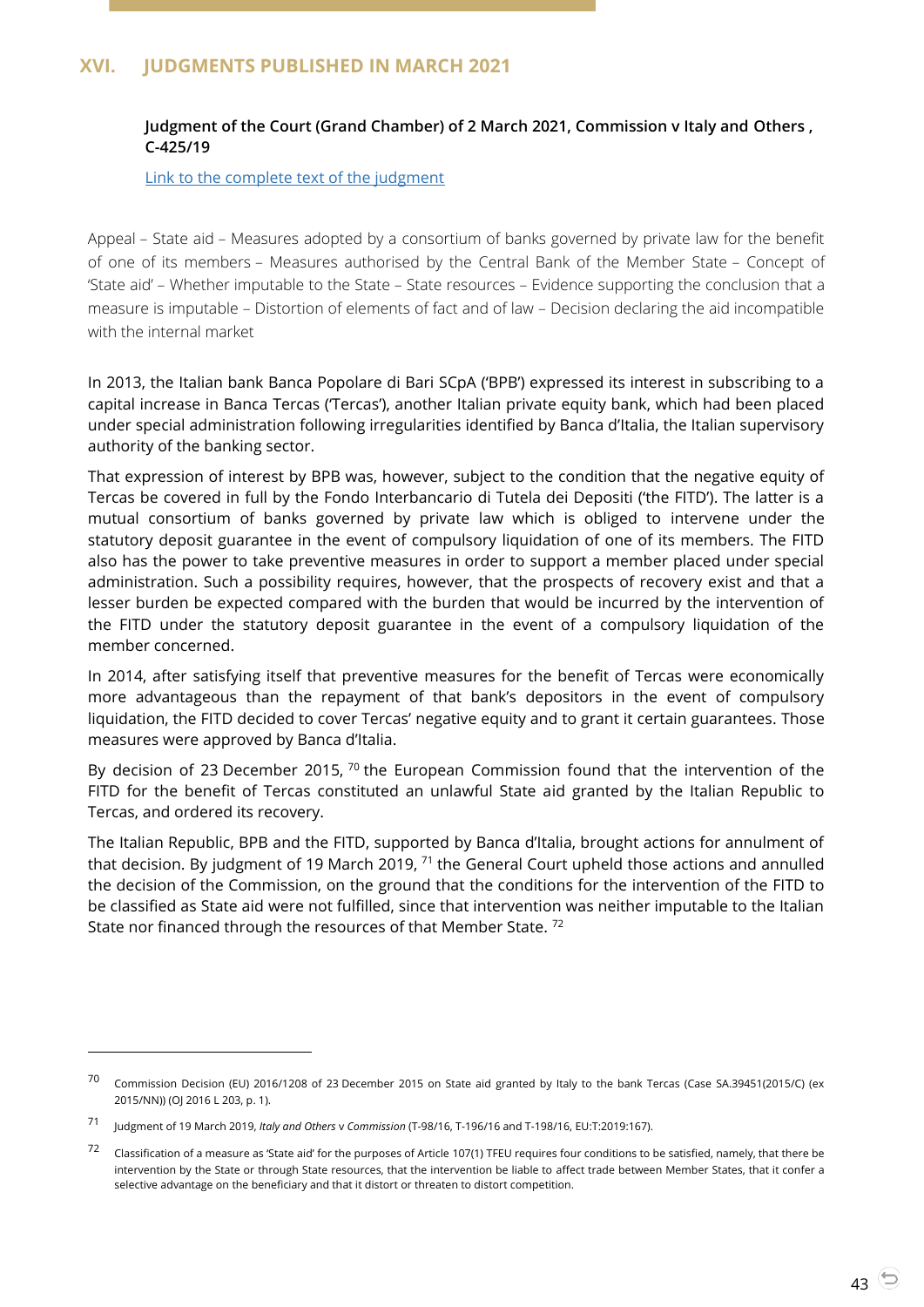By dismissing the appeal brought by the Commission, the Court of Justice, sitting as the Grand Chamber, clarifies its case-law on the imputability to the State of aid measures granted by an entity governed by private law which is neither an organisation of the State nor a public undertaking.

#### *Findings of the Court*

-

The Court, first, recalls that, in order for it to be possible to classify advantages as 'aid' within the meaning of Article 107(1) TFEU, they must be granted directly or indirectly through State resources and be imputable to the State.

As regards, specifically, the imputability to the Italian authorities of the measures adopted by the FITD for the benefit of Tercas, the Court of Justice finds, next, that the General Court did not err in holding that the evidence put forward by the Commission to demonstrate the influence of the Italian public authorities on the FITD does not allow the measures adopted for the benefit of Tercas to be imputed to the Italian authorities.

In that respect, the Court of Justice considers that the General Court correctly applied the case-law according to which it is for the Commission to demonstrate, on the basis of a set of indicators, that the measures at issue were imputable to the State and, therefore, did not require the Commission to meet a higher standard of proof in relation to the imputability of an advantage to the State solely on account of the fact that the FITD is a private entity.

In that regard, the Court of Justice asserts that it follows from the fact that the entity that provided the aid is a private entity that the appropriate evidence for the purpose of demonstrating that the measure is imputable to the State differs from that required in a situation where the entity providing the aid is a public undertaking.

Accordingly, the General Court did not impose different standards of proof but, rather, applied the settled case-law of the Court of Justice according to which the appropriate evidence for the purpose of demonstrating the imputability of an aid measure necessarily arises from the circumstances of the case and the context in which that measure was taken, and the absence of a link of a capital nature between the FITD and the State is clearly relevant in that regard.

The Court also clarifies that its case-law on the concept of 'emanation of the State', which allows individuals to rely on unconditional and sufficiently precise provisions of a directive that is not transposed or is incorrectly transposed, against organisations or bodies which are subject to the authority or control of the State, cannot be applied to the question whether aid measures are imputable to the State for the purposes of Article 107(1) TFEU.

Furthermore, the Court of Justice rejects the Commission's argument alleging the risk of circumvention of Banking Union legislation. The Commission submitted in that regard that the refusal to impute to the State authorities measures adopted by a body such as the FITD for the benefit of a private equity bank entailed a risk of circumvention of Article 32 of Directive 2014/59, <sup>73</sup> which provides for resolution where a credit institution requires extraordinary public financial support, amounting to State aid. In that regard, the Court of Justice notes that the classification of a measure taken by a deposit guarantee scheme as State aid capable of triggering that resolution procedure remains possible, depending on the features of that scheme and of the particular measure.

Lastly, the Court of Justice confirms that it is on the basis of the analysis of all of the evidence on which the Commission relied, taken in its proper context, that the General Court found that the Commission had erred in law when it considered that the Italian authorities had exercised substantial public control in establishing the measures adopted by the FITD for the benefit of Tercas.

<sup>73</sup> Article 32(4) of Directive 2014/59/EU of the European Parliament and of the Council of 15 May 2014 establishing a framework for the recovery and resolution of credit institutions and investment firms and amending Council Directive 82/891/EEC, and Directives 2001/24/EC, 2002/47/EC, 2004/25/EC, 2005/56/EC, 2007/36/EC, 2011/35/EU, 2012/30/EU and 2013/36/EU, and Regulations (EU) No 1093/2010 and (EU) No 648/2012, of the European Parliament and of the Council.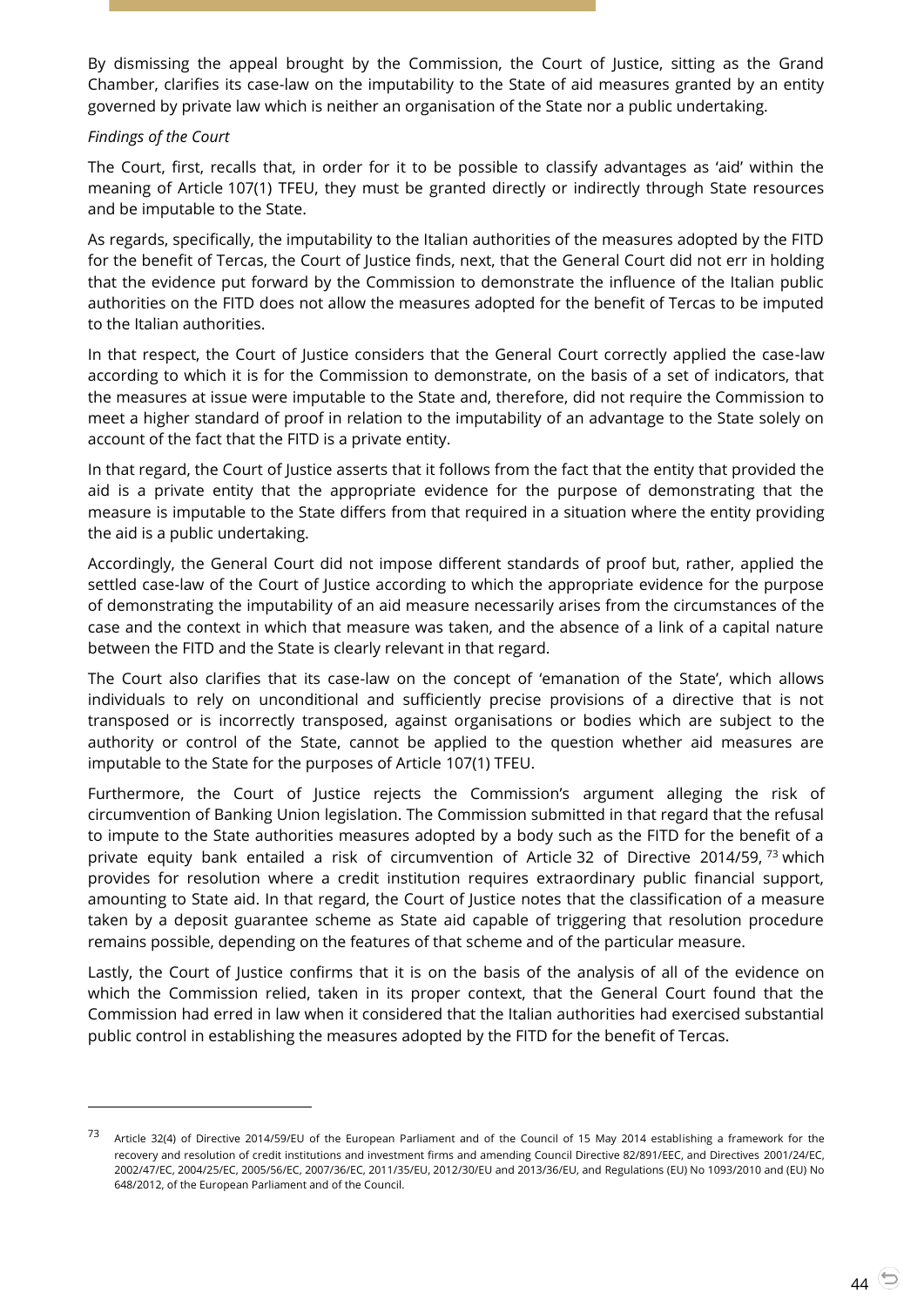# <span id="page-44-0"></span>**Order of the General Court (Eighth Chamber) of 17 March 2021, 3M Belgium v ECHA, T-160/20**

[Link to the complete text of the judgment](https://curia.europa.eu/juris/document/document.jsf?text=&docid=239021&pageIndex=0&doclang=EN&mode=lst&dir=&occ=first&part=1&cid=4560020)

Action for annulment – REACH – Identification of perfluorobutanesulfonic acid (PFBS) and of its salts as a substance of very high concern – Inclusion in the list of substances identified with a view to their eventual inclusion in Annex XIV to Regulation (EC) No 1907/2006 – Time limit for bringing an action – Article 59(10) of Regulation No 1907/2006 – Article 59 of the Rules of Procedure – Inadmissibility

On 5 August 2019, the competent Norwegian authority submitted a dossier proposing the identification of perfluorobutanesulfonic acid ('PFBS') and its salts as a substance of very high concern. <sup>74</sup> The European Chemicals Agency (ECHA) invited interested parties to submit their observations on the dossier in the context of a public consultation. Accordingly, 3M Belgium, the sole representative of the company 3M for all imports of a flame retardant additive composed of one of the PFBS salts, submitted its observations.

Subsequently, the dossier was referred by ECHA to the Member State Committee ('the MSC'). The MSC reached a unanimous agreement on the identification of PFBS and its salts as a substance for which there is scientific evidence of probable serious effects to human health or the environment which give rise to an equivalent level of concern to those of other substances listed in Article 57(a) to (e) of the REACH Regulation.

On 16 January 2020, ECHA adopted a decision ('the contested decision') by which PFBS and its salts were identified as a substance of very high concern and were included in the list of substances identified with a view to their eventual inclusion in the list of substances subject to authorisation ('the candidate list').

3M Belgium brought an action before the General Court seeking annulment of the contested decision. The Court dismisses the action as inadmissible and, in particular, rules, for the first time since the reform of the Rules of Procedure of the General Court in 2015, on the application of the additional time limit of 14 days for bringing an action against measures published on ECHA's website.

## *Findings of the Court*

 $\overline{a}$ 

As regards, first of all, the argument that the contested decision should have been published in the *Official Journal of the European Union*, the General Court holds that the concept of 'publication' in Article 263 TFEU <sup>75</sup> does not necessarily have to correspond to the concept of 'publication' in Article 297 TFEU. <sup>76</sup> First, that finding is corroborated by the fact that it appears from the wording of Article 263 TFEU that the concept of 'publication' is not limited only to publication in the Official Journal but to the publication of measures in general. Second, although the Court of Justice has indeed read Articles 263 and 297 TFEU together for the purpose of interpreting the concept of

<sup>74</sup> Pursuant to Article 57(f) of Regulation (EC) No 1907/2006 of the European Parliament and of the Council of 18 December 2006 concerning the Registration, Evaluation, Authorisation and Restriction of Chemicals (REACH), establishing a European Chemicals Agency, amending Directive 1999/45/EC and repealing Council Regulation (EEC) No 793/93 and Commission Regulation (EC) No 1488/94 as well as Council Directive 76/769/EEC and Commission Directives 91/155/EEC, 93/67/EEC, 93/105/EC and 2000/21/EC (OJ 2006 L 396, p. 1, corrigendum OJ 2007 L 136, p. 3, 'the REACH Regulation').

 $75$  The sixth paragraph of Article 263 TFEU provides that 'the proceedings provided for in this article are to be instituted within two months of the publication of the measure, or of its notification to the plaintiff, or, in the absence thereof, of the day on which it came to the knowledge of the latter, as the case may be'.

<sup>76</sup> Under the second subparagraph of Article 297(2) TFEU, 'regulations and directives which are addressed to all Member States, as well as decisions which do not specify to whom they are addressed, shall be published in the *Official Journal of the European Union*' and, under the third subparagraph, 'other directives, and decisions which specify to whom they are addressed, shall be notified to those to whom they are addressed and shall take effect upon such notification'.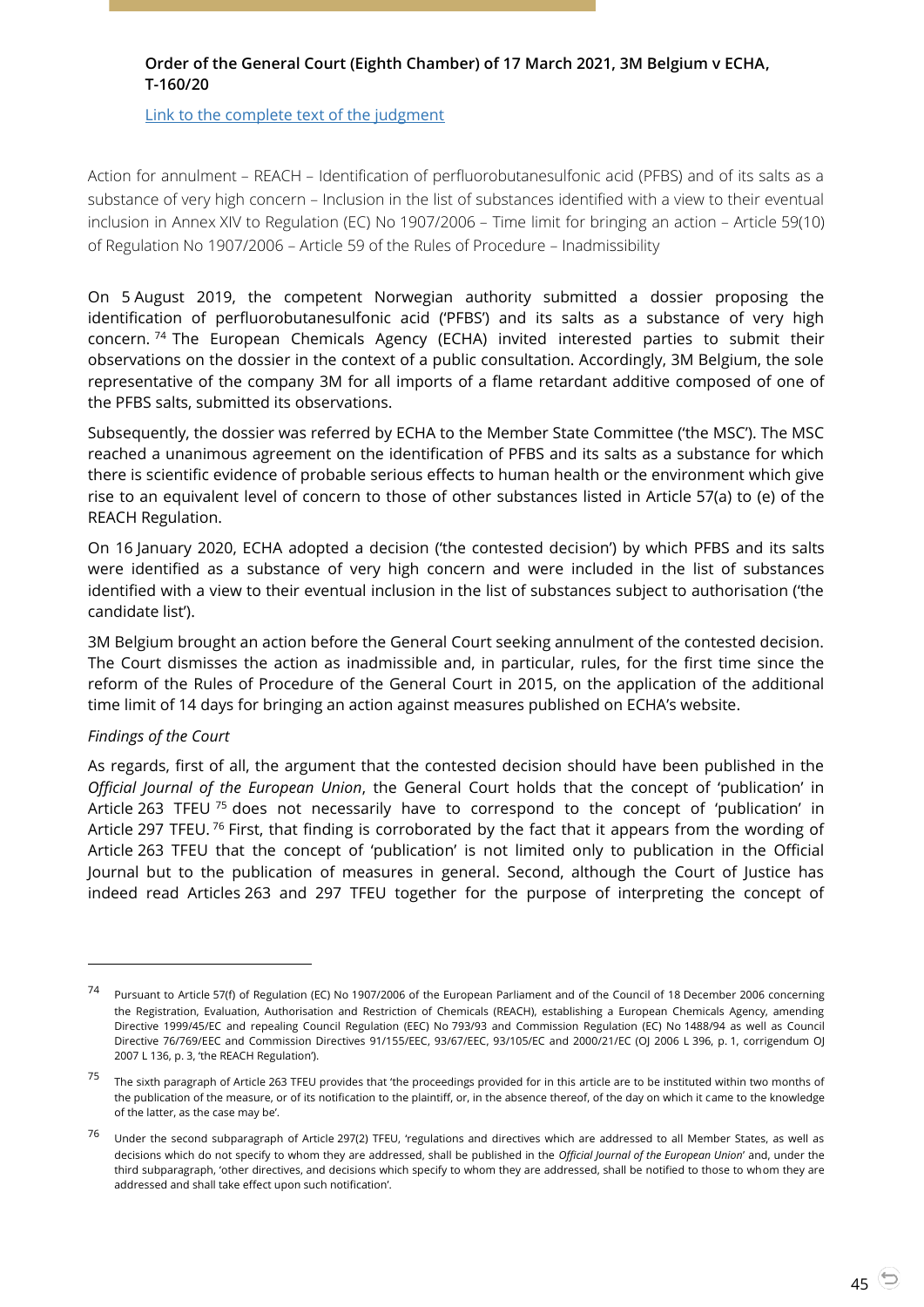'publication' in the context of bringing an action, that case-law concerned the subsidiary nature of the criterion of publication as compared to that of notification of the measure to the addressee and not, as in the present case, the interpretation of the criterion of publication alone.

Next, the General Court notes that the argument concerning the unverifiable nature of a publication on ECHA's website as compared to a publication in the Official Journal amounts to depriving of utility any other form of publication which would not meet the requirements applicable to a publication in the Official Journal. The fact that the EU legislature wished to regulate the electronic publication of the Official Journal does not mean that similar requirements must govern dissemination on ECHA's website. Furthermore, the General Court finds that, in view of the fact that the contested decision has no addressee, the taking effect of that decision on 16 January 2020 did not depend on its notification to an addressee, nor on its notification to the applicant. In addition, the General Court states that a specific method of publication is provided for in respect of the candidate list. ECHA publishes and updates the candidate list on its website as soon as a decision has been taken on the inclusion of a substance in that list.<sup>77</sup> Moreover, since the decisions ordering the updating of the candidate list are published only in that list, the date of publication of such a decision corresponds to the date of publication of the updated candidate list. Consequently, first, ECHA was entitled validly to publish the contested decision on its website and, second, that publication was able to cause the two-month time limit for bringing an action to run.

Moreover, as regards the time limit for bringing the present action, the General Court finds, first, that it was not to run from the end of the 14th day following the date of publication of the contested decision. The rule on the deferral of the beginning of the time limit for bringing an action by 14 days applies only to measures published in the Official Journal.<sup>78</sup> In that regard, the General Court notes, first, that there is an objective difference between measures published in the Official Journal and those published solely on the internet, specifically on ECHA'S website, as regards their form of publication. The General Court is therefore entitled to lay down, in its Rules of Procedure, specific rules extending the time limit for bringing an action only in respect of measures of the institutions published in the Official Journal. Second, the contested decision was published only on ECHA's website, with the result that all potential applicants benefited from the same time limit for bringing an action. Third, the publication in the Official Journal or on ECHA's website of a decision on the identification of a substance as being of very high concern, and thus the question of whether or not to apply the rule on the deferral of the beginning of the time limit for bringing an action by 14 days, is not a question of choice on the part of ECHA, but of whether such a decision is adopted by ECHA or by the Commission, as provided for in Article 59 of the REACH Regulation.

In the second place, the General Court notes that the Court of Justice had indeed extended to ECHA's publications on the internet the application of the rule, laid down in the former Rules of Procedure of the General Court, according to which the time limit for bringing an action against a measure adopted by an institution is to be calculated from the end of the 14th day following the date of publication of the measure in the Official Journal.<sup>79</sup> However, the General Court points out that, although publication in the Official Journal was the only conceivable option at the time of the adoption of the former Rules of Procedure, that finding cannot apply with regard to the analogous rule laid down in its current Rules of Procedure, which were adopted on 4 March 2015, that is to say, on a date on which publication on the internet, as distinct from publication in the Official Journal, was conceivable. Moreover, first, the latter rule refers exclusively to publication in the Official Journal and, second, the

-

<sup>77</sup> Article 59(10) of the REACH Regulation.

<sup>&</sup>lt;sup>78</sup> Under Article 59 of the Rules of Procedure of the General Court of 4 March 2015, 'where the time limit allowed for initiating proceedings against a measure adopted by an institution runs from the publication of that measure in the *Official Journal of the European Union*, that time limit shall be calculated … from the end of the fourteenth day after such publication'.

<sup>79</sup> Judgment of 26 September 2013, *PPG and SNF* <sup>v</sup> *ECHA* (C-625/11 P, EU:C:2013:594). Rules of Procedure of the General Court of 2 May 1991, Article 102(1).